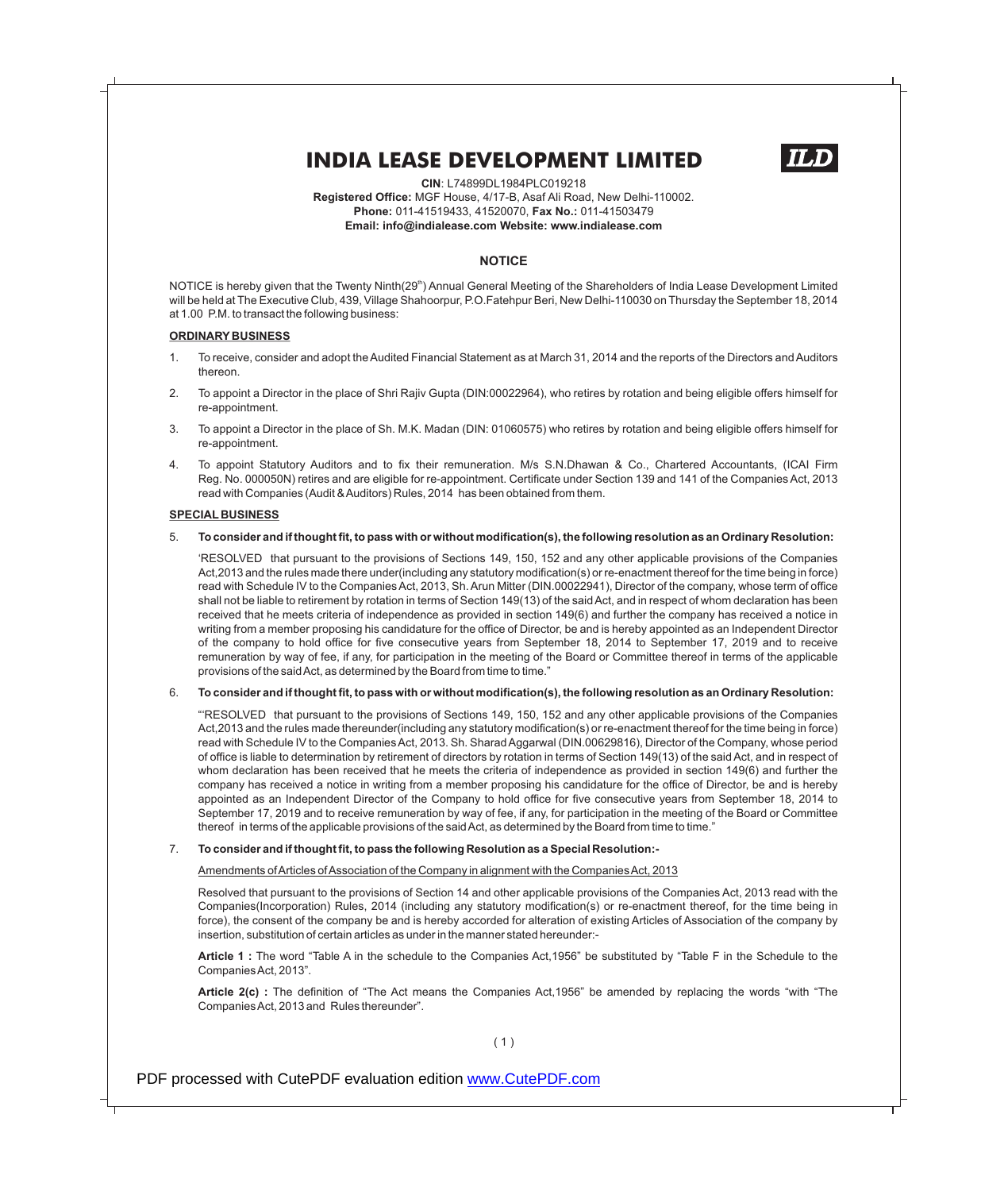**Article 65(b):** The word "five" be substituted with the word "Thirty"

The following proviso be added after Article 87(c) to be numbered as 87(d)

**Article 87(d)** "Provided that the Independent Directors of the company shall not be liable to retire by rotation".

The following proviso be added after Article 123(b) to be numbered 123(c), 123( d) & 123(e)

**Article 123(c)-** The Registers Books and Documents as provided in the foregoing Article shall(a) subject to such restrictions as provided in the Companies Act, 2013 and rules made thereunder(including any statutory modification(s) or en-enactment thereof) ('the Act') and upon request in writing in that behalf to the company within the period prescribed on payment of fee of Rs.10/- per page, or such other fee as may be prescribed from time to time and as may be determined by the Board be open to persons so authorized/entitled for inspection and extracts may be taken therefrom on working days except Saturdays and Sundays between 11.00 A.M. to 1.00 P.M and (b) copy thereof may be required by such persons who are entitled for the same.

**Article 123(d)-** Any Member, beneficial owner, debenture-holder, other security holder or other person entitled to copies of any documents/registers/records to be kept or maintained by the company in physical or electronic form under the provisions of the Companies Act,2013 and the Rules made thereunder(including any statutory modification(s) or re-enactment thereof) ('the Act') or any earlier enactment or rules, shall be provided copies thereof upon request in writing in that behalf to the company within the period prescribed on payment of fee of Rs.10/- per page, or such other fee as may be prescribed from time to time and as may be determined by the Board.

**Article 123(e)-**The company shall charge a fee not exceeding Rs.50/- per certificate issued on splitting or consolidation of share certificate(s) or in replacement of share certificate(s) that are defaced, mutilated, torn or old, decrepit or worn out.

#### For **India Lease Development Limited**

ACS No. : 13636

**Place: New Delhi Rohit Madan Date: August 1, 2014** Manager & Company Secretary

#### **Registered Office**

MGF House, 4/17-B,Asaf Ali Road New Delhi-110002. CIN: L74899DL1984PLC019218 Phone: 011-41519433, 41520070, Fax No.: 011-41503479 Email: info@indialease.com Website: www.indialease.com

#### **Notes**

- **1. A MEMBER ENTITLED TO ATTEND AND VOTE IS ENTITLED TO APPOINT A PROXY TO ATTEND AND VOTE ON A POLL INSTEAD OF HIMSELF/HERSELF AND THE PROXY NEED NOT BE A MEMBER OF THE COMPANY. A PERSON CAN ACT AS PROXY ON BEHALF OF MEMBERS UPTO AND NOT EXCEEDING FIFTY(50) AND HOLDING IN THE AGGREGATE NOT MORE THAN TEN PERCENT(10%) OF THE TOTAL SHARE CAPITAL OF THE COMPANY. FURTHER, A MEMBER HOLDING MORE THAN TEN PERCENT (10%) OF THE TOTALSHARE CAPITAL OF THE COMPANY CARRYING VOTING RIGHTS MAY APPOINT A SINGLE PERSON AS PROXY AND SUCH PERSON SHALL NOT ACT AS PROXY FOR ANY OTHER PERSON OR MEMBER. THE INSTRUMENT APPOINTING PROXY MUST BE DEPOSITED AT THE REGISTERED OFFICE OF THE COMPANY NOT LESS THAN 48 HOURS BEFORE THE TIME OF HOLDING THE MEETING.**
- **2.** Explanatory Statement pursuant to section 102 of the Companies Act,2013 forms part of this Notice.
- **3.** Brief details of the Directors are annexed hereto as per the requirements of clause 49 of the Listing Agreement.
- **4.** Pursuant to the provisions of Section 91 of the Companies Act, 2013, the Register of Members and Share Transfer Books will remain closed from Friday, the September 12, 2014 to Thursday, the September 18, 2014 (both days inclusive).
- **5.** The Securities and Exchange Board of India(SEBI) has mandated the submission of Permanent Account Number(PAN) by every participant in securities market. Members holding shares in electronic form are, therefore, requested to submit the PAN Number to their Depository Participants with whom they are maintaining their Demat Accounts. Members holding shares in physical form can submit their PAN Number direct to the company or M/s Alankit Assignments Limited.
- **6.** To receive shareholders' communications through electronic means, including annual reports and notices, members are requested to kindly register/update their email address with their respective depository participant, where shares are held in electronic form. If, however, shares are held in physical form, members are advised to register their email address with M/s Alankit Assignments Limited .
- **7.** Documents referred to in the Notice and the explanatory statement shall be open for inspection by the members at the registered office of the company on all working days(Monday to Friday) from 10.00 a.m. to 1.00.p.m. except holidays, upto the date of the meeting.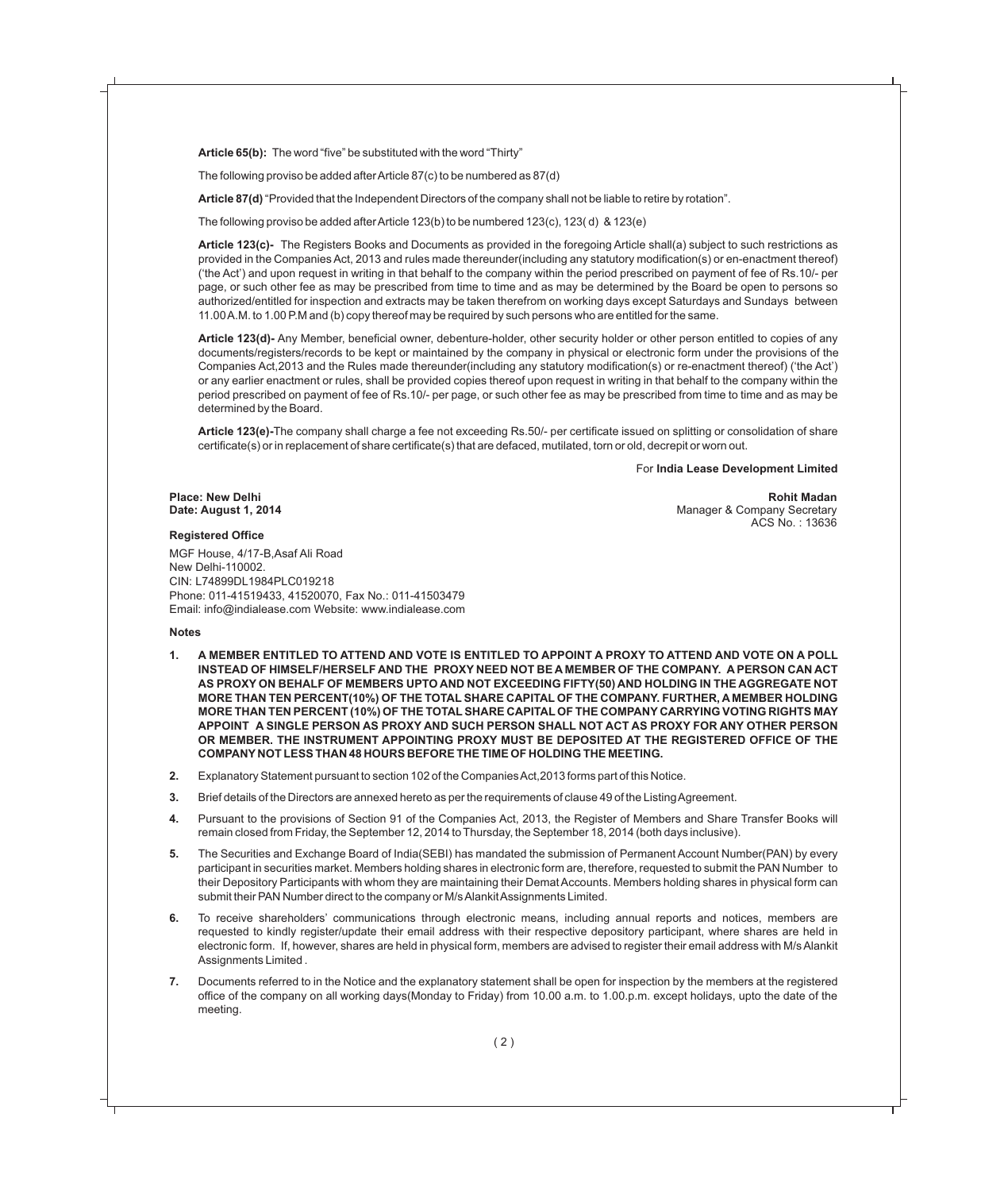- **8.** Pursuant to section 72 of the Companies Act,2013, members holding shares in physical form are advised to file nomination in the prescribed Form SH-13 (a copy of which is available on the website of the company) with the Company's share transfer agent. In respect of shares held in electronic/demat form, the members may please contact their respective depository participant.
- **9.** Corporate members are requested to send in advance duly certified copy of the Board Resolution/Power of Attorney authorizing their representative to attend and vote at the Annual General Meeting.
- **10.** Members/Proxies are requested to bring the copies of annual reports to the meeting.
- **11.** Please note that for security reasons, no article/baggage will be allowed at the venue of the meeting.

#### **12. Voting through electronic means**

- The voting period begins on 12.09.2014 from 9.00 A.M (IST) and ends on 14.09.2014 at 6.00 PM (IST). During this period shareholders' of the company holding shares either in physical form or in dematerialized form, as on the cut off date of 08-08-2014, may cast their vote electronically. The e-voting module shall be disabled by CDSL for voting thereafter.
- ii) The shareholders should log on to the e-voting website **www.evotingindia.com**. The entire procedure for e-voting has been explained as under:-
- iii) To Click on "Shareholders" tab.
- iv) Now Enter your User ID
- v) a. For CDSL: 16 digits beneficiary ID,
	- b. for NSDL: 8 Character DPID followed by 8 Digit Client ID
	- c. Members holding shares in physical Form should enter folio number registered with the company
- vi) Next enter the Image Verification as displayed and Click on Login.
- vii) If you are holding shares in demat form and had logged on to **www.evotingindia.com** and voted on an earlier voting of any company, then your existing password is to be used.

```
viii)
```

|                                                                               | For Members holding shares in demat Form and in Physical Form                                                                                                                                                                                                                                                                         |
|-------------------------------------------------------------------------------|---------------------------------------------------------------------------------------------------------------------------------------------------------------------------------------------------------------------------------------------------------------------------------------------------------------------------------------|
| <b>PAN</b>                                                                    | Enter your 10 digit alphanumeric *PAN issued by Income Tax Department (Applicable for both demat<br>shareholders as well as physical shareholders).                                                                                                                                                                                   |
|                                                                               | Members who have not updated their PAN with the company/Depository Participant are requested<br>to use the first two letters of their name and the 8 digits of the of the sequence number in the PAN<br>field.                                                                                                                        |
|                                                                               | In case the sequence number is less than 8 digits enter the applicable number of 0's before the number<br>after the first two characters of the name in CAPITAL Letters. Eg. If your name is Ramesh Kumar with<br>sequence number 1 then enter RA00000001 in the PAN field-Sequence number is communicated in<br>the Covering Letter. |
| Date of Birth<br>OR Dividend<br><b>Bank Details</b><br>OR Number<br>of Shares | Enter the Date of Birth or Dividend Bank Details in order to login. If the details are not recorded with the<br>depository or company please enter the number of shares held by you as on 8th August, 2014 in the<br>Dividend Bank details field.                                                                                     |

- i) After entering these details appropriately, click on "SUBMIT" tab
- ii) Members holding shares in physical form will then directly reach the company section screen. However, members holding shares in demat form will now reach "Password Creation' menu wherein they are required to mandatorily enter their login password in the new password field. Kindly note that this password is to be also used by the demat holders for voting for resolutions of any other company on which they are eligible to vote, provided that company opts for e-voting through CDSL platform. It is strongly recommended not to share your password with any other person and take utmost care to keep your password confidential.
- iii) For Members holding shares in physical form, the details can be used only for e-voting on the resolutions contained in this Notice.
- iv) Click on the EVSN for the relevant "India Lease Development Limited" on which you choose to vote.
- v) On the voting page, you will see "RESOLUTION DESCRIPTION" and against the same the option "YES/NO" for voting. Select the option YES or NO as desired. The option YES implies that you assent to the Resolution and option No implies that you dissent to the Resolution.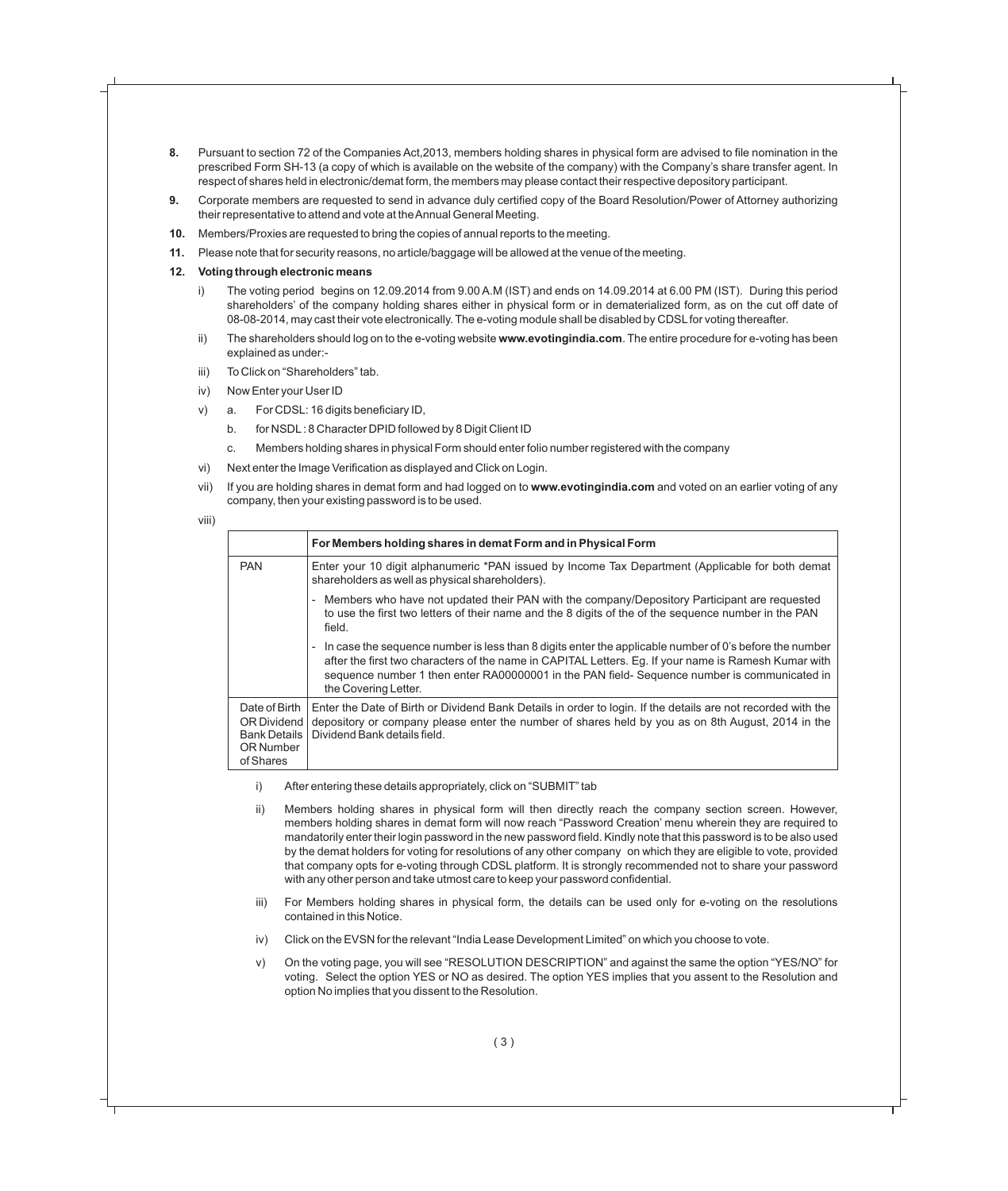- vi) Click on the "RESOLUTIONS FILE LINK" if you wish to view the entire Resolution details.
- vii) After selecting the resolution you have decided to vote on, click on "SUBMIT". A confirmation box will be displayed. If you wish to confirm your vote, click on "OK", else to change your vote, click on "CANCEL" and accordingly modify your vote.
- viii) Once you "CONFIRM" your vote on the resolution, you will not be allowed to modify your vote.
- ix) You can also take out print of the voting done by you by click on "CLICK HERE TO PRINT" option on the Voting page.
- x) If Demat account holder has forgotten the same password then Enter the User ID and the image verification code and click on "FORGOT PASSWORD" and enter the details as prompted by the system.
- xi) Note for Institutional Shareholders.
	- Institutional shareholders (i.e. other than Individuals, HUF, NRI etc) are required to log on to **https://www.evotingindia.com** and register themselves as Corporates.
	- A scanned copy of the Registration Form bearing the stamp and sign of the entity should be emailed to **helpdesk.evoting@cdslindia.com**
	- After receiving the login details they have to create a user who would be able to link the account(s) which they wish to vote on.
	- The list of accounts should be mailed to **helpdesk.evoting@cdslindia.com** and on approval of the accounts they would be able to cast their vote.
	- Ascanned copy of the Board Resolution and Power of Attorney(POA) which they have issued in favour of the Custodian, if any, should be uploaded in PDF format in the system for the scrutinizer to verify the same.
- xii) In case you have any queries or issues regarding e-voting, you may refer the Frequently Asked Questions ("FAQ") and e-voting manual available at **www.evotingindia.com** under help section or write an email to **helpdesk.evoting@cdslindia.com.**
- xiii) The voting rights of shareholders shall be in proportion to their share of the paid up equity share capital of the company.
- xiv) The Board of Directors of the company at their meeting held on August 1, 2014 has appointed Ms. Anjali Yadav, Practicing Company Secretary (FCS No.6628 CP. No7257) as Scrutinizer to scrutinize the e-voting process in fair and transparent manner, whose e-mail address is anjaliyadav.associates@gmail.com.
- xv) The results of voting will be announced at the Annual General Meeting of the company to be held at The Executive Club, 439, Village Shahoorpur, P.O. Fatehpur Beri, New Delhi-110030 on Thursday, the September 18, 2014. The results of the voting will be communicated to the Stock Exchanges and also be hosted on the website of the company **www.indialease.com**
- xvi) In case of members receiving the physical copy they are advised to follow all steps from serial no. (i) to  $(x)$ .
- 15. Regarding Unclaimed Dividend:
	- i) In accordance with the provisions of Section 205A(5) of the Companies Act,1956, the company has already transferred Unclaimed Dividend declared for the financial year ended March 31,1996 to the General Revenue Account of the Central Government as required by the Companies Unpaid Dividend (Transfer to General Revenue Account of the Central Government)Rules,1978. Those shareholders who have so far not claimed their dividend upto the aforesaid financial year may claim their dividend from the Registrar of Companies, NCT of Delhi and Haryana, CGO Complex, Paryavaran Bhawan, Lodhi Road, New Delhi-110003.
- 16. As per Circular No.18/2011 on Green initiative, the company will send Annual Report alongwith other documents through emails to all members, who have registered their e-mail address with the depository and physical hard copies will be despatched to others. In case any member desire to get hard copy of the Annual Report, they can write to the Company at Registered Office address or email at **info@indialease.com**
- 17. The entire Annual Report is also available at the company's website **www.indialease.com**

By Order of the Board of Directors For **India Lease Development Limited**

**Place: New Delhi Rohit Madan Date: August 1, 2014** Manager & Company Secretary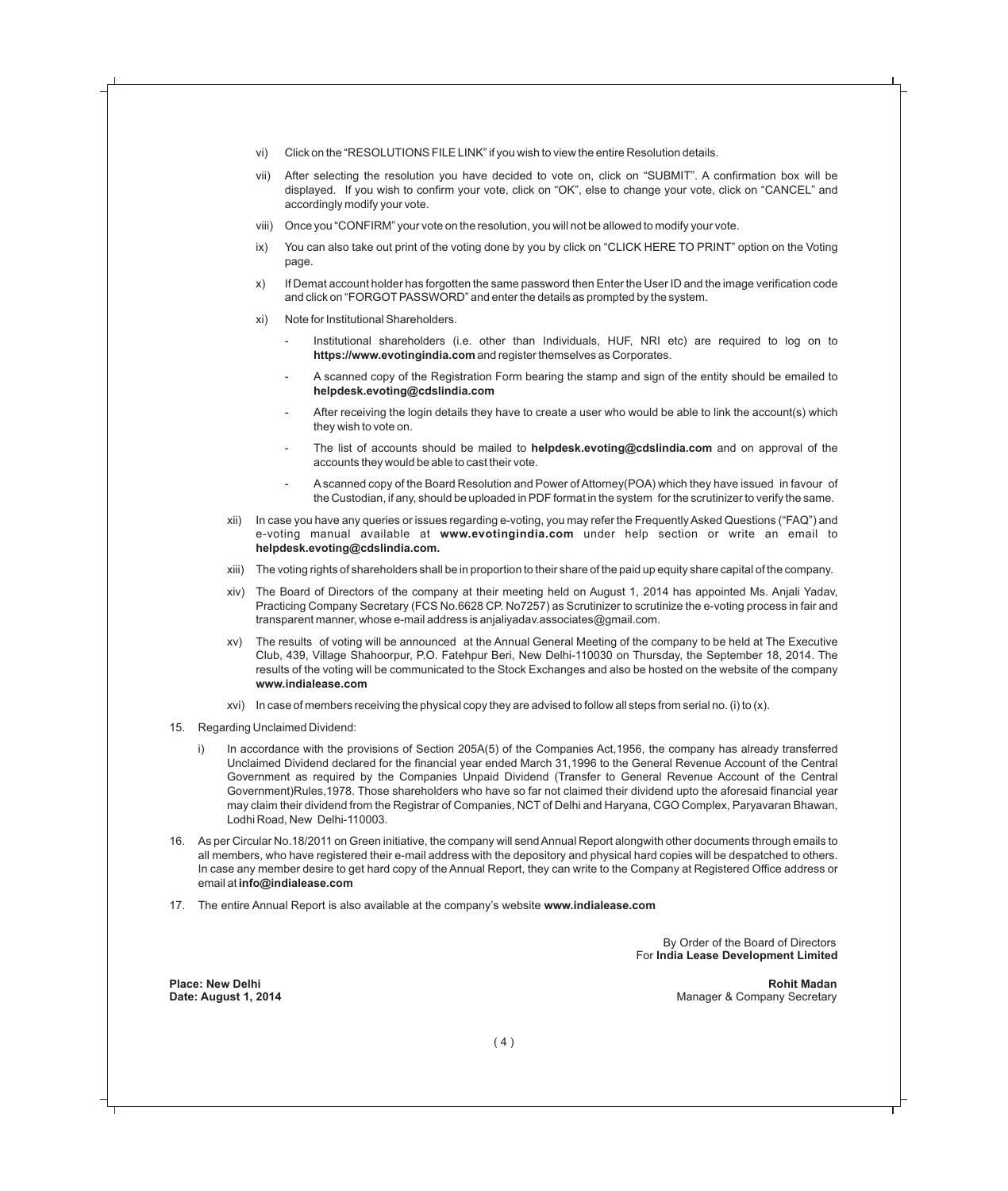#### **EXPLANATORYSTATEMENT PURSUANT TO SECTION 102 OF THE COMPANIES ACT, 2013**

#### **Item No.5 & 6**

Sh. Arun Mitter and Sh. Sharad Aggarwal are Independent Directors of the Company and have held the positions as such for more than 5 (five) years.

SEBI has amended Clause 49 of the Listing Agreement, inter-alia, stipulating the conditions for the appointment of Independent Directors by a listed company.

It is proposed to appoint Sh. Arun Mitter and Sh. Sharad Aggarwal as Independent Directors under Section 149 of the Companies Act, 2013 and Clause 49 of the Listing Agreement to hold office for 5 (five) consecutive years with effect from September 18, 2014 to September 17, 2019.

Sh.Arun Mitter and Sh. Sharad Aggarwal are not disqualified from being appointed as Directors in terms of Section 164 of the said Act and have given their consent to act as Directors.

The company has received notices in writing from members alongwith deposit of requisite amount under Section 160 of the said Act proposing the candidatures of each of Sh. Arun Mitter and Sh. Sharad Aggarwal that they meet with the criteria of independence as prescribed both under sub-section ( 6) of Section 149 of the said Act and under Clause 49 of the Listing Agreement.

The Board of Directors considers that Sh. Arun Mitter and Sh. Sharad Aggarwal have the requisite qualification and expertise which will be of immense benefit to the company. The Board is of opinion that they fulfill the conditions for appointment as Independent Directors as specified in the said Act and the Listing Agreement. Sh. Arun Mitter and Sh. Sharad Aggarwal are independent of the management.

Brief resume of Sh.Arun Mitter and Sh Sharad Aggarwal, nature of their expertise in specific functional areas and names of companies in which they hold directorship and members/chairmanship of the Board Committees/ Shareholding and relationships between directors, inter-se, as stipulated under clause 49 of the Listing Agreement with the Stock Exchange, are provided in the Corporate Governance Report forming part of the Annual Report.

Copy of the draft letters for respective appointments of Sh. Arun Mitter and Sh. Sharad Aggarwal as Independent Directors setting out the terms and conditions are available for inspection by members at the Registered Office of the company during normal business hours on any working day.

This Statement may also be regarded as a disclosure under Clause 49 of the Listing Agreement with the Stock Exchange.

Save and except Sh.Arun Mitter and Sh. Sharad Aggarwal are interested in the resolutions set out respectively at Item No.5 & 6 of the Notice with regard to their respective appointments. None of the other Directors/Key Managerial Personnel of the company/their relatives are, in any way, concerned or interested, financially or otherwise, in these resolutions.

The Board commends the Ordinary Resolutions set out at Item No. 5 & 6 of the Notice for approval by the shareholders.

#### **Item No. 7**

The Ministry of Corporate Affairs("MCA") had on September 12, 2013 and March 26,2014 notified most of the Sections of the Companies Act, 2013 dealing with the general working of companies except those provisions which require sanction/confirmation of the National Company Law Tribunal and certain other provisions.

Since, several regulations in the existing Articles of Association contain references to specific Sections of the Companies Act,1956, and some regulations in the existing Articles of Association are no longer in conformity with the provisions of the Companies Act, 2013, therefore, it is considered prudent and desirable to amend certain provisions of articles of association of the company conforming to the provisions of the Companies Act, 2013 and rules made thereunder.

Accordingly, pursuant to the provisions of Section 14 of the Companies Act,2013, the consent of the Members is being sought by way of Special Resolution. The Board recommends the Special Resolution as set out in Item No.7 for the approval of the members.

None of the Directors or Key Managerial Personnel of the company or their relatives has any concern or interest, financial or otherwise, in the resolution.

> By order of the Board of Directors For **India Lease Development Limited**

#### **Registered Office**

MGF House, 4/17-B,Asaf Ali Road New Delhi-110002. CIN: L74899DL1984PLC019218

Place: New Delhi **Rohit Madan**<br> **Place: New Delhi Rohit Madan**<br> **Date: August 1, 2014 Rohit Madan**<br> **Rohit Madan** Manager & Company Secretary Manager & Company Secretary<br>ACS No.: 13636 ACS No.: 13636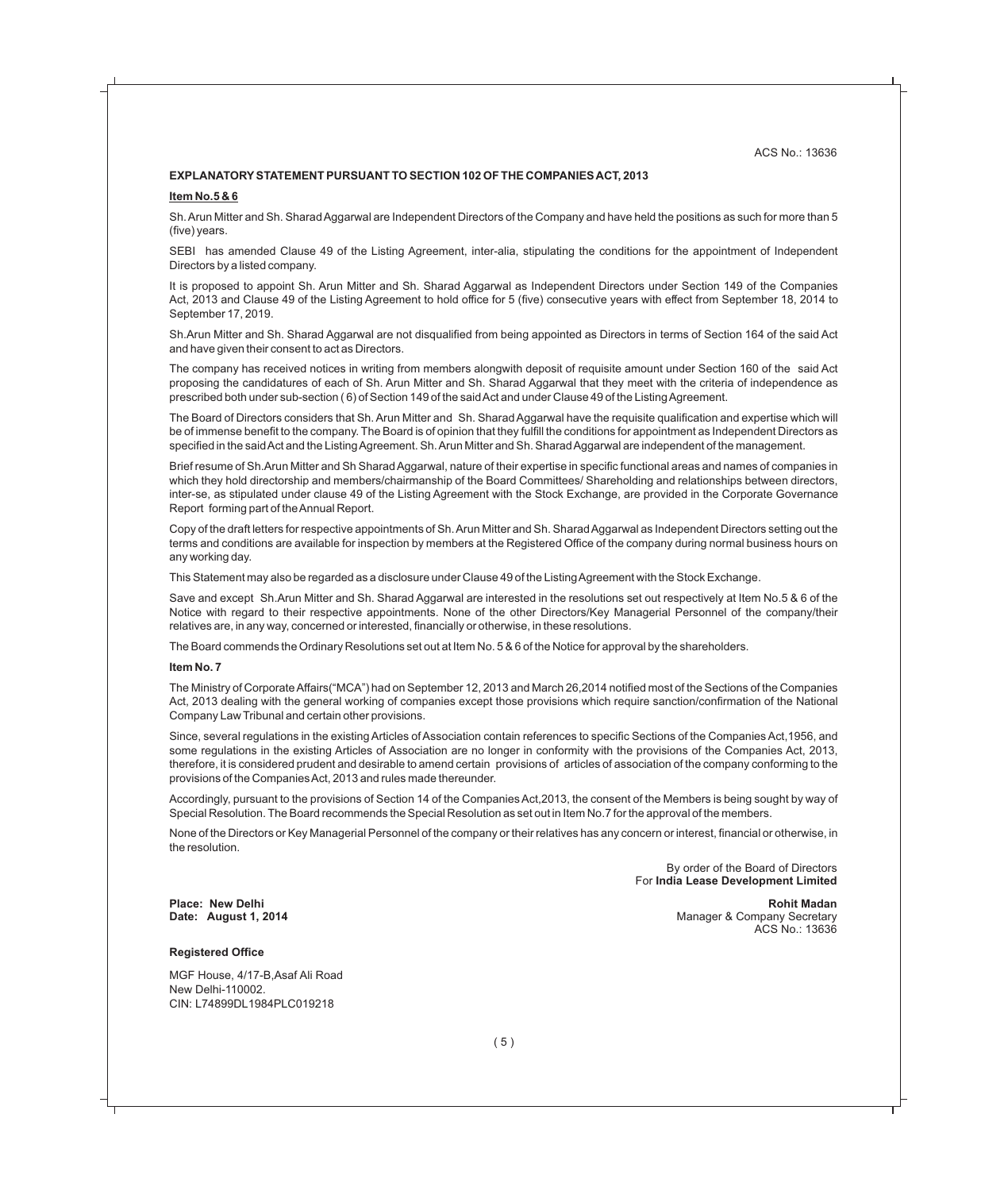#### **LISTING REQUIREMENTS**

As required under Clause 49(vi) of the Listing Agreement, given below are the details of the Director(s) who retire by rotation and are eligible for re-appointment.

#### (a) **Director being re-appointed by rotation (Resolution at item No.2)**

| <b>Name</b>          | Shri Rajiy Gupta     |
|----------------------|----------------------|
| Age & Date of Birth  | 68 years (13-8-1946) |
| <b>Qualification</b> | B.E.(IIT, Delhi)     |

#### **Experience in specific financial areas**

Shri Rajiv Gupta is a Bachelor in Engineering from IIT, Delhi, He has immense business experience and all around knowledge on subjects concerning Hire Purchase, Leasing, Corporate Finance, Taxation and Administration. His continued association with the company is considered absolutely necessary and valuable.

#### **Other Directorships**

The Motor & General Finance Ltd., Jayabharat Credit Ltd, Bahubali Services Ltd, Associated Traders & Engineers Ltd, Upper India Hire Purchase Companies Association Ltd, Cards Services India Pvt Ltd. MGF Securities Pvt Ltd, Ram Prakash & Company Pvt Ltd, MGF Estates Pvt Ltd, Local Goods Carriers Pvt Ltd, Grosvenor Estates Pvt Ltd, Gee Gee Holdings Pvt Ltd.

#### **Committee Membership**

#### **India Lease Development Ltd**

Audit Committee Remuneration Committee Stakeholders Relationship Committee

#### **Jayabharat Credit Ltd**

 Audit Committee Remuneration Committee Stakeholders Relationship Committee Shri Rajiv Gupta holds 7,80,498 Equity Shares.

#### b) **Director being re-appointed by rotation (Resolution at Item No.3)**

| <b>Name</b>          | Shri M.K.Madan        |
|----------------------|-----------------------|
| Age & Date of Birth  | 70 years (27-02-1944) |
| <b>Qualification</b> | B.Com. ACS. FCA       |

#### **Experience in specific financial Areas**

Shri M.K.Madan is a qualified Chartered Accountant and a Company Secretary, and his experience in finance and secretarial matters will be helpful to the company.

#### **Other Directorships**

Bahubali Services Ltd, Jayabharat Credit Ltd, Upper India Hire Purchase Companies Association Ltd., VMR Promoters Pvt Ltd, MGF Market Place Mall Management Pvt Ltd, MGF Securities Pvt Ltd.

#### **Committee Memberships**

#### **India Lease Development Ltd**

Audit Committee Stakeholders Relationship Committee Remuneration Committee

#### **Jayabharat Credit Ltd**

Audit Committee

Remuneration Committee

#### **(c) Director being appointed as an Independent Director not liable to retire by rotation(Resolution at item no. 5)**

**Name :** Shri Arun Mitter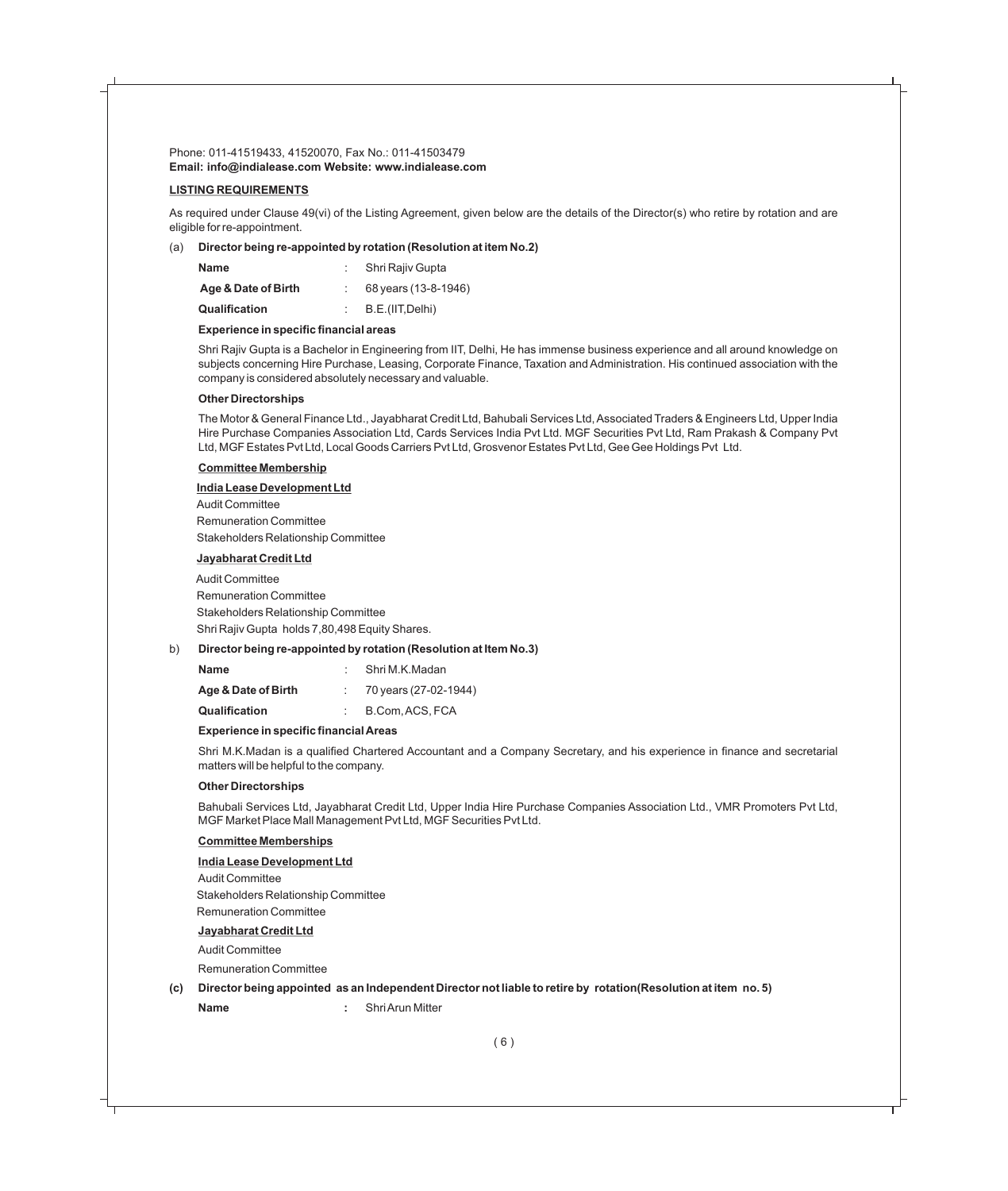| Age & Date of Birth  | 52 years (27.11.1962) |
|----------------------|-----------------------|
| <b>Qualification</b> | B.Com.ACA             |

#### **Experience in specific Functional Areas**

Shri Arun Mitter is a qualified Chartered Accountant. He has extensive business experience in General and Financial Management. His continued association with the company is considered necessary in the interest of the company.

#### **Other Directorships:**

The Motor & General Finance Ltd., MGF Developments Limited, Jayabharat Credit Limited, Bahubali Services Ltd, Upper India Hire Purchase Co Association Ltd, Paramba International Ltd, Technofab Engineering Ltd, Ram Prakash & Co Pvt Ltd, Discovery Holdings Pvt Ltd, MGF Infotech Pvt Ltd, MGF Auto Sales Pvt Ltd, MGF Vehicles Sales Pvt Ltd, MGF Projects Pvt Ltd, Grosvenor Estates Pvt Ltd, Gee Gee Holdings Pvt Ltd, Cards Services India Ltd, Dove Promoters and Entertainment Pvt Ltd, Meta Dor Technologies Pvt Ltd, North Delhi Metro Mall Pvt Ltd, MGF Securities Pvt Ltd, Nanny Infrastructure Pvt Ltd, Deap Hospitality Pvt Ltd, Weaving Enterprises Pvt Ltd, MGF Estates Management Pvt Ltd, MGF Promotions and Events Pvt Ltd, Shanti Interior Pvt Ltd, MGF Housing & Infrastructure Pvt Ltd, MGF Promoters Pvt Ltd, Metroplex Construction Pvt Ltd, Vishnu Apartments Pvt Ltd and MGF Market Place Mall Management Pvt Ltd.

#### **Committee Membership**

#### **India Lease Development Ltd**

Audit Committee Stakeholders Relationship Committee

#### **The Motor & General Finance Ltd**

Audit Committee Stakeholders Relationship Committee Remuneration Committee

#### **Jayabharat Credit Ltd**

Audit Committee Remuneration Committee

Shri Arun Mitter holds Nil shares in the company

#### **Technofab Engineering Ltd.**

Audit Committee (Chairman)

Remuneration Committee

#### **d) Director being appointed as an Independent Director not liable to retire by rotation(Resolution at item no. 6 )**

| Name                | Shri Sharad Aggarwal  |
|---------------------|-----------------------|
| Age & Date of Birth | 48 Years (24.11.1966) |
| Qualification       | B.Com, ACA, LLB       |

#### **Experience in specific financial areas**

Shri Sharad Aggarwal is a qualified Chartered Accountant and also holds a Law Degree. His re-appointment will be quite useful to the company

#### **Other Directorships:-**

The Motor & General Finance Limited, Bahubali Services Ltd, K.F. Belting Pvt Ltd, Hamilton Land Developers Pvt Ltd, Jazz Foods Pvt Ltd, Sterrling Hoteliers and Investment Pvt Ltd, Makro Lease Pvt Ltd, Jay vee Leatherite Pvt Ltd, Atlantic Land Developers Pvt Ltd, Oaykay Forgings Pvt Ltd, Knit Foulds Pvt Ltd, Sondhi Polymide Pvt Ltd, Forgings & Chemicals Industries and BSCL International.

#### **Committee Memberships**

#### **India Lease Development Limited**

Audit Committee Remuneration Committee

#### **The Motor & General Finance Limited**

Audit Committee

Stakeholders Relationship Committee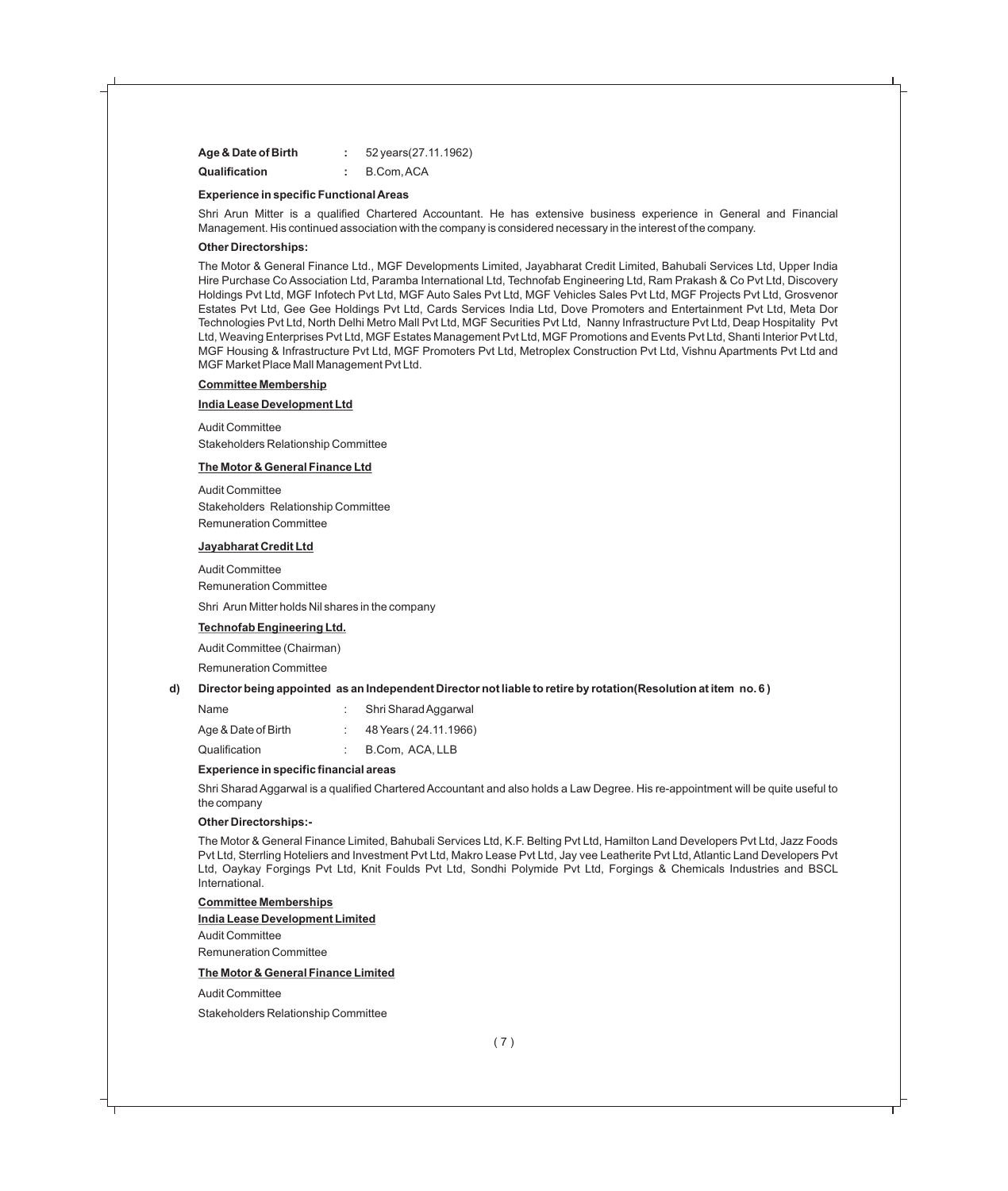Remuneration Committee

Shri Sharad Aggarwal holds Nil shares in the company

| <b>Head Office &amp; Registered Office</b> | ÷  | <b>MGF</b> House<br>4/17-B, Asaf Ali Road,<br><b>New Delhi-110002</b>                                             |
|--------------------------------------------|----|-------------------------------------------------------------------------------------------------------------------|
| <b>CIN</b>                                 | ÷  | L74899DL1984PLC019218                                                                                             |
| E-mail                                     |    | info@indialease.com                                                                                               |
| <b>Company's Website</b>                   | ٠. | www.indialease.com                                                                                                |
| <b>Telephone Nos.</b>                      | ٠. | 011-41519433                                                                                                      |
|                                            |    | 011-41520070                                                                                                      |
| Fax                                        | ÷  | 011-41503479                                                                                                      |
| <b>Date of Annual General Meeting</b>      |    | September 18, 2014                                                                                                |
| <b>Time, Day and Venue</b>                 | ÷  | 1.00 P.M. Thursday,<br>The Executive Club<br>439, Village Shahoorpur,<br>P.O.Fatehpuri Beri,<br>New Delhi-110030. |
| Day and Date of Book Closure               | ÷  | Friday the September 12, 2014 to Thursday the September 18, 2014 (both days<br>inclusive)                         |
| <b>Shares Listed At</b>                    | ÷  | The Stock Exchange, Mumbai<br>Phiroz Jeejeebhoy Towers,<br>Dalal Street,<br>Mumbai-400001.                        |

**SHAREHOLDERS INFORMATION**

The company confirms that it has paid the Annual Listing Fee to the above Stock Exchange for the Year 2014-15.

#### **NOMINATION FACILITY**

Shareholders are eligible to file their nominations against shareholdings. Nomination form (SH-13) is available at the Registered Office i.e. MGF House, 4/17-B, Asaf Ali Road, New Delhi-110 002. Those interested in getting the facility of nomination may write to the Company Secretary for a copy of the prescribed Nomination Form.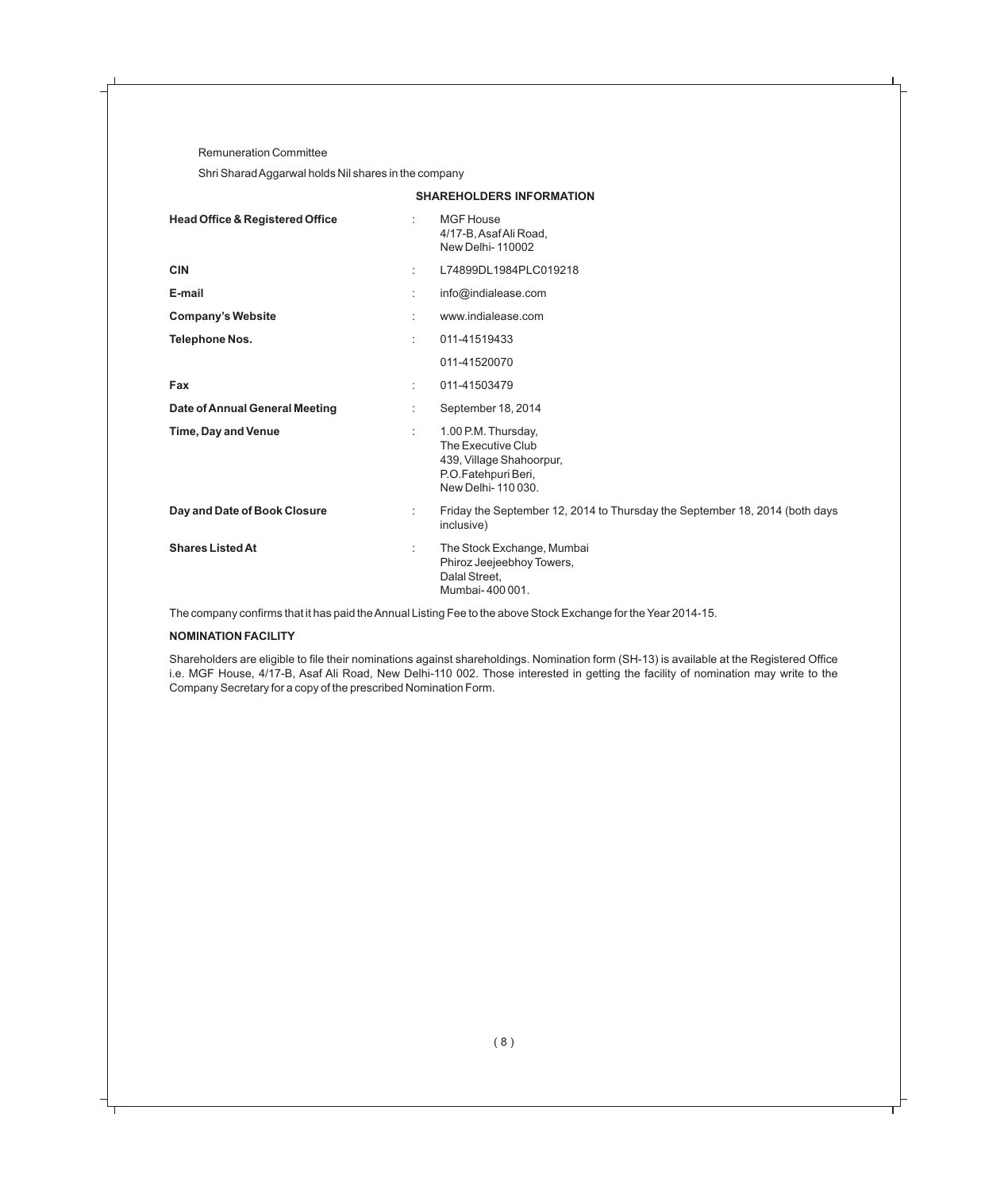

**ATTENDANCE SLIP**

### **INDIA LEASE DEVELOPMENT LIMITED**

**CIN**: L74899DL1984PLC019218 **Registered Office:** MGF House, 4/17-B, Asaf Ali Road, New Delhi-110002. **Phone:** 011-41519433, 41520070 **Email:** info@indialease.com **Website:** www.indialease.com

| 29 <sup>th</sup> Annual General Meeting-Thursday, September 18, 2014                                     |  |  |
|----------------------------------------------------------------------------------------------------------|--|--|
|                                                                                                          |  |  |
| Name of the Member<br>(In Block Letters)                                                                 |  |  |
| Name of Proxy, If any<br>(In Block Letters)<br>(In case Proxy attends<br>the meeting in place of member) |  |  |
| DP ID/Client ID/Folio No.                                                                                |  |  |
| No. of Shares held                                                                                       |  |  |

I certify that I am a member / proxy for the member of the Company.

I/We hereby record my/our presence at the 29<sup>th</sup> Annual General Meeting of the company at The Executive Club, 439, Village Shahoorpur, P.O. Fatehpur Beri, New Delhi-110030 on Thursday, the September 18, 2014.

| Member's/Proxy's<br>Member's/Proxy's |  |
|--------------------------------------|--|
| Signature                            |  |
|                                      |  |

#### **Note:**

- 1. Please complete the Folio /DPID Client ID No. and name, sign this Attendance Slip and hand it over at the entrance of the MEETING HALL.
- 2. Physical copy of the Annual Report for 2013-14 and Notice of the Annual General Meeting(AGM) alongwith the Attendance Slip and Proxy Form is sent in the permitted mode(s) to all members whose email is not registered or have requested for a hard copy.

### **E-VOTING PARTICULARS**

| <b>EVSN (E-Voting Sequence Number)</b> | <b>USER ID</b> | <b>PASSWORD</b>      |
|----------------------------------------|----------------|----------------------|
| 140818030                              |                | As per instructions. |

Note : Please read instructions given at Note No.12 of the Notice of the 29<sup>th</sup> Annual General Meeting of the Company before casting your vote through e-voting.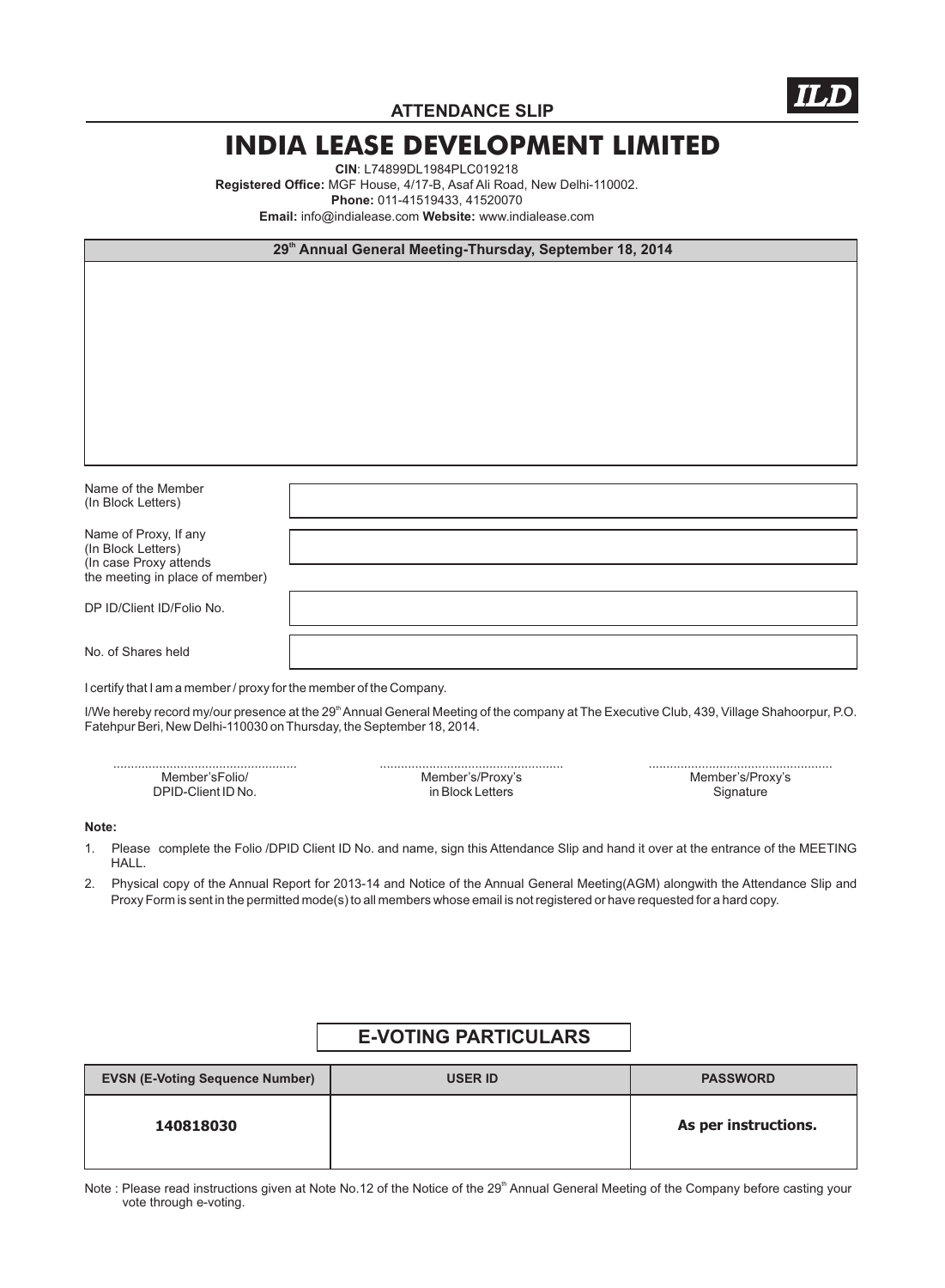**PROXY FORM**



 $\Delta$ ffiy Revenue Stamp  $\bar{z}$  1

(Form No.MGT-11)

[Pursuant to section 105(6) of the Companies Act, 2013 and rule 19(3) of the Companies(Management and Administration)Rules,2014]

## **INDIA LEASE DEVELOPMENT LIMITED**

**CIN**: L74899DL1984PLC019218 **Registered Office:** MGF House, 4/17-B, Asaf Ali Road, New Delhi-110002. **Phone:** 011-41519433, 41520070 **Email:** info@indialease.com **Website:** www.indialease.com

**Name of member(s) : Registered address : E Mail Id: No. of Shares held Folio No. / DP ID - Client ID: th 29 Annual General Meeting-Thursday, September 18, 2014** I / We, being the member(s) of \_\_\_\_\_\_\_\_\_\_\_\_\_\_\_\_\_\_\_\_\_\_\_\_\_\_\_\_\_\_\_\_\_\_\_\_\_\_\_\_shares of the above named Company, hereby appoint: 1) Name: \_\_\_\_\_\_\_\_\_\_\_\_\_\_\_\_\_\_\_\_\_\_\_\_\_\_\_\_\_\_\_\_\_\_\_\_\_\_\_\_\_\_\_\_\_\_\_\_\_\_\_\_\_\_\_\_\_\_\_\_\_\_\_\_\_\_\_\_\_\_\_\_\_\_\_\_\_\_\_\_\_\_\_\_\_\_\_\_\_\_\_\_\_\_\_\_\_\_ E Mail: \_\_\_\_\_\_\_\_\_\_\_\_\_\_\_\_\_\_\_\_\_\_\_\_\_\_\_\_\_\_\_\_\_\_\_\_\_\_\_\_\_\_\_\_\_\_\_\_\_\_\_\_\_\_\_\_\_\_\_\_\_\_\_\_\_\_\_\_\_\_\_\_\_\_\_\_\_\_\_\_\_\_\_\_\_\_\_\_\_\_\_\_\_\_\_\_\_\_\_ Address: \_\_\_\_\_\_\_\_\_\_\_\_\_\_\_\_\_\_\_\_\_\_\_\_\_\_\_\_\_\_\_\_\_\_\_\_\_\_\_\_\_\_\_\_\_\_\_\_\_\_\_\_\_\_\_\_\_\_\_\_\_\_\_\_\_\_\_\_\_\_\_\_\_\_\_\_\_\_\_\_\_\_\_\_\_\_\_\_\_\_\_\_\_\_\_\_\_ Signature \_\_\_\_\_\_\_\_\_\_\_\_\_\_\_\_\_\_\_\_\_\_\_\_\_\_\_\_\_\_\_\_\_\_\_\_\_\_\_\_\_\_\_\_\_\_\_\_\_\_\_\_\_\_\_\_\_\_\_\_\_\_\_\_\_\_\_\_\_\_\_\_\_\_\_\_\_\_\_\_\_\_\_\_\_\_\_\_\_\_\_\_\_\_\_\_ Or failing him / her 2) Name: \_\_\_\_\_\_\_\_\_\_\_\_\_\_\_\_\_\_\_\_\_\_\_\_\_\_\_\_\_\_\_\_\_\_\_\_\_\_\_\_\_\_\_\_\_\_\_\_\_\_\_\_\_\_\_\_\_\_\_\_\_\_\_\_\_\_\_\_\_\_\_\_\_\_\_\_\_\_\_\_\_\_\_\_\_\_\_\_\_\_\_\_\_\_\_\_\_\_ E Mail: \_\_\_\_\_\_\_\_\_\_\_\_\_\_\_\_\_\_\_\_\_\_\_\_\_\_\_\_\_\_\_\_\_\_\_\_\_\_\_\_\_\_\_\_\_\_\_\_\_\_\_\_\_\_\_\_\_\_\_\_\_\_\_\_\_\_\_\_\_\_\_\_\_\_\_\_\_\_\_\_\_\_\_\_\_\_\_\_\_\_\_\_\_\_\_\_\_\_\_ Address: \_\_\_\_\_\_\_\_\_\_\_\_\_\_\_\_\_\_\_\_\_\_\_\_\_\_\_\_\_\_\_\_\_\_\_\_\_\_\_\_\_\_\_\_\_\_\_\_\_\_\_\_\_\_\_\_\_\_\_\_\_\_\_\_\_\_\_\_\_\_\_\_\_\_\_\_\_\_\_\_\_\_\_\_\_\_\_\_\_\_\_\_\_\_\_\_\_ Signature \_\_\_\_\_\_\_\_\_\_\_\_\_\_\_\_\_\_\_\_\_\_\_\_\_\_\_\_\_\_\_\_\_\_\_\_\_\_\_\_\_\_\_\_\_\_\_\_\_\_\_\_\_\_\_\_\_\_\_\_\_\_\_\_\_\_\_\_\_\_\_\_\_\_\_\_\_\_\_\_\_\_\_\_\_\_\_\_\_\_\_\_\_\_\_\_ Or failing him / her 3) Name: \_\_\_\_\_\_\_\_\_\_\_\_\_\_\_\_\_\_\_\_\_\_\_\_\_\_\_\_\_\_\_\_\_\_\_\_\_\_\_\_\_\_\_\_\_\_\_\_\_\_\_\_\_\_\_\_\_\_\_\_\_\_\_\_\_\_\_\_\_\_\_\_\_\_\_\_\_\_\_\_\_\_\_\_\_\_\_\_\_\_\_\_\_\_\_\_\_\_ E Mail: \_\_\_\_\_\_\_\_\_\_\_\_\_\_\_\_\_\_\_\_\_\_\_\_\_\_\_\_\_\_\_\_\_\_\_\_\_\_\_\_\_\_\_\_\_\_\_\_\_\_\_\_\_\_\_\_\_\_\_\_\_\_\_\_\_\_\_\_\_\_\_\_\_\_\_\_\_\_\_\_\_\_\_\_\_\_\_\_\_\_\_\_\_\_\_\_\_\_\_ Address: \_\_\_\_\_\_\_\_\_\_\_\_\_\_\_\_\_\_\_\_\_\_\_\_\_\_\_\_\_\_\_\_\_\_\_\_\_\_\_\_\_\_\_\_\_\_\_\_\_\_\_\_\_\_\_\_\_\_\_\_\_\_\_\_\_\_\_\_\_\_\_\_\_\_\_\_\_\_\_\_\_\_\_\_\_\_\_\_\_\_\_\_\_\_\_\_\_ Signature \_\_\_\_\_\_\_\_\_\_\_\_\_\_\_\_\_\_\_\_\_\_\_\_\_\_\_\_\_\_\_\_\_\_\_\_\_\_\_\_\_\_\_\_\_\_\_\_\_\_\_\_\_\_\_\_\_\_\_\_\_\_\_\_\_\_\_\_\_\_\_\_\_\_\_\_\_\_\_\_\_\_\_\_\_\_\_\_\_\_\_\_\_\_\_\_ as my/our proxy to attend and vote (on a poll) for me/us and on my/our behalf at the 29<sup>th</sup> Annual General Meeting of the company to be

held on Thursday, the September 18, 2014 at The Executive Club, 439, Village Shahoorpur, P.O. Fatehpur Beri, New Delhi-110030 at 1.00 P.M. or and at any adjournment thereof in respect of such resolutions as are provided in the Notice.

Signed this………… day of………… 2014

Signature of Shareholder Signature of Proxy holder(s)

#### **Note:**

- 1. This form of proxy in order to be effective should be duly completed and deposited at the Registered Office of the company, not less than 48 hours before the commencement of the meeting.
- 2. Please complete all details of members(s) before submission.

………………….............................……. ………………….............................…….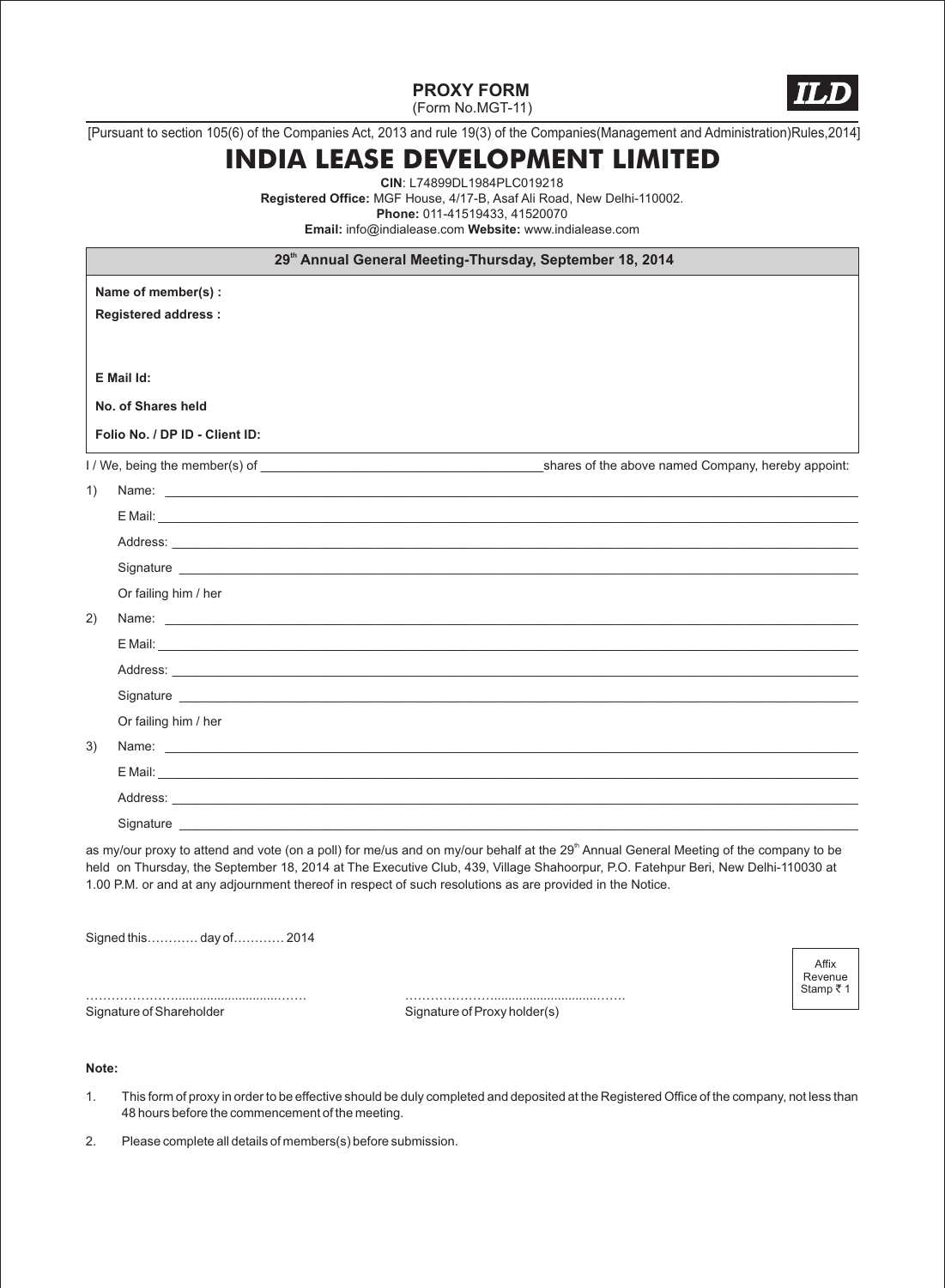#### **INDIA LEASE DEVELOPMENT LIMITED INDIA LEASE DEVELOPMENT LIMITED INDIA LEASE DEVELOPMENT LIMITED INDIA LEASE DEVELOPMENT LIMITED INDIA LEASE DEVELOPMENT LIMITED TLD INDIA LEASE DEVELOPMENT LIMITED INDIA LEASE DEVELOPMENT LIMITED INDIA LEASE DEVELOPMENT LIMITED INDIA LEASE DEVELOPMENT LIMITED**

**INDIA LEASE DEVELOPMENT LIMITED INDIA LEASE DEVELOPMENT LIMITED INDIA LEASE DEVELOPMENT LIMITED INDIA LEASE DEVELOPMENT LIMITED CIN**: L74899DL1984PLC019218 INDIA LEASE DEVELOPMENT LIMITEI Registered Office: MGF House, 4/17-B, Asaf Ali Road, New Delhi-110002. IDM LEASE DEVELOPMENT LIMITED<br>India lease development limitei Registered Office: MGF House, 4/17-B, Asaf Ali Road, New INDIA LEASE DEVELOPMENT LIMITED INDIA L**Phone: 011-41519433, 41520070, Fax No.: 011-41503479** INITED INDIA LEASE DEVELOPMENT LIMITED INDIA LEASE DEVELOPMENT LIMITED INDIA L**Email: info@indialease.com Website: www.indialease.com** IMITED INDIA LEASE DEVELOPMENT LIMITED **INDIA LEASE DEVELOPMENT LIMITED INDIA LEASE DEVELOPMENT LIMITED INDIA LEASE DEVELOPMENT LIMITED INDIA LEASE DEVELOPMENT LIMITED** 

|     |                                                                        | <b>BALLOT FORM</b> | Sr. No |
|-----|------------------------------------------------------------------------|--------------------|--------|
| (1) | Name and Registered<br>Address of the Sole/<br>First named Shareholder |                    |        |
|     |                                                                        |                    |        |
| (2) | Name(s) of the<br>Joint Holder(s)<br>(if any)                          |                    |        |
| (3) | Registered Folio No./<br>DP ID No. and Client ID No.                   |                    |        |
| (4) | Number of Share(s) held                                                |                    |        |
| (5) | User ID                                                                |                    |        |
| (6) | Sequence No.                                                           |                    |        |
| (7) | EVSN (Electronic Voting Sequence No.):                                 | 140818030          |        |

(8) I/ We hereby exercise my/our vote(s) in respect of the Resolutions set out in the Notice of the Twenty Ninth (29<sup>th</sup>) Annual INDIA LEA General Meeting (AGM) of the Company to be held on Thursday, 18<sup>th</sup> September, 2014 by sending my/our assent or **INDIA LEASE dissent to the said resolution by place a tick (**  $\checkmark$  **) mark at the appropriate box below: If LIMITED INDIA LEASE DEVELOPMENT LIMITED** 

| <b>SI</b>      | <b>Description</b>                                                                                                                                                            | No. of<br>shares | (FOR)                                   | (AGAINST)                         |
|----------------|-------------------------------------------------------------------------------------------------------------------------------------------------------------------------------|------------------|-----------------------------------------|-----------------------------------|
| No.            |                                                                                                                                                                               |                  | <b>I/We assent to</b><br>the Resolution | I/We dissent to<br>the Resolution |
|                | Consider and adopt the Audited Financial Statements for the<br>year ended March 31,2014 and the Reports of the Directors<br>and Auditors thereon                              |                  |                                         |                                   |
| $\overline{2}$ | Appoint a Director in the place of Sh. Rajiv Gupta (DIN<br>00022964) who retires by rotation and is eligible for re-<br>appointment                                           |                  |                                         |                                   |
| 3              | Appoint a Director in the place of Sh. M.K. Madan (DIN<br>01060575), who retires by rotation and is eligible for<br>reappointment.                                            |                  |                                         |                                   |
| 4              | Appoint Auditors and to fix their remuneration M/s S.N.<br>Dhawan & Co. Chartered Accountants, New Delhi(ICAI Regd<br>No.000050N) retires and are eligible for reappointment. |                  |                                         |                                   |
| 5              | Ordinary Resolution for appointment of Sh. Arun Mitter<br>(DIN:00022941) as Independent Director of the Company                                                               |                  |                                         |                                   |
| 6              | Ordinary Resolution for appointment of Sh. Sharad Aggarwal<br>(DIN:00629816) as Independent Director of the Company.                                                          |                  |                                         |                                   |
| 7.             | Special Resolution for Amendments of Articles of Association<br>of the Company.                                                                                               |                  |                                         |                                   |

**INDIA LEASE DEVELOPMENT LIMITED INDIA LEASE DEVELOPMENT LIMITED INDIA LEASE DEVELOPMENT LIMITED INDIA LEASE DEVELOPMENT LIMITED** 

**INDIA LEASE DEVELOPMENT LIMITED INDIA LEASE DEVELOPMENT LIMITED INDIA LEASE DEVELOPMENT LIMITED INDIA LEASE DEVELOPMENT LIMITED** 

INDINO to the SPIease read the instructions carefully before exercising your vote. The SE DEVELOPMENT LIMITED INDIA LEASE DEVELOPMENT LIMITED

Date :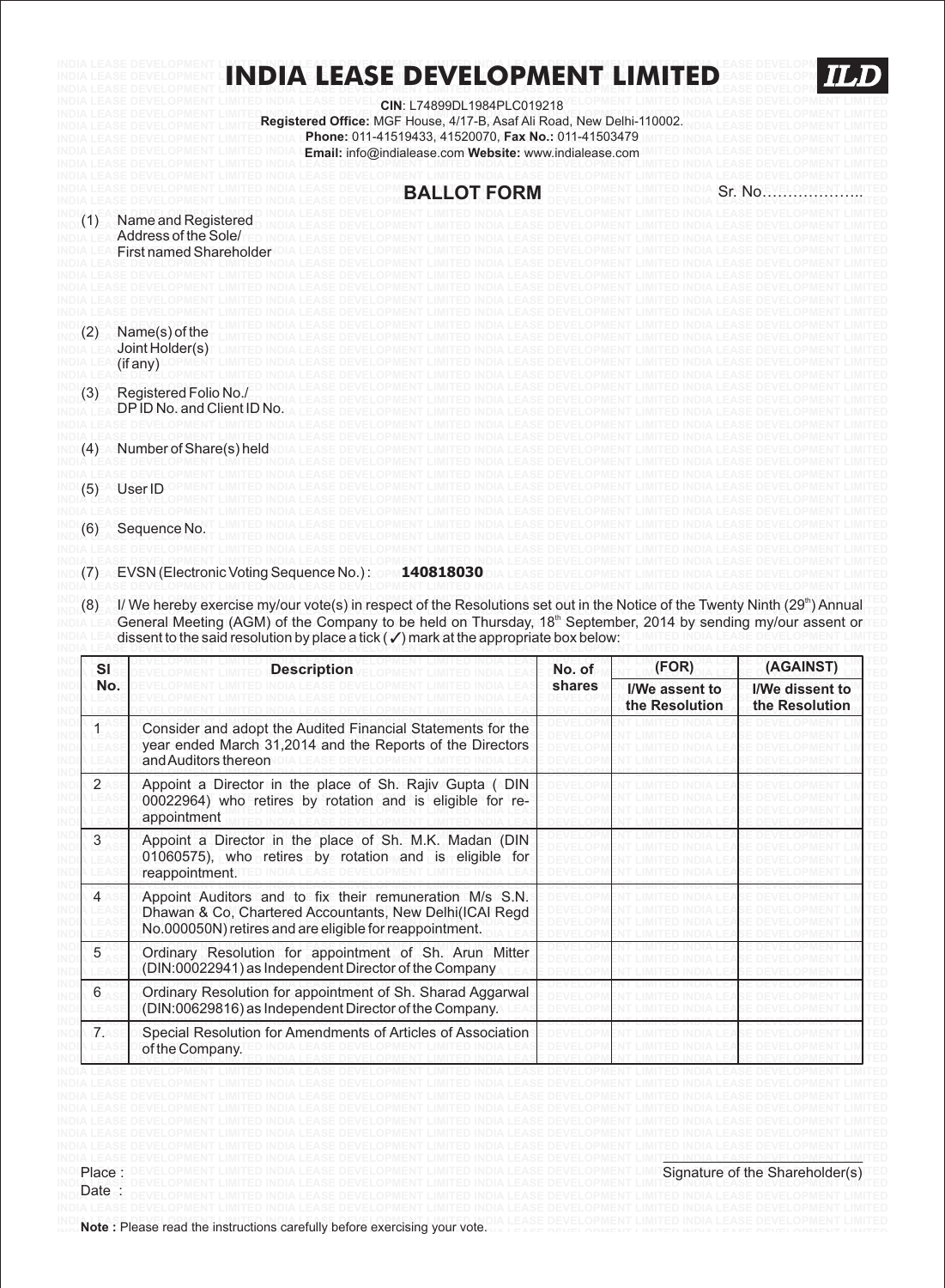### **INSTRUCTIONS**

- 1. This Ballot Form is provided for the benefit of Members who do not have access to e-voting facility.
- 2. A member can opt for only one mode of voting i.e. either through e-voting or by Ballot. If a Member casts votes by both modes, then voting done through e-voting shall prevail and Ballot shall be treated as invalid.
- 3. For detailed instructions on e-voting, please refer to the notes appended to the Notice of the AGM.
- 4. The Scrutinizer will collate the votes downloaded from the e-voting system and votes received through post to declare the final result for each of the Resolutions forming part of the Notice of the AGM.

#### **Process and manner for Members opting to vote by using the Ballot Form:**

- 1. Please complete and sign the Ballot Form (no other form or photo copy thereof is permitted) and sent it so as to reach the Scrutinizer appointed by the Board of Directors of the Company, Ms. Anjali Yadav, Practising Company Secretary, (Membership No. FCS No. 6628, CP No. 7257), C/o B-6/32, Sector 15, Rohini, Delhi – 110089.
- 2. The Form should be signed by the Member as per the specimen signature registered with the Company/Depositories. In case of joint holding, the Form should be completed and signed by the first named member and in his/her absence, by the next named joint holder. A Power of Attorney (POA) holder may vote on behalf of a Member, mentioning the registration number of the POA registered with the Company or enclosing an attested copy of the POA. Exercise of vote by Ballot is not permitted through proxy.
- 3. In case the shares are held by companies, trusts, societies, etc. the duly completed Ballot Form should be accompanied by a certified true copy of the relevant Board Resolution/Authorization.
- 4. Votes should be cast in case of each resolution, either in favour or against by putting the tick  $(\checkmark)$  mark in the column provided in the Ballot.
- 5. The voting rights of shareholders shall be in proportion of the share held by them in the paid up equity share capital of the company as on August 8, 2014 and as per the Register of Members of the Company.
- 6. Duly completed Ballot Form should reach the Scrutinizer not later than Sunday, September, 14, 2014 (6.00 p.m. IST). Ballot Form received after September  $14<sup>th</sup>$  2014 will be strictly treated as if the reply from the Member has not been received.
- 7. A Member may request for a duplicate Ballot Form, if so required. However, duly filled in and signed duplicate Form should reach the Scrutinizer not later than the date and time specified in Serial No.6 above.
- 8. Unsigned, incomplete, improperly or incorrectly tick marked ballot Forms will be rejected. AForm will also be rejected if it is received torn, defaced or mutilated to an extent which makes it difficult for the Scrutinizer to identify either the Member or as to whether the votes are in favour or against or if the signature cannot be verified.
- 9. The decision of the Scrutinizer on the validity of the Ballot Form and any other related matter shall be final.
- 10. The result shall be placed on the Company's website **www.indialease.com** within two days of the AGM of the Company on September 18, 2014, and communicated to BSE Limited where the shares of the Company are listed.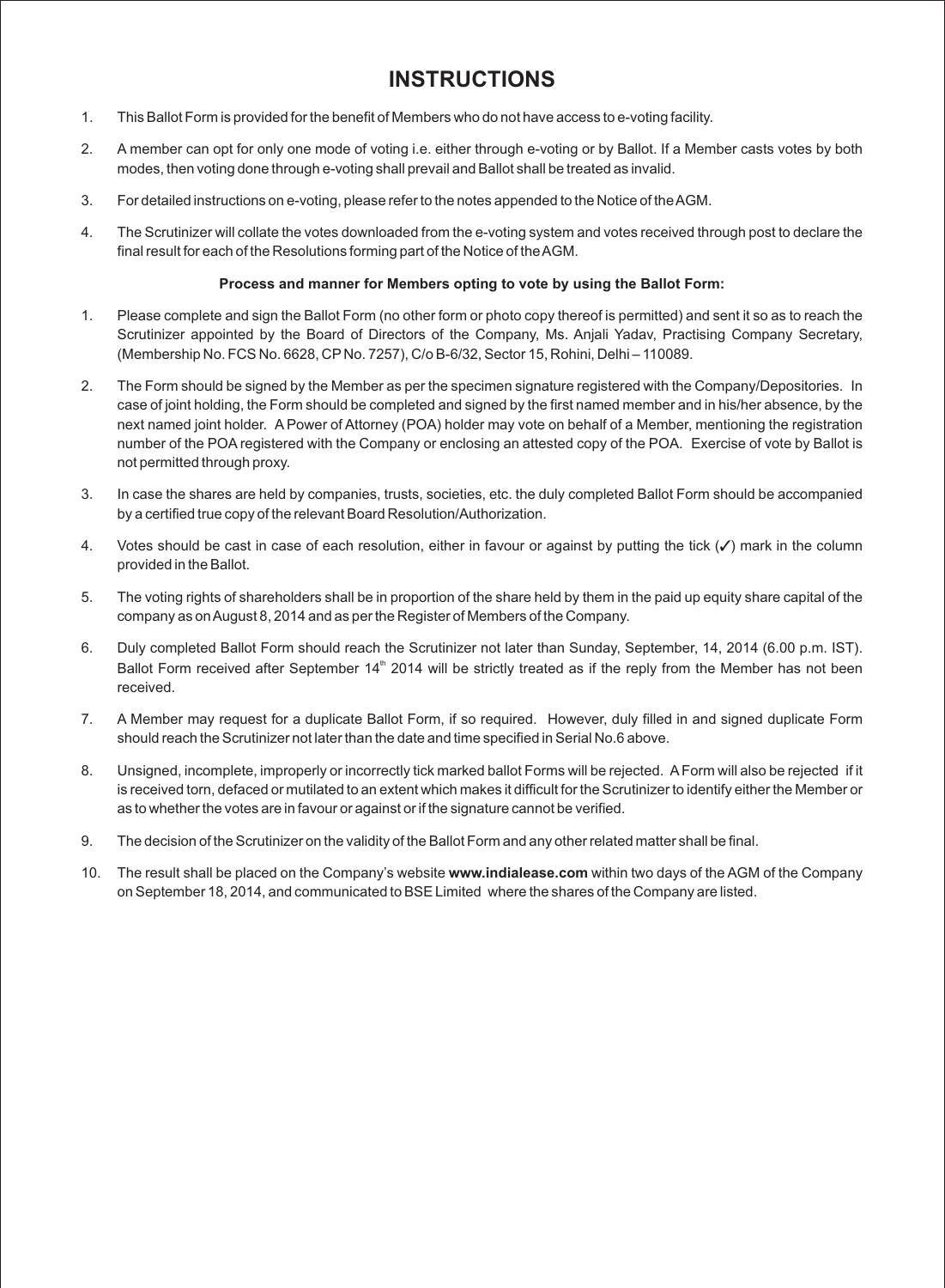

*Annual Report 2013-2014 29th*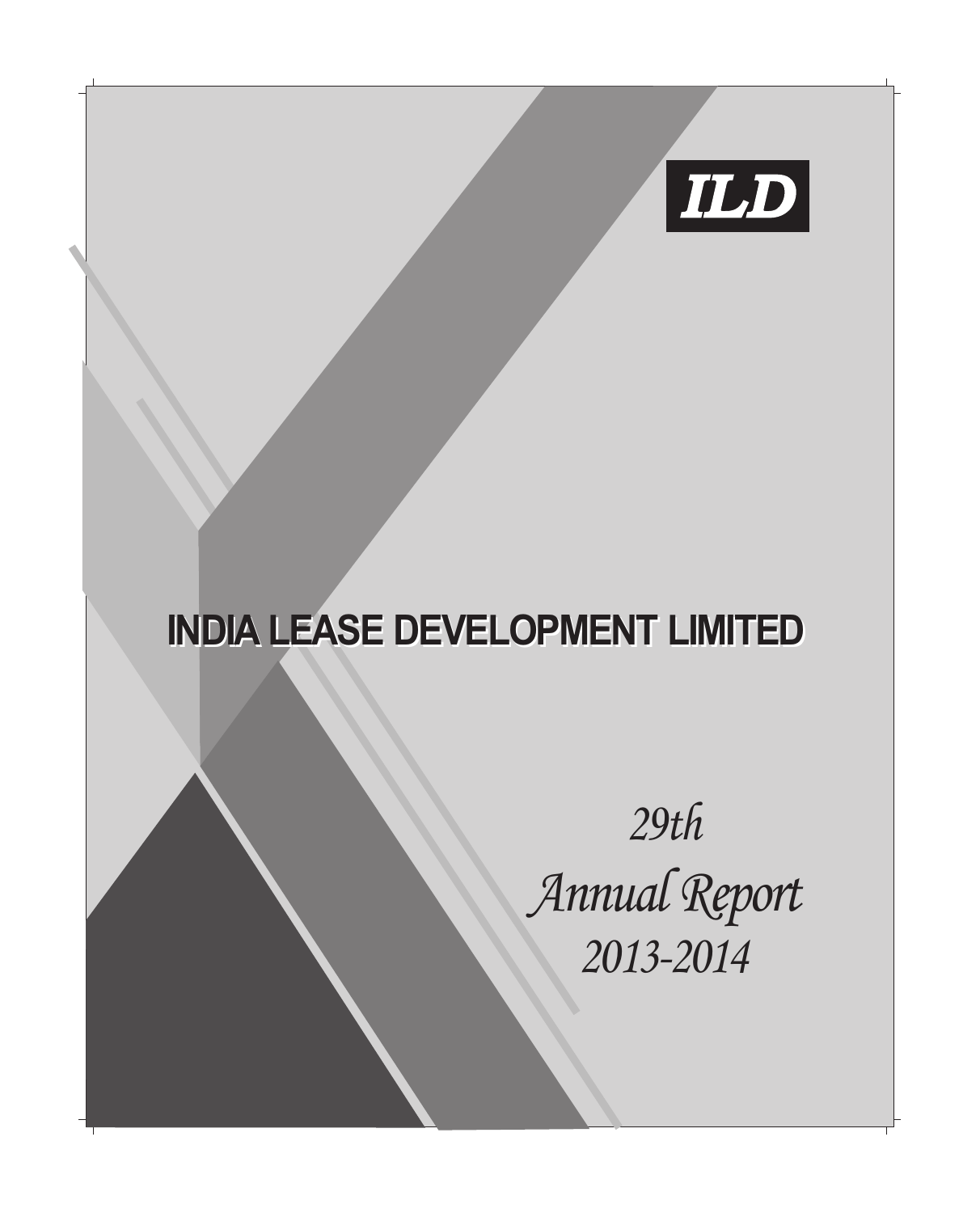

## **Shri Ved Prakash Gupta**

(15<sup>th</sup> August, 1915 - 20<sup>th</sup> August 2005)

% 资 *A True Karmayogi. Your integrity,values and vision will continue to guide and inspire us for all our activities and future growth.***RE**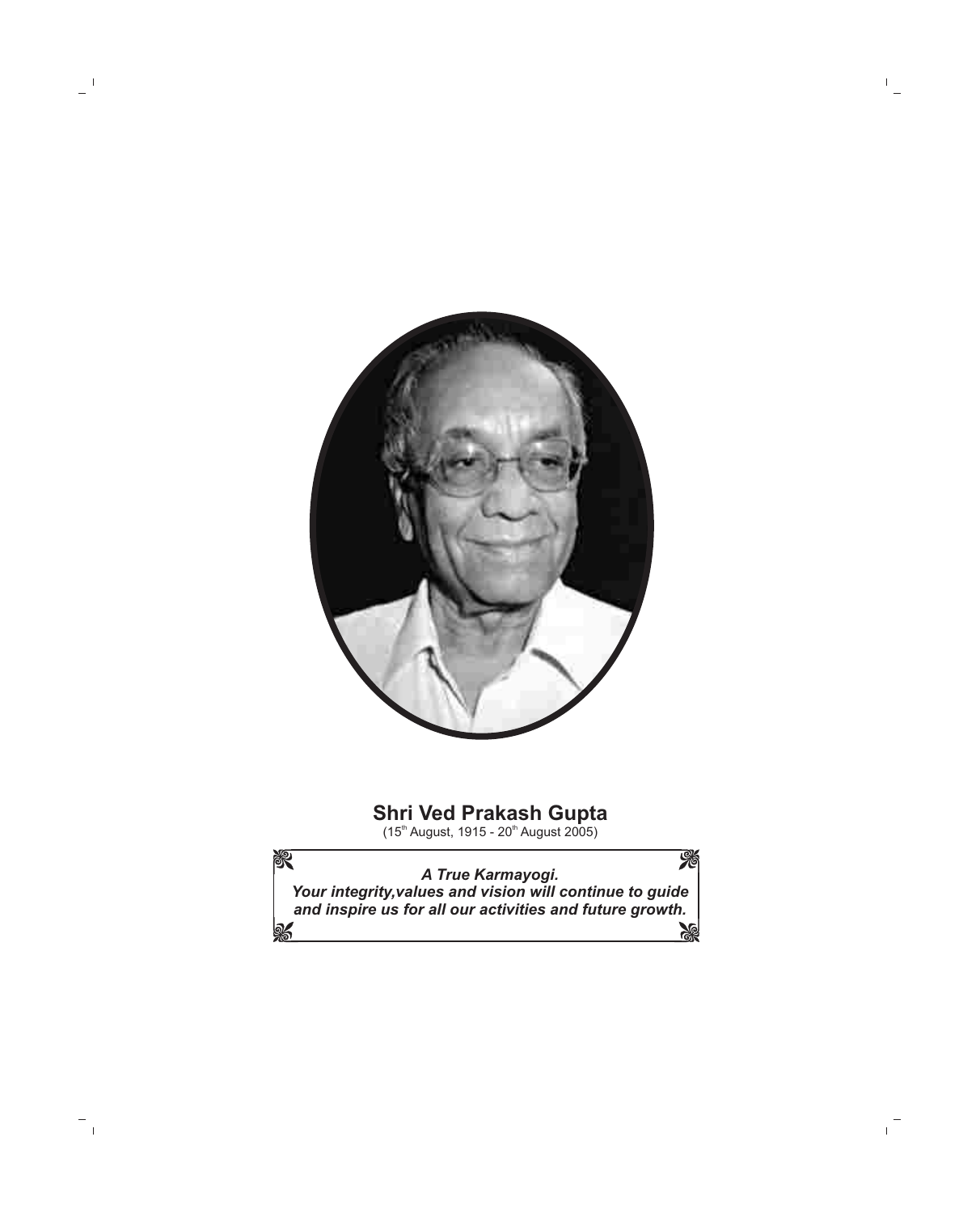

### **BOARD OF DIRECTORS**

**SHRI RAJIV GUPTA** Chairman

**SHRI ARUN MITTER**  Director, CEO & CFO

**SHRI SHARAD AGGARWAL Director** 

**SHRI M. K. MADAN Director** 

### **SHRI ROHIT MADAN**

Manager & Company Secretary

### **AUDITORS**

M/S S.N.DHAWAN & CO. CHARTERED ACCOUNTANTS C-37,CONNAUGHT PLACE, NEW DELHI-110 001

### **BANKERS**

BANK OF INDIA KOTAK MAHINDRA BANK LTD

#### **REGISTRAR AND SHARE TRANSFER AGENTS :**

M/S ALANKIT ASSIGNMENTS LIMITED ALANKIT HEIGHTS 1E/13, JHANDEWALAN EXTENSION, NEW DELHI-110 055. PHONE:011-42541953-63

#### **REGISTERED OFFICE :**

MGF HOUSE, 4/17-B,ASAF ALI ROAD, NEW DELHI-110 002. PHONE:011- 41519433, 41520070 FAX NO: 011-41503479 E-mail : **info@indialease.com** Website : **www.indialease.com CIN: L74899DL1984PLC019218**

### From - To Management & Lending Institutions ..........................................1 Directors' Report Including Corporate Governance ...........2 - 15 Secretarial Audit Report ...........................................................16 Auditors' Report ................................................................17 - 19 Balance Sheet .........................................................................20 Statement of Profit & Loss........................................................21 Cash Flow Statement ..............................................................22 Notes forming part of the Financial Statements . ..............23 - 39

**INDEX**

1

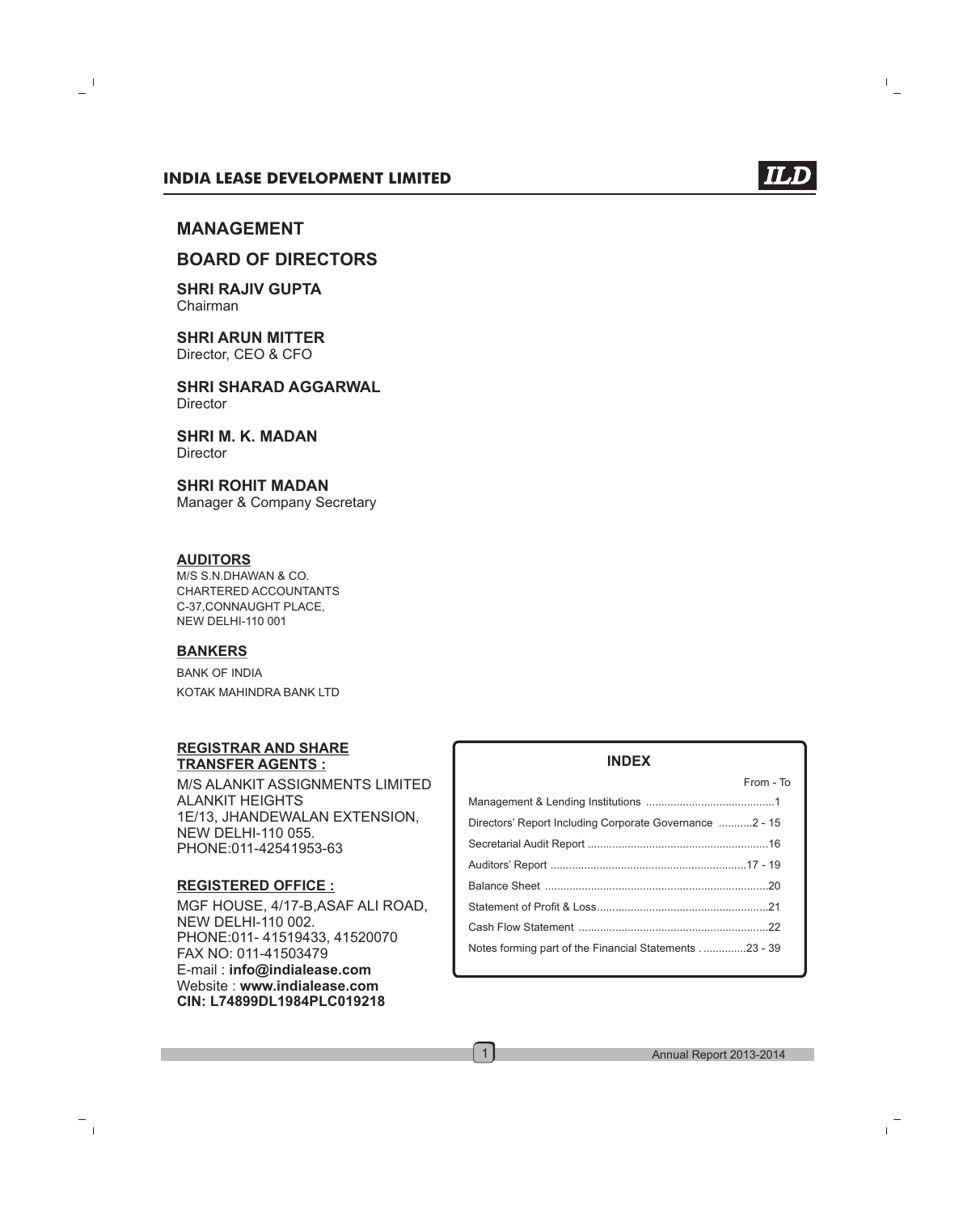### **DIRECTORS' REPORT TO THE MEMBERS**

Your Directors present the Twenty Ninth (29th) Annual Report together with the Audited Statement of Accounts of the Company for the year ended March 31, 2014.

#### **FINANCIAL RESULTS**

The Financial Results of the Company for the year ended March 31, 2014 are summarised below for your consideration:-

|  | (₹ In Lacs) |
|--|-------------|
|--|-------------|

| <b>Particulars</b>                                                    | Year ended<br>March 31, 2014 | Year ended<br>March 31, 2013 |
|-----------------------------------------------------------------------|------------------------------|------------------------------|
| Profit/ (Loss) before taxation, interest, depreciation and provisions | (43.59)                      | (29.91)                      |
| Depreciation including impairment                                     | (0.92)                       | (1.26)                       |
| Profit / (Loss) before provision for non performing assets & tax      | (44.51)                      | (31.17)                      |
| Provision for non performing assets written back                      | 26.38                        | 1.59                         |
| Profit/Loss for the year                                              | (18.13)                      | (29.58)                      |
| Profit/Loss brought forward                                           | (2069.26)                    | (2039.68)                    |
| Total Profit / Loss                                                   | (2087.40)                    | (2069.26)                    |
| <b>Appropriations</b>                                                 |                              |                              |
| Transferred to Statutory Reserves u/s 45-IC of the RBI Act, 1934      |                              |                              |
| Balance carried forward to Balance Sheet                              | (2087.40)                    | (2069.26)                    |

#### **REVIEW OF OPERATIONS**

The company is focusing its attention in recovery of the dues from the customers. The management is confident that with the maximum recovery, the funds generated will be deployed to earn better yield on investments.

#### **DIVIDEND**

In view of accumulated losses, the Board has not recommended any dividend for the year under review.

#### **COMPANY'S CATEGORY**

The company continues to hold the certificate issued by Reserve Bank of India in Category "B" as Non Accepting Deposits Non Banking Finance Company.

#### **COMPLIANCE OF CLAUSE 31(a) OF THE LISTING AGREEMENT.**

In terms of clause 31(a) of the listing agreement. Form 'A' duly signed by the Director & CEO, CFO, Chairman Audit Committee & counter signed by the Statutory Auditor of the Co. would be filed with the Stock Exchange alongwith the copy of annual report.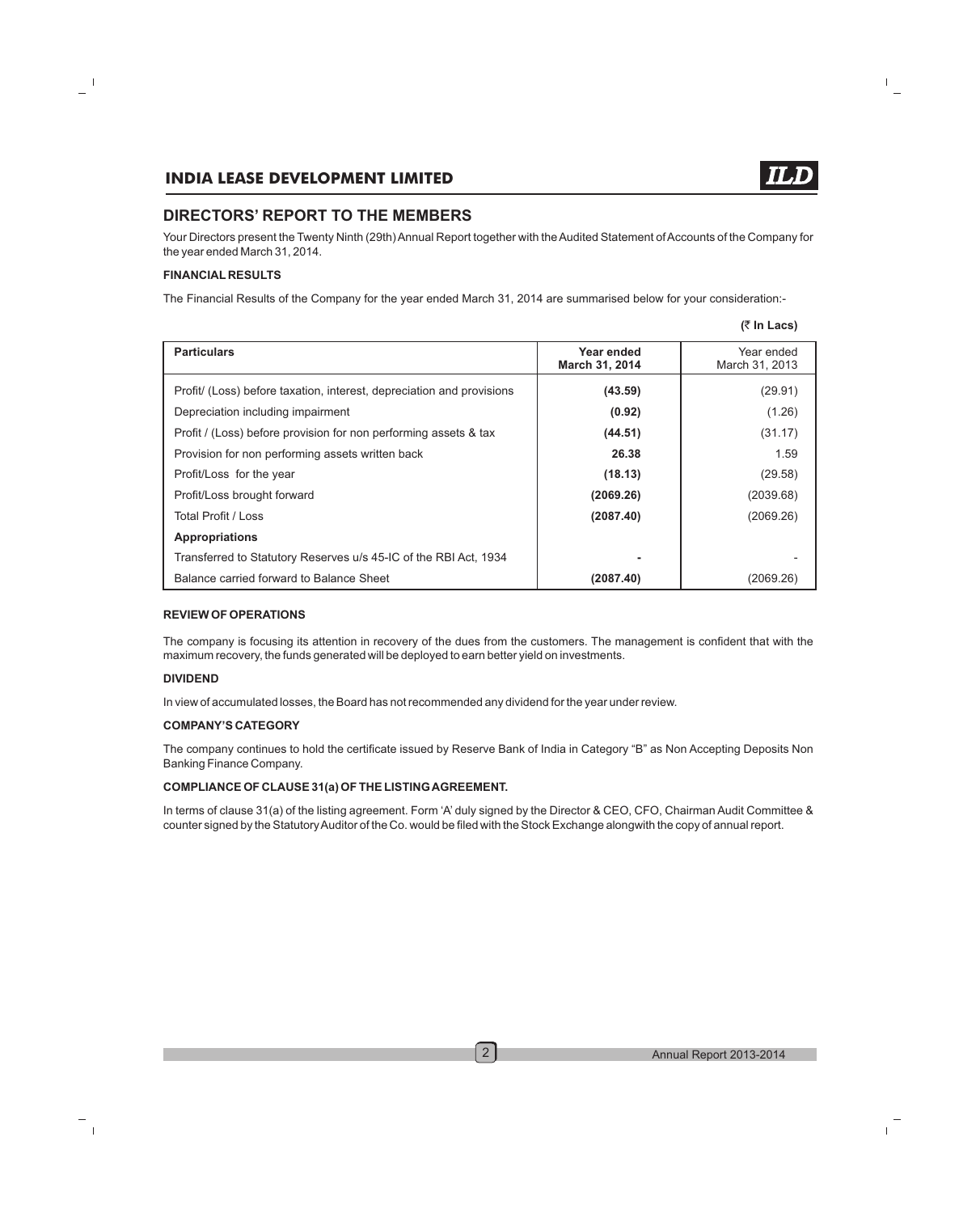#### **AUDITORS' REPORT**

#### **Auditors' Observations- Form A**

#### (i) **Emphasis of matter in the Independent Audit Report.**

The company has discontinued fresh hire purchase/ leasing business. The management is of the view that the realization of the assets will be sufficient to pay off its entire liabilities. In view of the above the financial statements have been prepared on the assumption that the company will continue as a going concern.( Refer Note No. 21)

#### **Management Comments**

It has been suitably explained in Note-21 of Notes on Accounts

#### (ii) **Non Compliance of Prudential Norms**

There is non-compliance of the provisions of Non Banking Financial Companies Prudential Norms (Reserve Bank) Directions, 1998 with regard to maintenance of Credit Concentration/ Investments Norms in respect of lending to one of the company where these are exceeding the limits. (Refer No. 22)

#### **Management Comments**

Although the net worth is positive but on account of accumulated losses this has a consequential effect. There is noncompliance of the provisions of Non Banking Financial Companies Prudential Norms (Reserve Bank) Directions, 1998.

#### **REPORT ON CORPORATE GOVERNANCE**

A detailed report on Corporate Governance together with Management Discussions and Analysis Report has been included separately in Annexure 'A'and 'B'respectively which forms part of the Director's Report.

#### **DIRECTORS'RESPONSIBILITYSTATEMENT AS REQUIRED UNDER SECTION 217(2AA) OF THE COMPANIES ACT,1956.**

The Directors confirm that:

- i) In the preparation of the annual accounts, the applicable accounting standards have been followed and there are no material departures from the applicable accounting standards;
- ii) The Directors have selected such accounting policies and applied them consistently and made judgements and estimates that are reasonable and prudent so as to give a true and fair view of the state of affairs for the company as at the end of financial year ended March 31,2014 and of the Loss of the Company for that period;
- iii) The Directors have taken proper and sufficient care for the maintenance of adequate accounting records in accordance with the provisions of the Companies Act,1956 for safeguarding the assets of the company and for preventing and detecting fraud and other irregularities;
- iv) The statement of accounts for the year ended March 31,2014 have been prepared on a Going Concern Basis.

#### **RELATED PARTYTRANSACTIONS**

All related party transactions are strictly done on arm's length basis. Transactions with related parties as per requirements of Accounting Standard AS18- 'Related Party Information are disclosed in Note No. 31(a) & (b) to the Financial Statements.

#### **DIRECTORS**

Sh. Rajiv Gupta and Sh. M.K.Madan retire by rotation at the ensuing Annual General Meeting under the erstwhile applicable provisions of the Companies Act,1956. Under Section 149(10) of the Companies Act, 2013 and Rules made thereunder, and as per Clause 49 of the Listing Agreement, an Independent Director now shall hold office for a term of 5 (five) consecutive years on the Board of the company and is not liable to determination by retirement of Directors by rotation.

In terms of Section 149 and other applicable provisions of the Companies Act, 2013, and Rules made thereunder. Sh. Arun Mitter and Sh. Sharad Aggarwal are Independent Directors of the company, whose period of office is liable to determination by retirement of Directors by rotation under the erstwhile applicable provisions of the Companies Act,1956. The company has received declarations from the Independent Directors of the company confirming that they meet with the criteria of independence as prescribed under sub-section (6) of Section 149 of the Companies Act, 2013.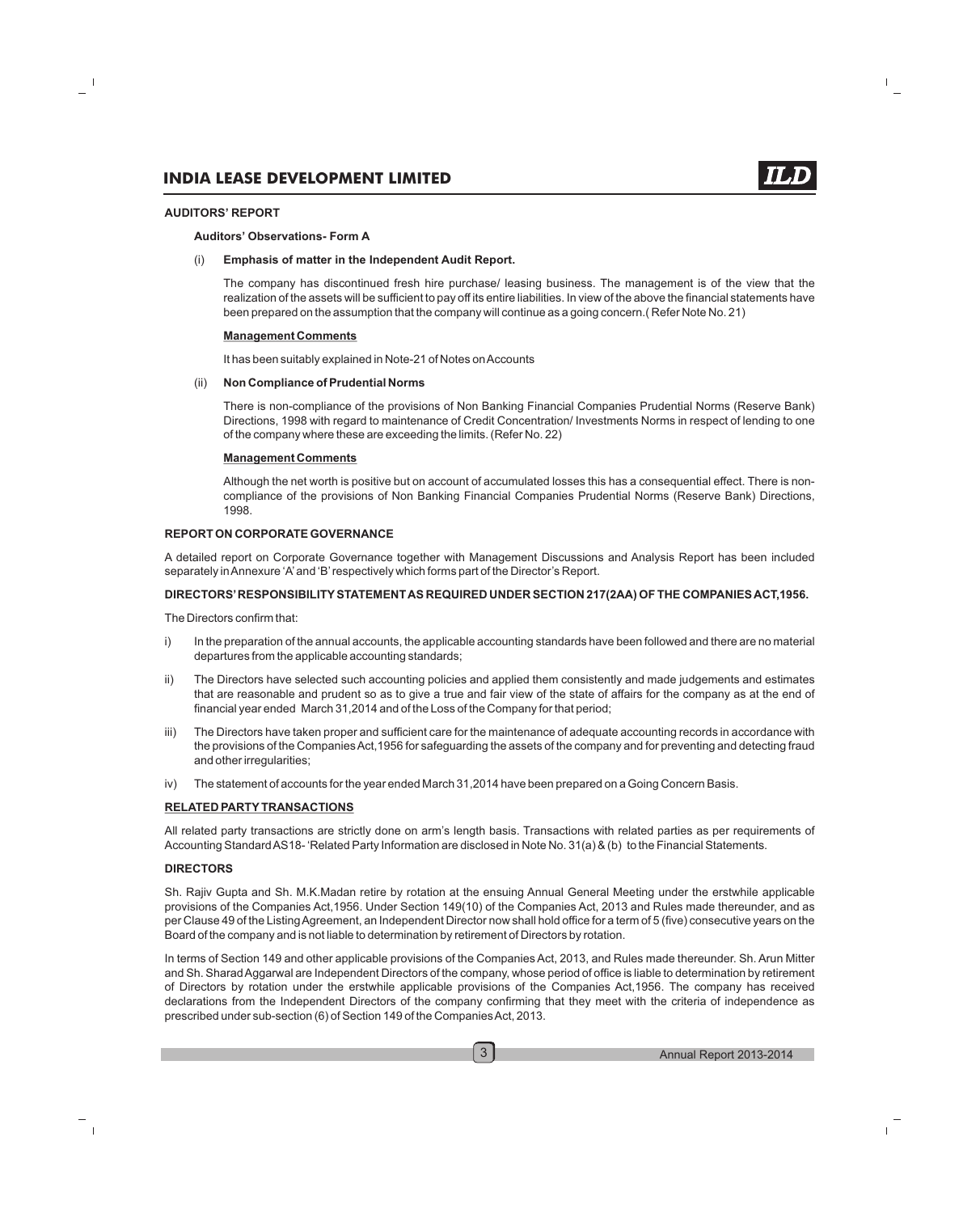In terms of Section 149 and other applicable provisions of the Companies Act, 2013, and Rules made thereunder, the appointments of Sh. Arun Mitter and Sh. Sharad Aggarwal as Independent Directors have been approved by the Remuneration Committee and their period of office is not liable to determination by retirement of directors by rotation. The Board also ensured that their appointments as Independent Directors are in compliance with the requirements under the relevant statutes and that there are appropriate balance of skills, experience and knowledge in the Board, so as to enable the Board to discharge its functions and duties effectively.

Notices in writing signifying the intention to offer their candidatures as Independent Directors of the company alongwith the requisite deposit have been received from members of the company in terms of Section 160 of the Companies Act, 2013. Independent Directors being eligible and offering themselves for the appointment, are proposed to be appointed as Independent Directors of the company for a terms of 5(five) consecutive years, with effect from September 18, 2014 upto September 17, 2019.

Sh. M.K.Madan is not meeting the criteria of independence as is provided under Section 149(6) of the Act, as such, he is considered Non Executive Non Independent Director subject to retirement by rotation.

Brief resume/details of Directors who are to be re-appointed/appointed as Independent Directors as mentioned hereinabove has been furnished alongwith Explanatory Statement to the Notice in the ensuing Annual General Meeting.

Attention of the Members is invited to the relevant items in the Notice of the Annual General Meeting for seeking your approval for aforesaid appointments.

#### **AUDITORS**

Pursuant to the provisions of Section 139 of the Companies Act,2013 and the Rules made thereunder the current auditors of the company M/s S.N.Dhawan & Co, Chartered Accountants are eligible to hold office for a period of three years from the conclusion of the ensuing AGM, subject to ratification by the members of the company at each AGM. They are recommended for reappointment to audit the accounts of the company for the financial year 2014-15 and to fix their remuneration . As required under the provisions of Section 139 of the Companies Act,2013, the company has obtained written confirmation from M/s S.N. Dhawan & Co, Chartered Accountants that their appointment if made, would be in conformity with the limits specified in the said section.

The members are requested to appoint M/s.S.N. Dhawan & Co, Chartered Accountants, as auditors of the company

#### **PARTICULARS OF EMPLOYEES**

There are no employees in receipt of remuneration which, inter-alia, requires the company to furnish the particulars of employees as required by Section 217(2A) of the Companies Act, 1956, read with the Companies (Particulars of Employees), Rules, 1975.

#### **DEMATERIALISATION**

Members who have not yet got their shares dematerialized, are requested to opt for the same in their own interest and send their certificate through Depository Participants(s) with whom, they have dematerialized account, to the Company's Registrar and Transfer Agents, M/s Alankit Assignments Limited, Alankit Heights,1E/13, Jhandewalan Extension, New Delhi-110055.

Further The Securities and Exchange Board of India(SEBI) has mandated the submission of Permanent Account Number(PAN) by every participant in securities market. Members holding shares in electronic form are, therefore, requested to submit the PAN to their Depository Participants with whom they are maintaining their Demat Accounts. Members holding shares in physical form can submit their PAN details to the company.

#### **SECRETARIALAUDIT**

Asecretarial audit for the year 2013-2014 was carried out by, Practicing Company Secretary. The said unqualified secretarial audit report forms part of this Annual Report.

The secretarial audit report confirms that the company has complied with all the applicable provisions of the Companies Act, 1956, Depositories Act, 1956, Listing Agreements with the Stock Exchanges, Securities Contracts(Regulations) Act, 1956 and all the regulations of SEBI as applicable to the company, including the Securities and Exchange Board of India (Substantial Acquisition of Shares and Takeovers) Regulations, 2011 and the Securities and Exchange Board of India (Prohibition of Insider Trading) Regulations 1992.

#### **COMPLIANCE BYTHE COMPANY**

The company has complied with the requirements of the Stock Exchange, SEBI and other statutory authorities on all matters relating to the capital markets during the last three years. No penalties or strictures have been imposed on the company by the Stock Exchange, SEBI or any other statutory authorities relating to the above.

#### **CODE OF CONDUCT FOR DIRECTORS AND SENIOR MANAGEMENT**

The Board of Directors of the Company has adopted a Code of Conduct for Directors and Senior Management and the same is available on the website of the Company i.e. **www.indialease.com**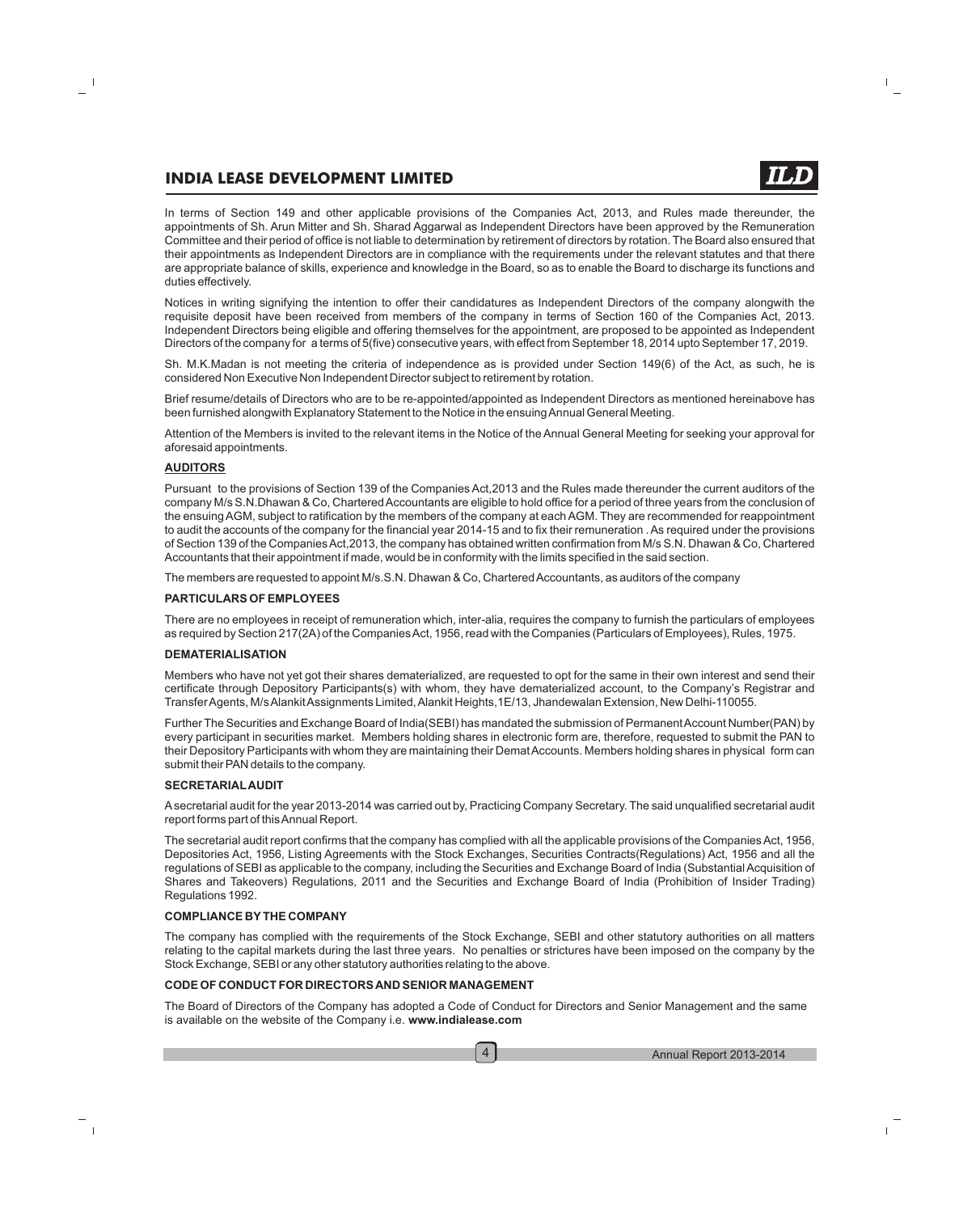

In compliance of sub clause (f) to the Clause 47 of the Listing Agreement, the company has designated an e-mail address i.e. **ildcomplaints@indialease.com** of the grievance redressal division/compliance offer exclusively for the purpose of registering complaints by Investors.

#### **NOMINATION FACILITY**

In case, any of the members wish to avail facility of Nomination, Form (SH-13) alongwith instructions, they are requested to send the duly completed form to the Registrars of the Company and/or at the Registered Office of the Company.

#### I**NTERNAL CONTROLSYSTEM**

The Company has a system of well established policies and procedures for Internal Control of operations and activities.

#### **CEO/CFO CERTIFICATION**

The CEO and the CFO of the Company have certified to the Board with regard to the compliance made by them in terms of Clause 49(V) of the Listing Agreement.

#### **CONSOLIDATION OF FOLIOS AND AVOIDANCE OF MULTIPLE MAILING**

Members who may have more than one folio in their individual name or jointly with other persons mentioned in the same order, are requested to write to the Registrars and Share Transfer Agents indicating the folio numbers for consolidation of similar holdings under one folio.

#### **CONSERVATION OF ENERGY, TECHNOLOGY, ABSORPTION AND FOREIGN EXCHANGE EARNINGS/ OUTGO.**

In terms of the requirements of Clause (e) of sub section (1) of Section 217 of the Companies Act, 1956, read with the Companies (Disclosure of Particulars in the Report of Board of Directors) Rules, 1988, the particulars are given as under:-

- a) Technology Being a finance company, the same is not applicable
- b) Conservation of Energy conservation of  $\blacksquare$

c) Transactions in Foreign Currency

|                                              | 31.03.14 | 31.03.13                 |
|----------------------------------------------|----------|--------------------------|
| <b>Expenditure in Foreign Currency</b><br>a) | ۰        |                          |
| Repayment of Foreign Currency Loan<br>$\Box$ | ۰        | $\overline{\phantom{0}}$ |
| ii)<br>Interest on Foreign Currency Loan     | ۰        |                          |
| iii)<br><b>Travelling Expenses</b>           | ۰        | $\overline{\phantom{0}}$ |
| Shares held by Non Residents<br>b)           |          |                          |
| <b>Shareholders</b>                          | 9301     | 9301                     |
| No. of Shareholders                          | 14       | 14                       |

#### **ACKNOWLEDGEMENTS**

Directors place on record their thanks for the assistance and cooperation received from Banks and all other customers for their continued support and patronage.

Yours Directors also wish to place on record the dedicated and devoted services rendered by all personnel of the Company.

By Order of the Board of Directors For **India Lease Development Limited**

Place : New Delhi Rajiv Gupta<br>
Rajiv Gupta<br>
Rajiv Gupta Rajiv Gupta Rajiv Gupta Rajiv Gupta Rajiv Gupta Rajiv Gupta Rajiv Gupta Rajiv Gupta Rajiv Gupta R **Date** : August 1, 2014

DIN:00022964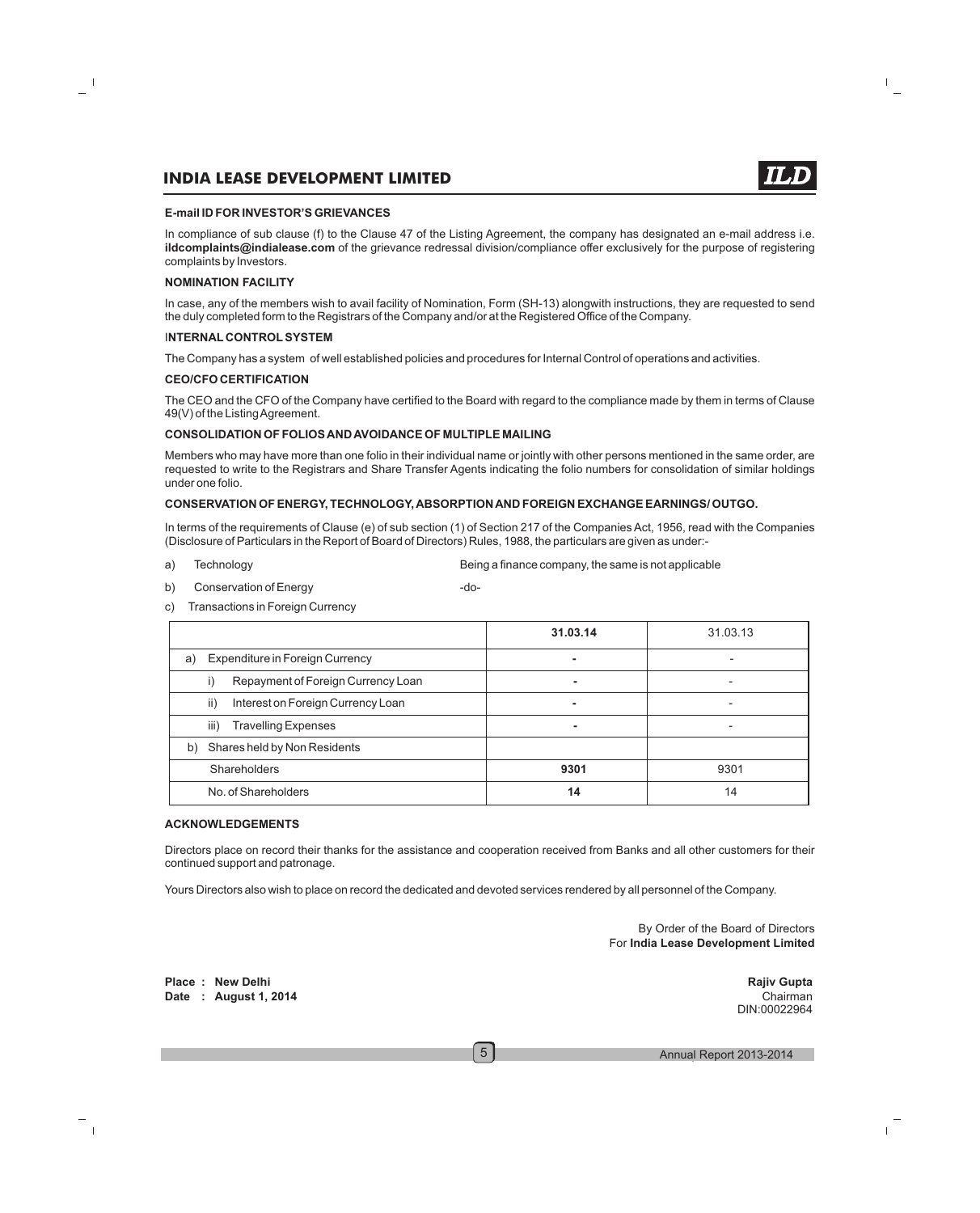#### **ANNEXURE 'A' TO THE DIRECTORS REPORT**

#### **CORPORATE GOVERNANCE REPORT**

#### **1. Company's Philosophy on Code of Corporate Governance**

Corporate Governance represents the value, ethical and moral framework under which business decisions are taken. The investors want to be sure that not only is their capital handled effectively and adds to the creation of wealth, but the business decisions are also taken in a manner which are not illegal or involving moral hazards.

Your company perceives good corporate governance practices as a key driver of sustainable corporate growth and long term shareholder value creation. The primary objective is to develop and adhere to a corporate culture of harmonious and transparent functioning, increasing employee and customer satisfaction and enhancing shareholders' wealth by developing capabilities and identifying opportunities that best serve the goal of value creation. All actions and strategic plans are directed towards delivering value to all stakeholders, as well as conform to the highest standards of corporate behaviours.

#### **2. Board of Directors ("Board")**

The composition of the Board of Directors of the company is in conformity with Clause 49 of the Listing Agreement entered into with the Stock Exchange.

**2.1** The Board as on the date of this report comprises of four Directors.

All the Directors as on March 31, 2014 on the Board were Independent Non Executive Directors who are eminently qualified and experienced professionals in Business, Finance and Corporate Management.

| S.No.          | Name of Director     | <b>Status</b>                      |
|----------------|----------------------|------------------------------------|
|                | Shri Rajiy Gupta     | Non-Executive-Independent-Chairman |
| $\overline{2}$ | Shri Arun Mitter     | Non-Executive-Independent          |
| 3.             | Shri Sharad Aggarwal | Non-Executive-Independent          |
| 4.             | Shri M.K. Madan      | Non-Executive -Independent         |

#### **2.2 Composition of the Board:**

#### **2.2(a) Pecuniary Relationship**

Independent Directors do not have any pecuniary relationships or transactions with the company. No sitting fees and/ or any other remuneration was paid to the directors for attending Board/ Committee Meetings of the company.

None of the Directors on the Board is a member of more than 10 Committees or Chairman of more than 5 Committees across all the companies in which he is a Director.

#### **2.3 Board Meetings**:

**T**he meetings of the Board of Directors are informed well in advance and are held at the Registered Office i.e. MGF House, 4/17-B, Asaf Ali Road, New Delhi. The notice confirming the minutes of the previous meeting and the detailed agenda for the ensuing meeting is sent invariably at least seven days in advance to all the Directors. In terms of the company's Corporate Governance policy, all significant and material information are placed before the Board to enable it to discharge its responsibilities. As per the directions of the Chairman, the Company Secretary who is also the Compliance Officer, convene the meetings. Departmental Heads of the company, in case they are required, are invited to attend the Board Meetings, to make presentations and provide clarifications. The Board meets, at least, once a quarter to review the quarterly performance and financial results of the company.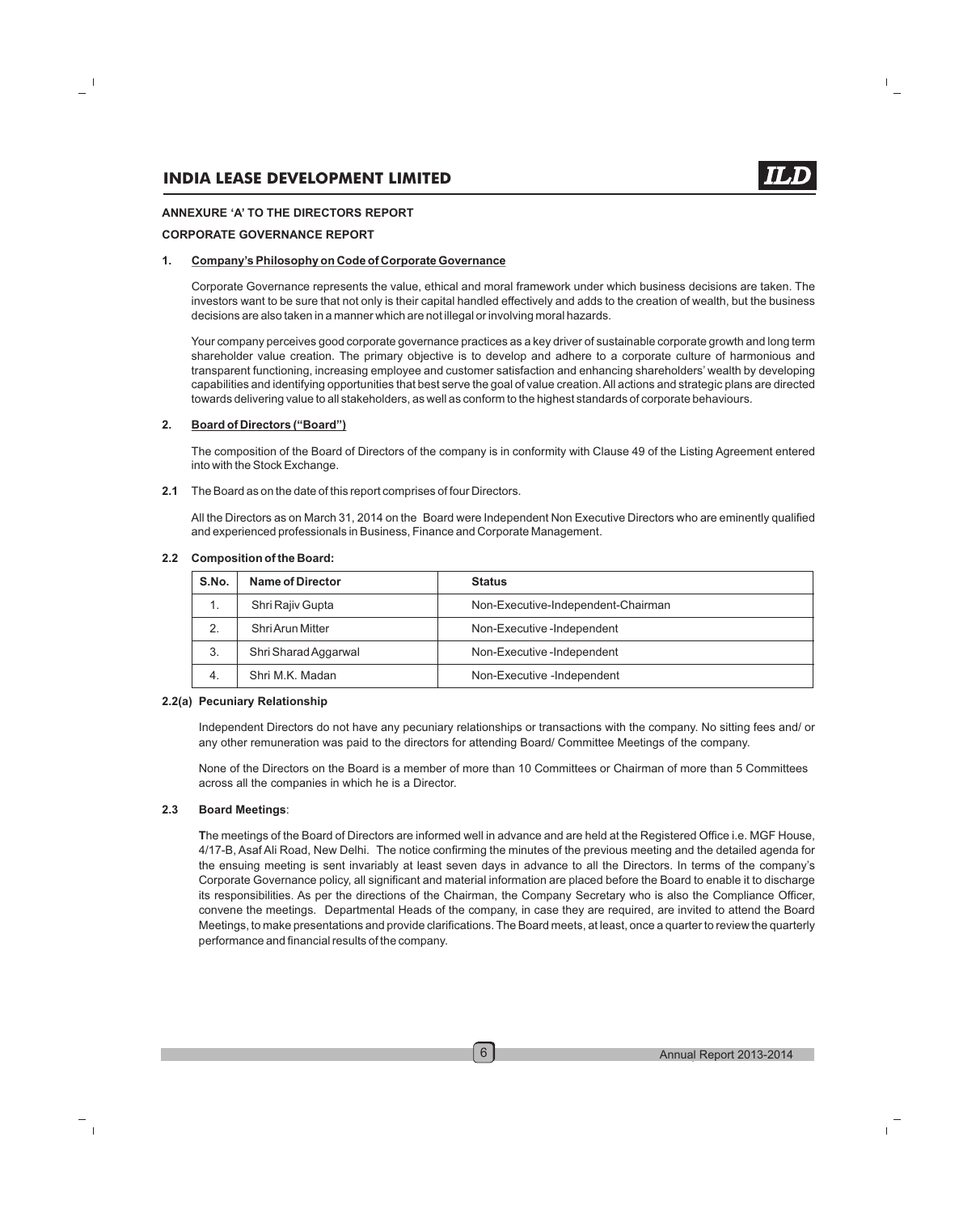#### **2.3(a) Number of Board Meetings**:

During the year ended March 31, 2014, the Board of Directors met five times on the following dates:

| S.No. | Date of Meeting | <b>Board Strength</b> | <b>No. of Directors present</b> |
|-------|-----------------|-----------------------|---------------------------------|
|       | May 30, 2013    |                       |                                 |
|       | Aug 13, 2013    |                       |                                 |
|       | Sep 12, 2013    |                       |                                 |
|       | Nov 14, 2013    |                       |                                 |
|       | Feb 13, 2014    |                       |                                 |

#### **2.3(b) Attendance of Directors:**

| S.<br>No. | Name of the Director | No. of<br><b>Board</b><br><b>Meetings</b><br>held | No. of<br><b>Board</b><br><b>Meetings</b><br><b>Attended</b> | Attendance at<br>the last<br>Annual<br>General<br><b>Meeting</b> | No. of<br><b>Directorships</b><br>in other<br>Boards as on<br>March 31,<br>2014 | No. of<br><b>Memberships</b><br>in all<br><b>Committees of</b><br>the Board as on<br>March 31,<br>2014 |
|-----------|----------------------|---------------------------------------------------|--------------------------------------------------------------|------------------------------------------------------------------|---------------------------------------------------------------------------------|--------------------------------------------------------------------------------------------------------|
| 1.        | Sh. Rajiv Gupta      | 5                                                 | 5                                                            | $NA^*$                                                           | 12                                                                              | 8                                                                                                      |
| 2.        | Sh. Arun Mitter      | 5                                                 | 5                                                            | Present                                                          | 31                                                                              | 9                                                                                                      |
| 3.        | Sh. Sharad Aggarwal  | 5                                                 | 5                                                            | Present                                                          | 14                                                                              | 6                                                                                                      |
| 4.        | Sh. M.K.Madan        | 5                                                 | 5                                                            | Present                                                          | 6                                                                               | 4                                                                                                      |

#### \* NA- Not attended

\*\*Includes Directorship in Private and Public Limited Companies

In accordance with Clause 49 of the Listing Agreement with the Stock Exchange Membership/ Chairmanship of only Audit Committee/Stakeholders Relationship Committee and the Remuneration Committee of all the companies has been considered.

#### **2.3(c) Remuneration to Directors:**

No sitting fees and /or any other remuneration was paid to the Directors for attending Board and/or any Committee Meetings of the company.

#### **3. Committees of the Board:**

Non-Executive Directors, including the Chairman, provide guidance to operating management on policy matters as well as in monitoring actions of operating management. This involvement is formalized through constitution of designated committees of the Board. The committees are intended to provide regular exchange of information and ideas between the Directors and the operating management.

| <b>S. No.</b> | Name of Members                                            | Audit<br><b>Committee</b> | <b>Stakeholders</b><br><b>Relationship</b><br><b>Committee</b> | <b>Remuneration</b><br><b>Committee</b> |
|---------------|------------------------------------------------------------|---------------------------|----------------------------------------------------------------|-----------------------------------------|
| 1.            | Shri Rajiv Gupta<br>Non-Executive Independent Chairman     | Yes                       | Yes                                                            | Yes                                     |
| 2.            | Shri Arun Mitter<br>Non-Executive Independent Director     | Yes                       | Yes                                                            | No.                                     |
| 3             | Shri Sharad Aggarwal<br>Non-Executive Independent Director | Yes                       | No                                                             | Yes                                     |
| 4.            | Shri M.K. Madan<br>Non-Executive Independent Director      | Yes                       | Yes                                                            | Yes                                     |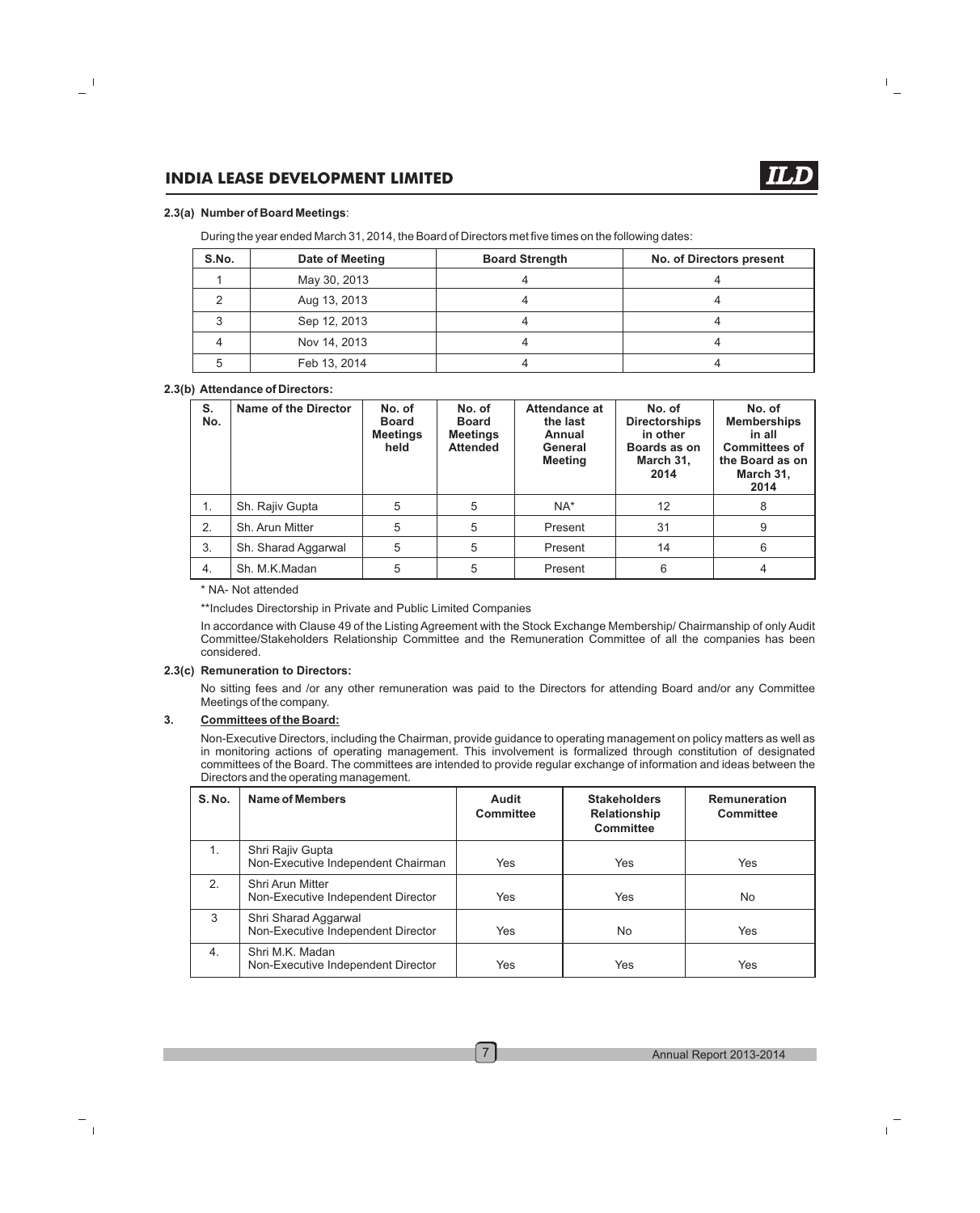#### **3.1 Audit Committee**:

**3.1(a) Membership :** The composition of Audit Committee members are as given in para (3) above: Sh. Arun Mitter is the Chairman of Audit Committee. Sh. Rohit Madan, Compliance Officer is the convener of the Audit Committee.

#### **3.1(b) Broad Terms of reference of the Audit Committee**:

The Audit Committee is in conformity with Section 292 A of the Companies Act, 1956 read with Clause 49 of the Listing Agreement. The Audit Committee acts as a link between the statutory auditors and the Board of Directors.

In particular, the role of Audit Committee includes the following:-

- i) Oversee the company's financial reporting process and the disclosure of its financial information to ensure that the financial statement are sufficient and credible;
- ii) Recommending the appointment of statutory auditors, fixation of audit fee and approval for payment for any other services. Discussions with Statutory Auditors before the audit commences, about the nature and scope of audit as well as past . Audit discussions to ascertain any area of concern.
- iii) Reviewing with the management, the quarterly and annual financial statements before submission to the Board for approval, with particular reference to:
	- a) Matter required to be included in the Directors' Responsibility Statement to be Included in the Board's report in terms of clause(2AA) of Section 217 of the Companies Act,1956.
	- b) Changes, if any, in accounting policies and practices and reasons for the same.
	- c) To review related party transactions.
	- d) Whether the audit tests are appropriate and scientifically carried out.
- iv) Compliance with listing and other legal requirements relating to financial statements.
- v) Qualifications in the draft audit report.
- vi) Ensuring compliance with regulatory guidelines.
- vii) Reviewing with the management the adequacy of Internal Control Systems
- **3.1( c)** During the year ended March 31, 2014 the Audit Committee met four times on May 30, 2013, August 13, 2013, November14, 2013 and February 13, 2014.

#### **3.1(d) Attendance of the Directors in the Audit Committee Meeting:**

| S. No. | Name of Director     | No.of meetings Held | No.of meetings Attended |
|--------|----------------------|---------------------|-------------------------|
|        | Shri Rajiv Gupta     |                     |                         |
| 2.     | Shri Arun Mitter     |                     |                         |
| 3.     | Shri Sharad Aggarwal |                     |                         |
| 4.     | Shri, M.K.Madan      |                     |                         |

The Company also has Share Transfer Committee.

#### **3.2 Stakeholders' Relationship Committee (formerly known as Shareholders Grievances Committee)**

This committee is comprising of Sh. Rajiv Gupta, Sh. Arun Mitter, and Sh. M.K.Madan. The Committee look into the grievances and complaints of the shareholders like transfer, splitting, consolidation of shares, non-receipt of Balance Sheet, etc. and redress the same.

#### **3.2(a) Attendance of Directors in the Stakeholders Relationship Committee Meetings:**

During the year ended March 31, 2014, the Stakeholders Relationship Committee met five times on May 6, 2013, August 5, 2013, October 25, 2013, January 30, 2014 and March 31, 2014.

Sh. Rohit Madan, Compliance Officer is the convenor of the Stakeholders Grievances Committee.

The attendance for the meetings are as stated below:

| <b>S. No.</b> | <b>Name of Director</b> | No.of meetings Held | <b>No.of meetings Attended</b> |
|---------------|-------------------------|---------------------|--------------------------------|
|               | Shri Raiiv Gupta        |                     |                                |
|               | Shri Arun Mitter        |                     |                                |
|               | Shri, M.K.Madan         |                     |                                |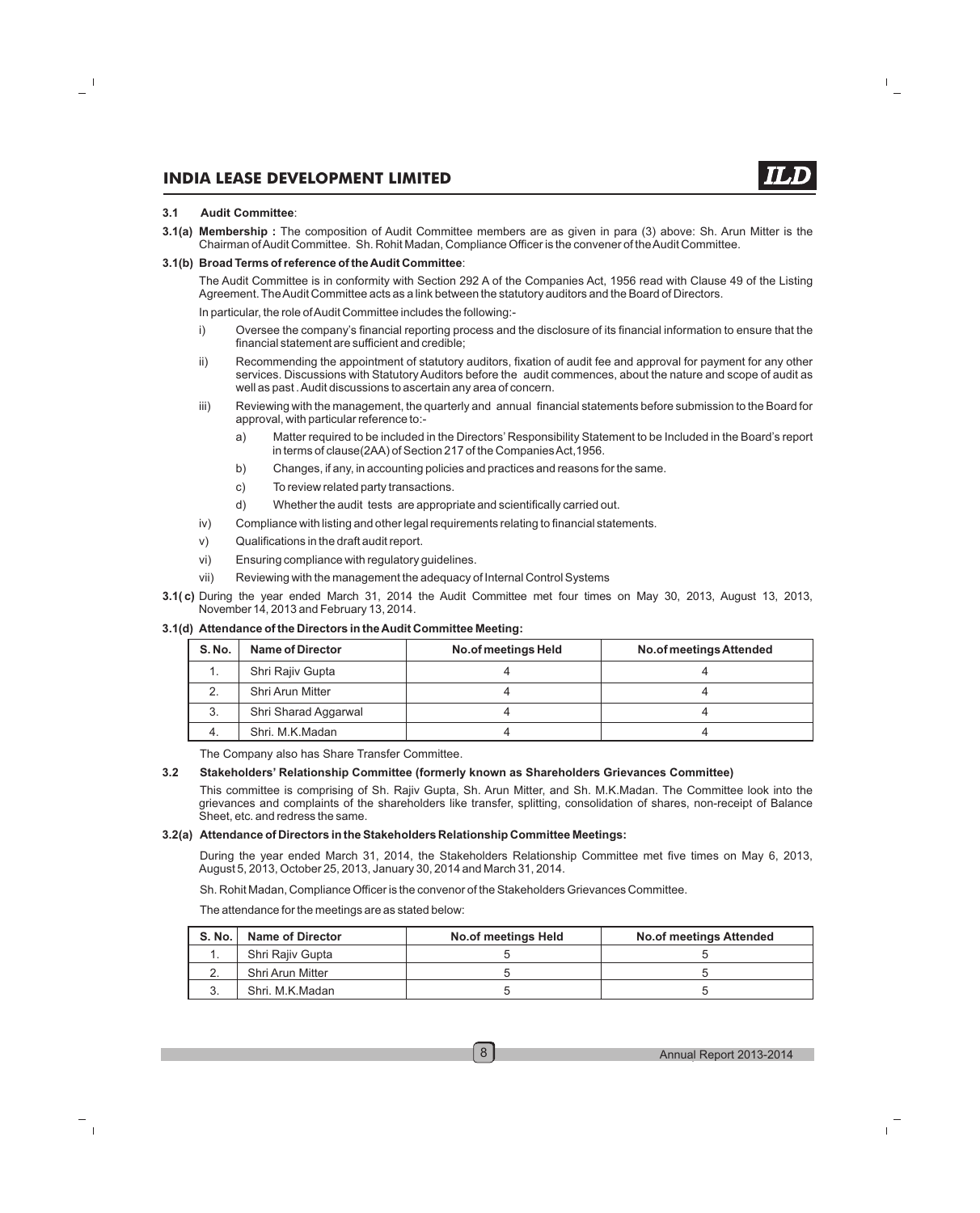The Board of Directors in accordance with the provisions of Section 178(5) of the Companies Act,2013 have resolved to change the name of the Committee from "Shareholders' Grievance Committee to "Stakeholders' Relationship Committee".

#### **3.2(b) Details of Investors complaints received during the year ended March 31, 2014**

| S.No | <b>Nature of complaints</b>                            | <b>Received</b> | <b>Disposed</b> | <b>Pending</b> |
|------|--------------------------------------------------------|-----------------|-----------------|----------------|
|      | Non receipt of dividend warrant(s)                     |                 |                 |                |
| 2.   | Non receipt of Balance Sheet/ Notices                  |                 |                 |                |
| 3.   | Non receipt of share certificates after transfer/demat | Nil             | Nil             |                |
|      | Total                                                  |                 |                 |                |

#### **3.2(c) Number of complaints pending with the Company:**

All the shareholders requests/complaints received during the financial year ended March 31, 2014 by the company and/or registrars i.e. M/s Alankit Assignments Limited were replied / resolved to their satisfaction.

#### **3.3 Remuneration Committee:**

#### **3.3(a) Membership:**

This Committee is comprising of Sh. Rajiv Gupta, as Chairman and Sh. Arun Mitter, Sh. Sharad Aggarwal and Sh. M.K.Madan as members.

#### **3.3(b) Attendance of Directors in the Remuneration Committee meetings:**

During the year ended March 31, 2014, the Remuneration Committee met once on March 21, 2014.

Sh. Rohit Madan, Compliance Officer is the convener of the Remuneration Committee.

The attendance of the members in the aforesaid meeting was as under:-

| S.No.        | Name of Director     | No. of meetings Held | No. of meetings Attended |
|--------------|----------------------|----------------------|--------------------------|
|              | Shri Rajiv Gupta     |                      |                          |
|              | Shri Arun Mitter     |                      |                          |
| $\sim$<br>o. | Shri Sharad Aggarwal |                      |                          |
| 4.           | Shri, M.K.Madan      |                      |                          |

#### **3.3(c) Broad Terms of reference of the Remuneration Committee**:

i) The Committee deals with matters related to remuneration by way of salary, perquisites, benefits, etc to the Manager and other senior staff of the Company.

#### **3.3(d) Remuneration Policy**:

The company follows a market linked remuneration policy, which is aimed at enabling the company to attract and retain the best talent. Compensation is also linked to individual and team performance as they support in the achievement of Corporate Goals. The company does not have an Employee Stock Option Policy.

#### **3.3(e) Remuneration paid during the year**.

During the year ended March 31, 2014 Sh. Rohit Madan, Manager & Company Secretary, in accordance with the terms & conditions of his appointment was paid remuneration of  $\bar{\tau}$ 8,56,240/-.

#### **4. Management:**

#### **4.1 Management Discussion and Analysis Report:**

The Company has provided a detailed Management Discussion and Analysis Report in Annexure 'B' forming part of the Director's Report.

**4.2** During the year ended March 31, 2014 the company had entered into transactions in the normal course of business with some of the companies in which some of the directors are interested and all such transactions with related parties as per requirements of Act which have been disclosed adequately in the financial statements forming part of the accounts. There was no potential conflict of interest with that of the company.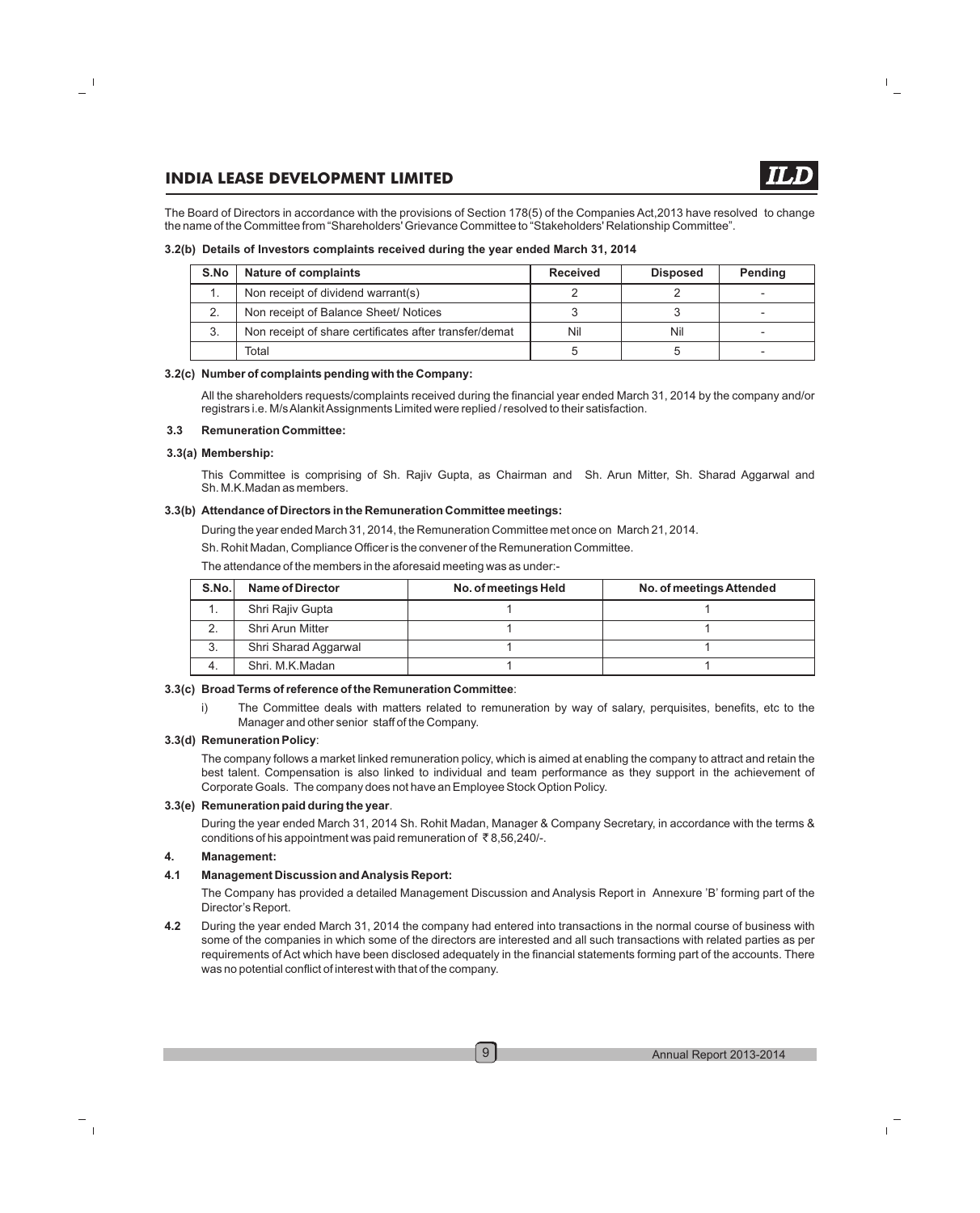#### **4.3. Recording Minutes of proceedings at Board and Committee meetings**

The Company Secretary records the minutes of the proceedings of each Board and Committee meeting. Draft minutes are circulated to all the members of the Board/Committee for their comments. The minutes are entered in the Minutes Book within the prescribed period from the conclusion of the meeting.

#### **5. Particulars of Past three AGMs:**

Last three Annual General Meetings were held at The Executive Club, 439, Village Shahoorpur, P.O.Fatehpuri Beri, New Delhi-110030 detailed as under:-

| AGM No.          | Year | <b>Date</b>  | <b>Time</b> | <b>Special Resolution required for</b> |
|------------------|------|--------------|-------------|----------------------------------------|
| 26 <sup>th</sup> | 2011 | Sep 29, 2011 | 1.00 P.M.   | Alteration of Articles of Association. |
| 27 <sup>th</sup> | 2012 | Sep 27, 2012 | $1.30$ P.M. | Reappointment of Manager               |
| 28 <sup>th</sup> | 2013 | Sep 26, 2013 | 12.30 P.M.  | Nil                                    |

All the resolutions, as set out in the respective notices, were passed by the shareholders.

No resolution was passed through postal ballot.

#### **6. Shareholder Information :**

| 6.1 | <b>Annual General Meeting</b> | $\therefore$ 29 <sup>th</sup> Annual General Meeting |
|-----|-------------------------------|------------------------------------------------------|
|     | Day & Date                    | : Thursday, the September 18, 2014                   |
|     | Time                          | 1.00 P.M.                                            |
|     | <b>Venue</b>                  | The Executive Club,                                  |
|     |                               | 439, Village Shahoorpur,                             |
|     |                               | P.O. Fatehpuri Beri,                                 |
|     |                               | New Delhi - 110 030.                                 |
|     |                               |                                                      |

#### **6.2 Financial Calendar (Tentative schedule)**

| Financial reporting for the quarter ended June 30, 2014         | Second week of August, 2014                    |
|-----------------------------------------------------------------|------------------------------------------------|
| Financial reporting for the half year ended September 30, 2014  | Second week of November, 2014                  |
| Financial reporting for the nine months ended December 31, 2014 | Second week of February, 2015                  |
| Financial reporting for the year ended March 31, 2015           | Within 60 days of the close of the<br>quarter. |

#### **6.3 Means of Communication:**

- Quarterly/Half Yearly Financial Results of the company are forwarded to Bombay Stock Exchange and published in Money Makers and Dainik Mahalaxmi newspapers. Half-yearly report is not sent to each household of shareholders as the results of the company is published in the newspapers. In addition to the above, the results are also available on the company's website: **http://www.indialease.com** for the information of all the shareholders.
- Company has not made any presentation to any Institutional Investors / Analyst during the year.
- Company has its own website and all the vital information relating to the company is displayed on the web site. Address of the website is **http ://www.indialease.com**

#### **6.4 Date of Book Closure**

Friday, the September 12, 2014 to Thursday, the September 18, 2014 (both days inclusive)

#### **6.5(a) Registrar and Share Transfer Agents :**

In compliance with SEBI directive M/s Alankit Assignments Ltd, Alankit Heights, 1E/13, Jhandewalan Extension, New Delhi-110055. Tel No.011-42541953-63 are carrying on assignment of both physical and demat mode.

However, keeping in view the convenience of shareholders, documents relating to the shares are continued to be received by the company at its Registered Office at MGF House, 4/17-B, Asaf Ali Road, New Delhi-110002, Telephone Nos. 011-41519433, 011-41520070.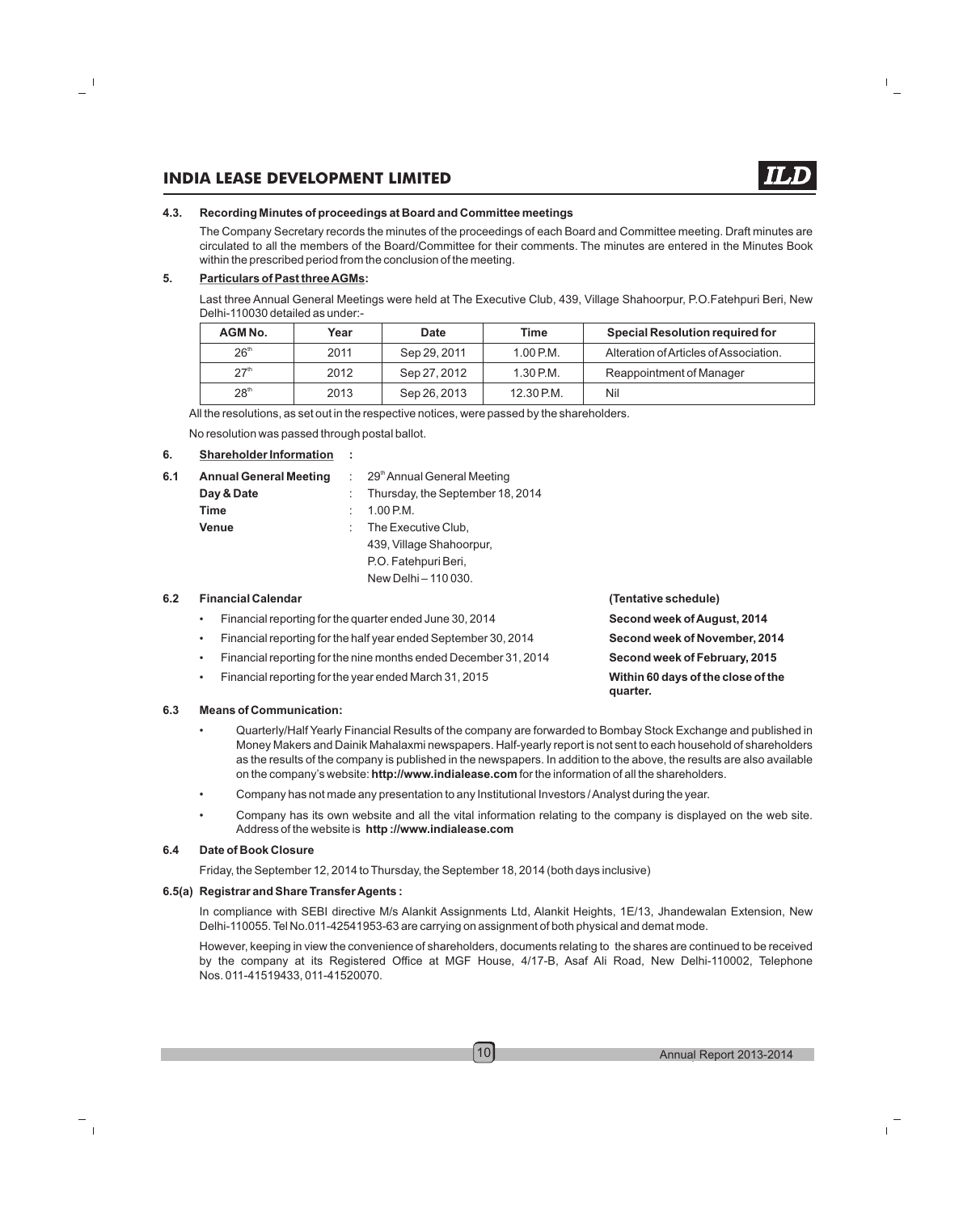#### **6.5(b) Under Demat and Physical Mode:**

Alankit Assignments Limited

Alankit Heights, 1E/13,

Jhandewalan Extension,

New Delhi-110 055.

Ph: 011-42541953-63

#### **6.5(c) Nomination Facility:**

Shareholders are eligible to file their nominations against shareholdings. Nomination Form (SH-13) are available at the Registered Office i.e. MGF House, 4/17-B, Asaf Ali Road, New Delhi-110002. Those interested in getting the facility of nominations may write to the Company Secretary for a copy of the prescribed Nomination Form.

**6.6** The under noted officials of the company have been designated for speedy redressal of shareholder's/ investor's requests/ queries.

#### **6.6(a) Compliance Officer:**

Shri Rohit Madan, Manager & Company Secretary

ACS No.: 13636

#### **6.6(b) Address for Correspondence:**

Registered Office: MGF House, 4/17-B, Asaf Ali Road, New Delhi-110002 CIN: DL1984PLC019218 Phone: 011-41519433, 41520070 Website: **www.indialease.com**  Email: **info@indialease.com**

#### **6.7 Listing on Stock Exchange:**

The Shares of the company are listed on Bombay Stock Exchange (BSE).

The company confirms that it has paid the annual listing fees for 2014-2015 to the Stock Exchange where the shares of the company were listed during the year.

The Stock Exchange, Mumbai Phiroze Jee Jee Bhoy Towers Dalal Street, Mumbai – 400001 Ph: 022-22721233-34, Fax : 022-22721072 Email id: **isc@bse.com**

**6.8 Stock Code of the Company:** Bombay Stock Exchange Limited

Electronic Mode: **INE 333C01013** Scrip Name: **INDLEASE** Scrip Code: **500202**

**6.9 ISIN No. for the Company's**

**Equity shares in Demat Form: INE 333C01013**

**6.10 Depository Connectivity: NSDLand CDSL**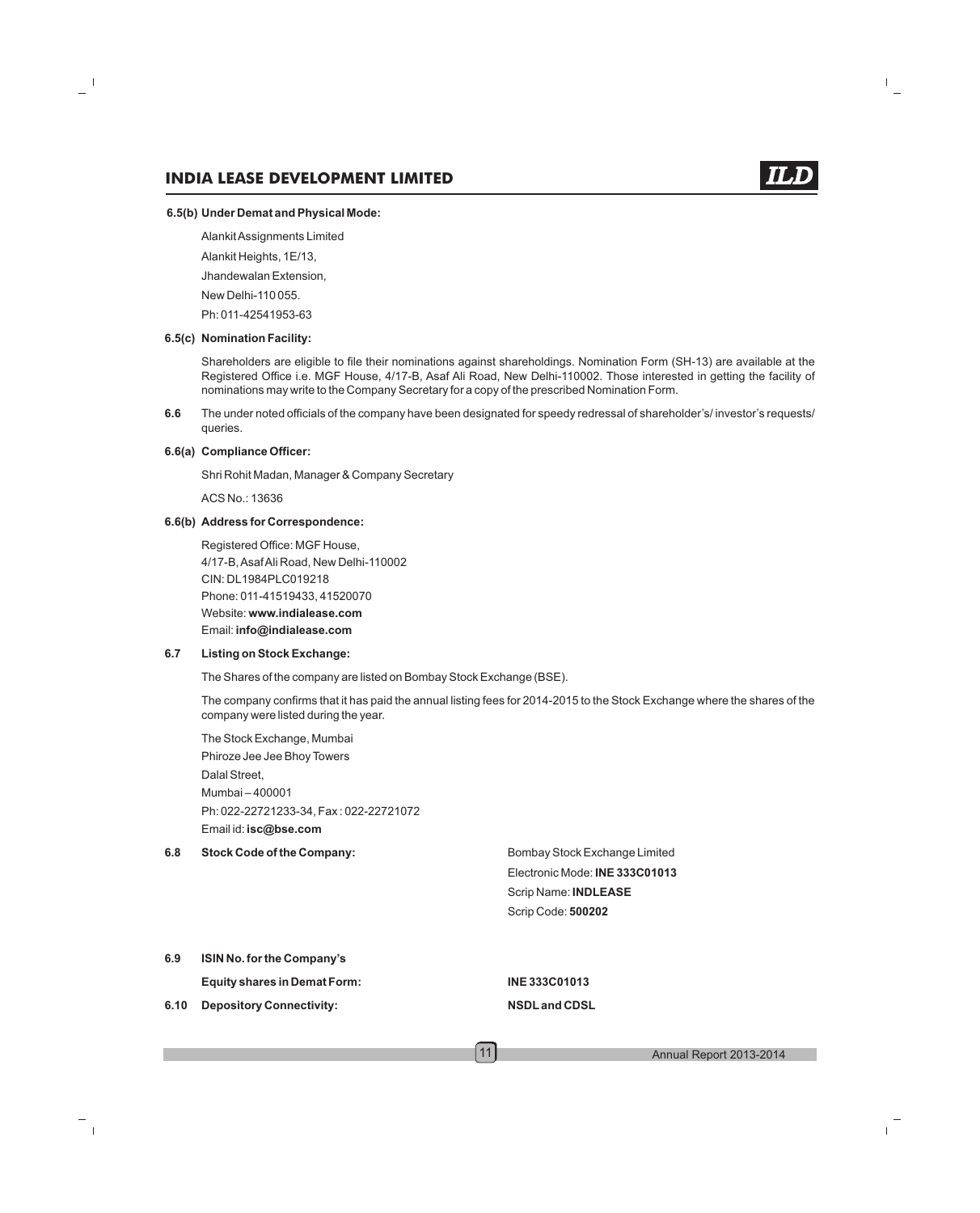#### **6.11 Market Price Data: (As obtained from BSE)**

| <b>Month &amp; Year</b> | High (in ₹) | Low (in ₹) |
|-------------------------|-------------|------------|
| April - 2013            | 9.60        | 7.60       |
| $May - 2013$            | 8.22        | 6.00       |
| June $-2013$            | 7.49        | 5.63       |
| $July - 2013$           | 7.00        | 6.66       |
| August - 2013           | 6.80        | 6.20       |
| September-2013          | 6.80        | 6.80       |
| October - 2013          | 7.75        | 6.45       |
| November $-2013$        | 8.12        | 7.28       |
| December - 2013         | 7.01        | 5.72       |
| January $-2014$         | 5.71        | 4.22       |
| February - 2014         | 5.78        | 4.46       |
| March $-2014$           | 6.03        | 4.85       |

#### **6.12 Categories of Shareholding as on March 31, 2014:**

| S.No | Category                                                                                                                    | No. of Shares held       | % of Shareholding |
|------|-----------------------------------------------------------------------------------------------------------------------------|--------------------------|-------------------|
| A    | <b>Promoters</b>                                                                                                            | 9929223                  | 67.54             |
| в    | <b>Non Promoter Holding</b>                                                                                                 |                          |                   |
|      | <b>Mutual Funds and UTI</b>                                                                                                 | ۰                        |                   |
|      | Banks, Financial Institutions, Insurance<br>Companies(Central/State Government<br>Institutions/Non Government Institutions) | 743250                   | 5.06              |
| c    | <b>Others</b>                                                                                                               |                          |                   |
|      | <b>Private Corporate Bodies</b>                                                                                             | 146928                   | 1.00              |
|      | <b>Indian Public</b>                                                                                                        | 3871589                  | 26.34             |
|      | NRIs/OCBs                                                                                                                   | 9301                     | 0.06              |
|      | Directors and Relatives                                                                                                     | $\overline{\phantom{a}}$ |                   |
|      | Trusts                                                                                                                      | ٠                        | -                 |
|      | Total                                                                                                                       | 14700291                 | 100.00            |

#### **6.13 Distribution of Company's Shareholding as on March 31, 2014:**

| <b>Shareholders</b><br>Category |                 |       | No. of Shares(₹ 10/- per share) |                 |              | Percentage(%) |                 |              |              |
|---------------------------------|-----------------|-------|---------------------------------|-----------------|--------------|---------------|-----------------|--------------|--------------|
|                                 | <b>Physical</b> | Demat | Total                           | <b>Physical</b> | <b>Demat</b> | <b>Total</b>  | <b>Physical</b> | <b>Demat</b> | <b>Total</b> |
| Upto 5000                       | 6161            | 4070  | 10231                           | 1113252         | 1060429      | 2173681       | 7.57            | 7.21         | 14.79        |
| 5001-10000                      | 5               | 19    | 24                              | 36000           | 154324       | 190324        | 0.24            | 1.05         | 1.29         |
| 10001-20000                     | 2               | 7     | 9                               | 34350           | 100761       | 135111        | 0.23            | 0.69         | 0.92         |
| 20001-30000                     | 3               | 3     | 6                               | 80250           | 71750        | 152000        | 0.55            | 0.49         | 1.03         |
| 30001-40000                     |                 | 3     | 4                               | 37650           | 108200       | 145850        | 0.26            | 0.74         | 0.99         |
| 40001-50000                     | 0               |       |                                 | 0               | 50000        | 50000         | 0.00            | 0.34         | 0.34         |
| 50001-100000                    | 0               |       |                                 | $\Omega$        | 75350        | 75350         | 0.00            | 0.51         | 0.51         |
| 100001-Above                    | 0               | 15    | 15                              | 0               | 11777975     | 11777975      | 0.00            | 80.12        | 80.12        |
| Total                           | 6172            | 4119  | 10291                           | 1301502         | 13398789     | 14700291      | 8.85            | 91.15        | 100.00       |

#### **7. Compliance:**

Acertificate has been obtained from the Statutory Auditors of the company regarding compliance of conditions of Corporate Governance and is attached to this report.

> By Order of the Board of Directors For **India Lease Development Limited**

> > DIN : 00022964

Place : New Delhi **Rajiv Gupta Place : New Delhi** Place : New Delhi Place in the Rajiv Gupta Rajiv Gupta Rajiv Gupta<br>
Dated : August 1, 2014 **Dated : August 1, 2014** 

 $\left[12\right]$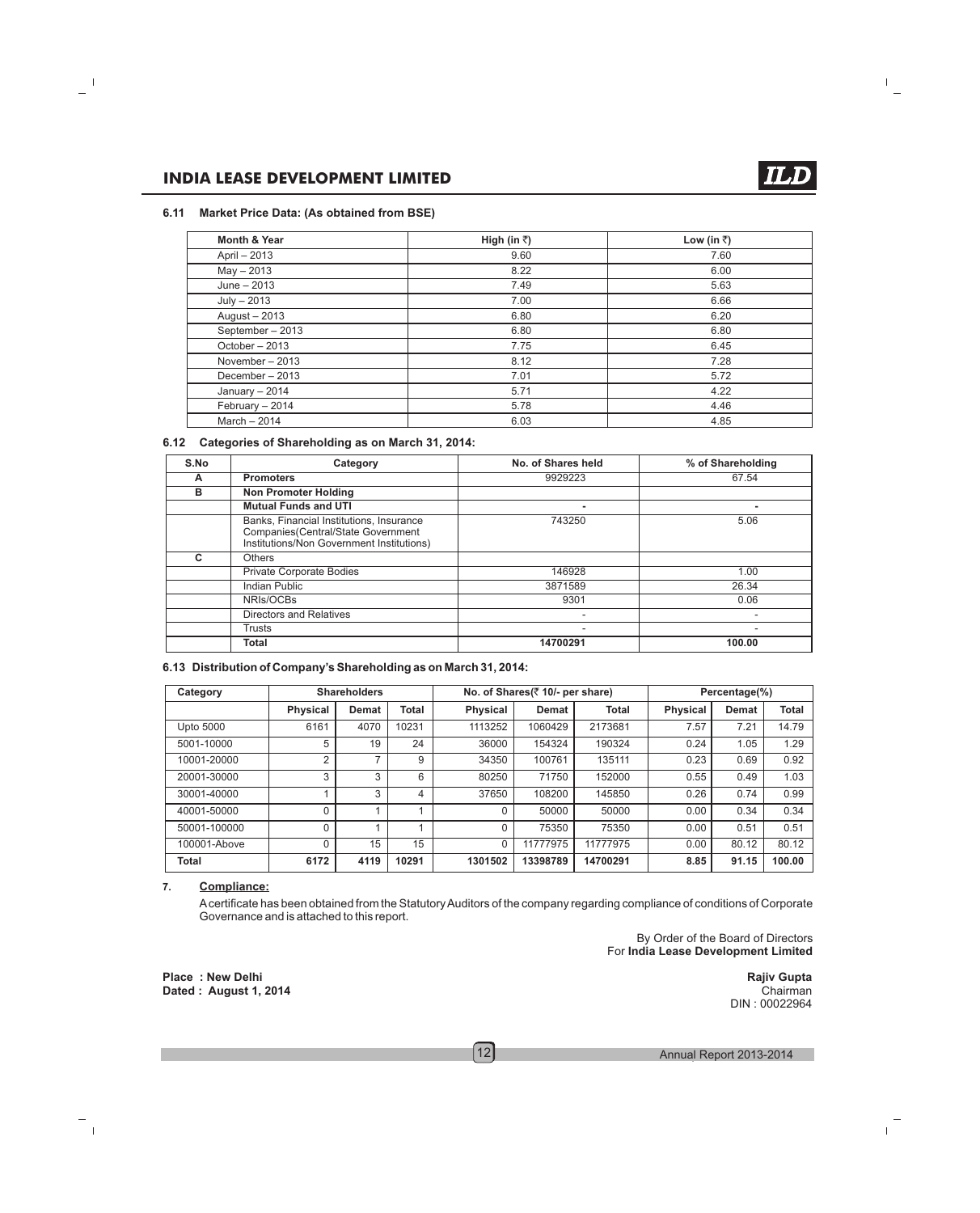#### **MANAGEMENT'S DISCUSSION AND ANALYSIS: NBFC- INDUSTRY STRUCTURE AND BUSINESS DEVELOPMENTS**

#### **Industry Overview:**

#### The business of the Company is that of a Non Banking Finance Company(NBFC).

Non Banking Financial Companies(NBFCs) play a crucial role in broadening access to financial services, enhancing competition and diversification of the financial sector.

NBFCs have an advantage over banks as the business model is relationship-oriented, requires a good geographical spread and survives on thin margins. Banks and NBFCs compete for some similar kinds of business. Inspite of strong competition faced by the NBFCs, the inner strength of NBFCs viz local knowledge, credit appraisal, skill, well trained collection machinery, close monitoring of borrowers and personalized attention to each client are catering to the needs of small and medium enterprises in the rural and semi urban area.

#### **Outlook on opportunities, threats, risks and concerns:**

The company is consolidating its position and making its best efforts to realize the maximum from the customers by taking recourse of legal remedies where warranted.

#### **Internal control System and adequacy**

Your company has an adequate system of Internal control, designed to provide reasonable assurance that assets are safeguarded, transactions are executed in accordance with management's authorization and properly recorded. Accounting records are adequate for preparation of financial statements and other financial information. Besides, the management has put in place system for review and monitoring of non performing assets of the company for effecting recoveries.

#### **Financial**

The Financial performance of the Company are given as under:- **(**` **In Lacs)**

| THE FINANCIAL POTTOM RUCE OF LITE OUTHPAILY AIR GIVEN AS UNDER.<br>$111$ - 2003 |                                     |                              |  |  |
|---------------------------------------------------------------------------------|-------------------------------------|------------------------------|--|--|
| <b>Particulars</b>                                                              | <b>Year ended</b><br>March 31, 2014 | Year ended<br>March 31, 2013 |  |  |
| Profit/ (Loss) before taxation, interest, depreciation and provisions           | (43.59)                             | (29.91)                      |  |  |
| Depreciation including impairment                                               | (0.92)                              | (1.26)                       |  |  |
| Profit / (Loss) before provision for non performing assets & tax                | (44.51)                             | (31.17)                      |  |  |
| Provision for non performing assets written back                                | 26.38                               | 1.59                         |  |  |
| Profit/Loss for the year                                                        | (18.13)                             | (29.58)                      |  |  |
| Profit/Loss brought forward                                                     | (2069.26)                           | (2039.68)                    |  |  |
| Total Profit / Loss                                                             | (2087.40)                           | (2069.26)                    |  |  |
| <b>Appropriations</b>                                                           |                                     |                              |  |  |
| Transferred to Statutory Reserves u/s 45-IC of the RBI Act, 1934                |                                     |                              |  |  |
| Balance carried forward to Balance Sheet                                        | (2087.40)                           | (2069.26)                    |  |  |

#### **Risk and Concern**

In view of no fresh business exposure, the existing clients sometimes lead to default in repayment which has a cascading effect on other customers for which suitable measures to control this trend are taken

#### **Human Resources**

Your company considers human resources a key element. The company has a competency based performance and potential appraisal systems for identifying and developing managerial talents and is reviewed on an on going basis. Emphasis is laid on providing adequate training to its employees, to meet the attitudinal and cultural values of the organization ethos to achieve customer satisfaction.

#### **Disclaimer**

Certain Statements in the Management Discussion and Analysis describing the company's views about the industry, expectations, objectives, etc may be understood within the meaning of applicable laws and regulations. Factors like changes in Government regulations, tax laws and other factors as such industrial relations and economic developments etc. may further influence the company's operations or performance.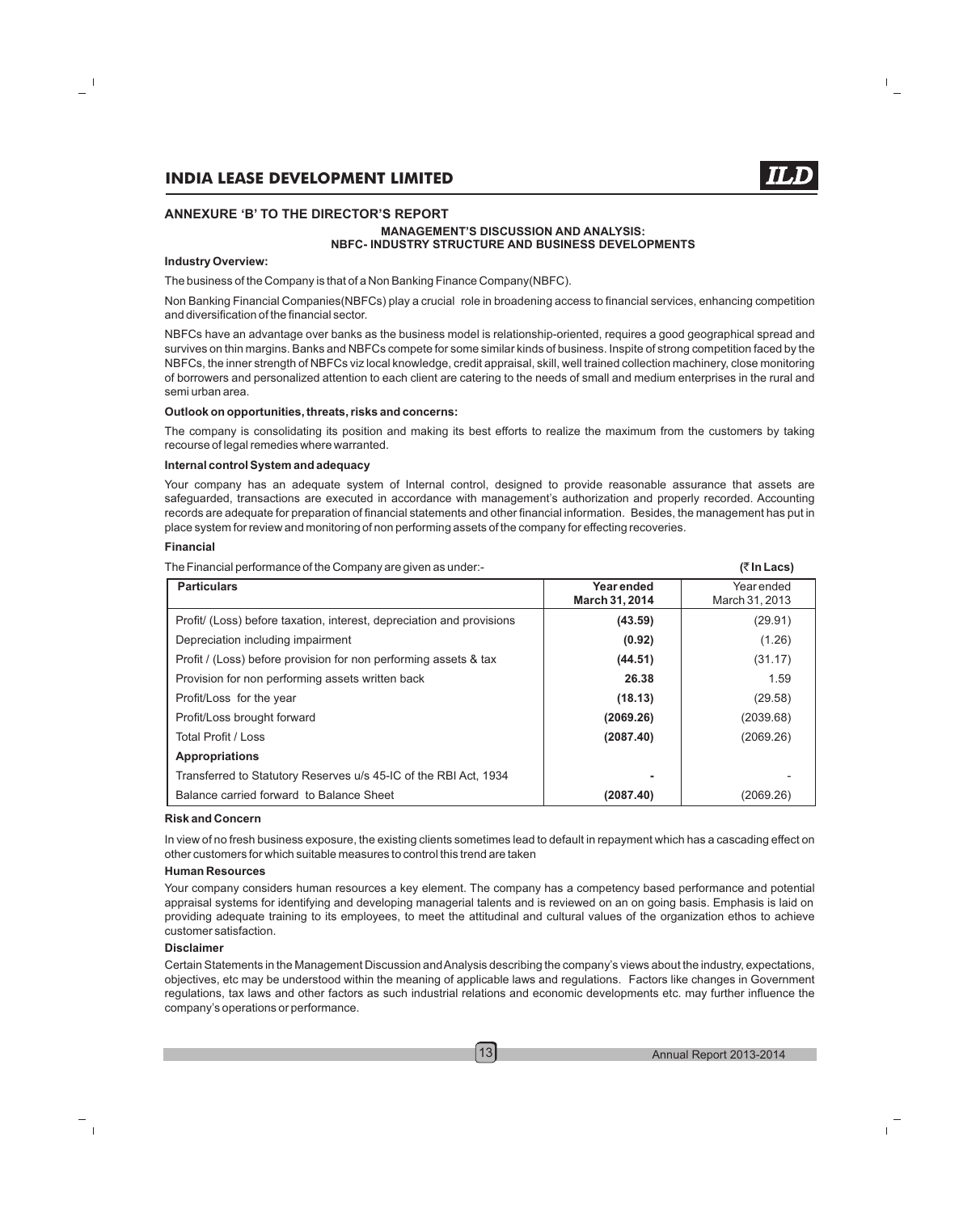### **AUDITORS'S CERTIFICATE ON THE COMPLIANCE OF CONDITIONS OF CORPORATE GOVERNANCE UNDER CLAUSE 49 OF THE LISTING AGREEMENT**

We have examined the compliance of conditions of Corporate Governance by India Lease Development Limited having its Registered Office at MGF House, 4/17-B, Asaf Ali Road, New Delhi-110002 for the year ended March 31, 2014 as stipulated in Clause 49 of the Listing Agreement of the said company with Stock Exchange.

The compliance of conditions of Corporate Governance is the responsibility of the management. Our examination was limited to review to procedures and implementation thereof, adopted by the company, for ensuring the compliance of the conditions of Corporate Governance, it is neither an audit nor an expression of opinion on the financial statements of the company.

In our opinion and to the best of our information and according to the explanations given to us, we certify that the company has complied with the conditions of Corporate Governance as stipulated in the above mentioned Listing Agreement.

We further state that such compliance is neither an assurance as to the future viability of the company nor the efficiency or effectiveness with which the management has conducted the affairs of the company.

> **For S.N. DHAWAN & CO** Chartered Accountants **FRN No. 000050N**

> > **S.K. Khattar** Partner **M. No.084993**

**Place : New Delhi Date : August 1, 2014**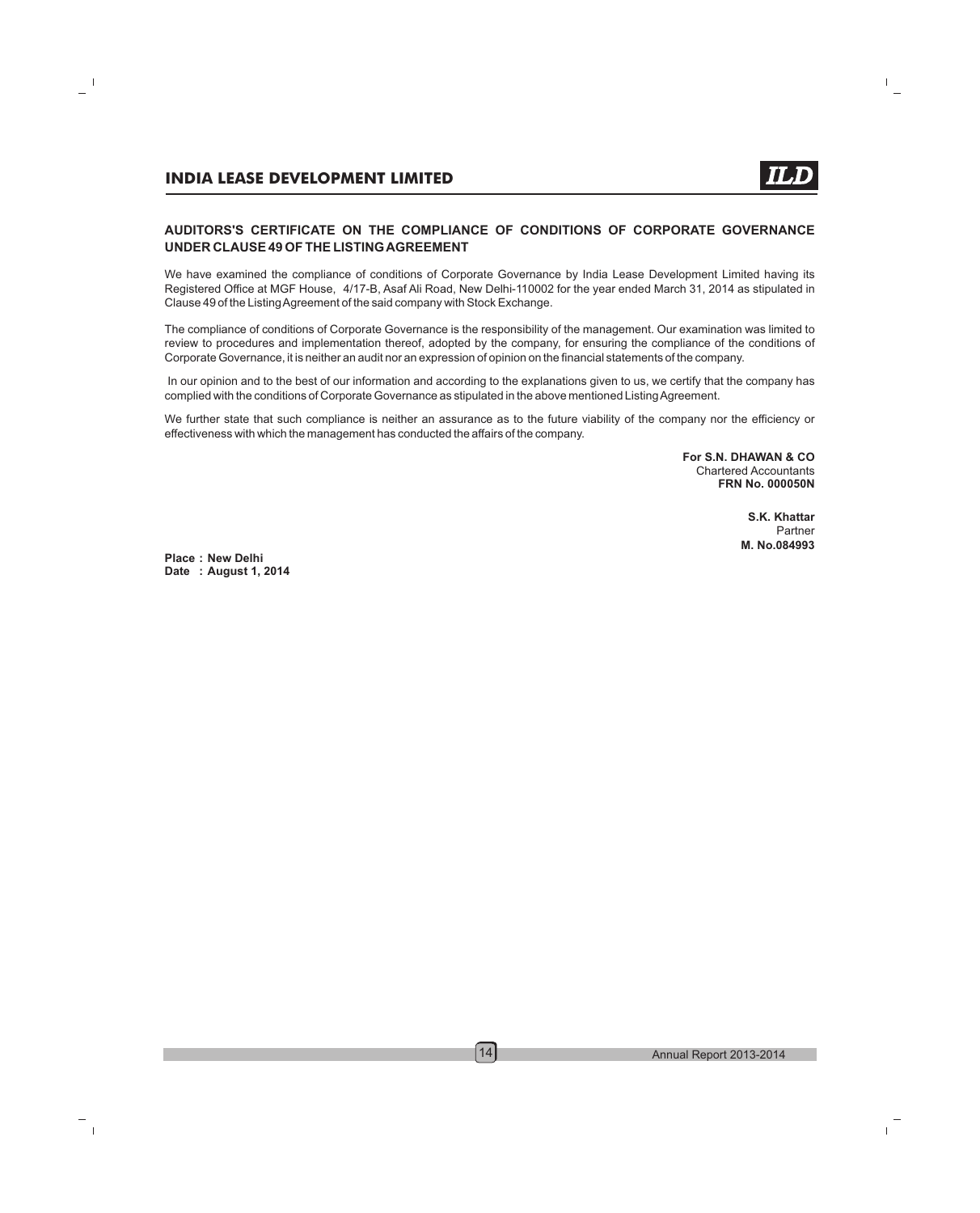#### **CERTIFICATION BY CHIEF EXECUTIVE OFFICER AND CHIEF FINANCIAL OFFICER**

I,Arun Mitter, Chief Executive Officer (CEO) & Chief Financial Officer (CFO) hereby certify that for the financial year ended March 31, 2014, on the basis of the review of the financial statements and the cash flow statement and to the best of my knowledge and belief that:-

- 1. These statements do not contain any materially untrue statement or omit any material fact or contain statement that might be misleading.
- 2. These statements together present a true and fair view of the company's affairs and are in compliance with existing accounting standards, applicable laws and regulations.
- 3. There are no transactions entered into by the Company during the year ended March 31,2014 which are fraudulent, illegal or in violation of the Company's Code of Conduct.
- 4. I have accepted responsibility for establishing and maintaining internal controls for financial reporting.
- 5. I have evaluated the effectiveness of internal control systems of the company pertaining to financial reporting.
- 6. I have disclosed to the Auditors and the Audit Committee, deficiencies of which I am aware in the design or operation of the internal control systems.
- 7. I have taken the required steps to rectify these internal control deficiencies.
- 8. I further certify that:
	- a) There have been no significant changes in internal controls over financial reporting during the year.
	- b) There have been no significant changes in accounting policies during the year.
	- c) There have been no instances of significant fraud of which I have become aware and the involvement therein, of management or an employee having a significant role in the company's internal control systems over financial reporting.

#### **For India Lease Development Limited**

**Place : New Delhi (Arun Mitter) Dated : August 1, 2014** 

DIN : 00022941

#### **D E C L A R A T I O N**

As provided under Clause 49 of the Listing Agreement with the Stock Exchanges, the Board Members and the Senior Management Personnel have confirmed compliance with the Code of Conduct for the year ended March 31,2014.

**For India Lease Development Limited**

DIN : 00022941

**Place : New Delhi (Arun Mitter) Dated : August 1, 2014**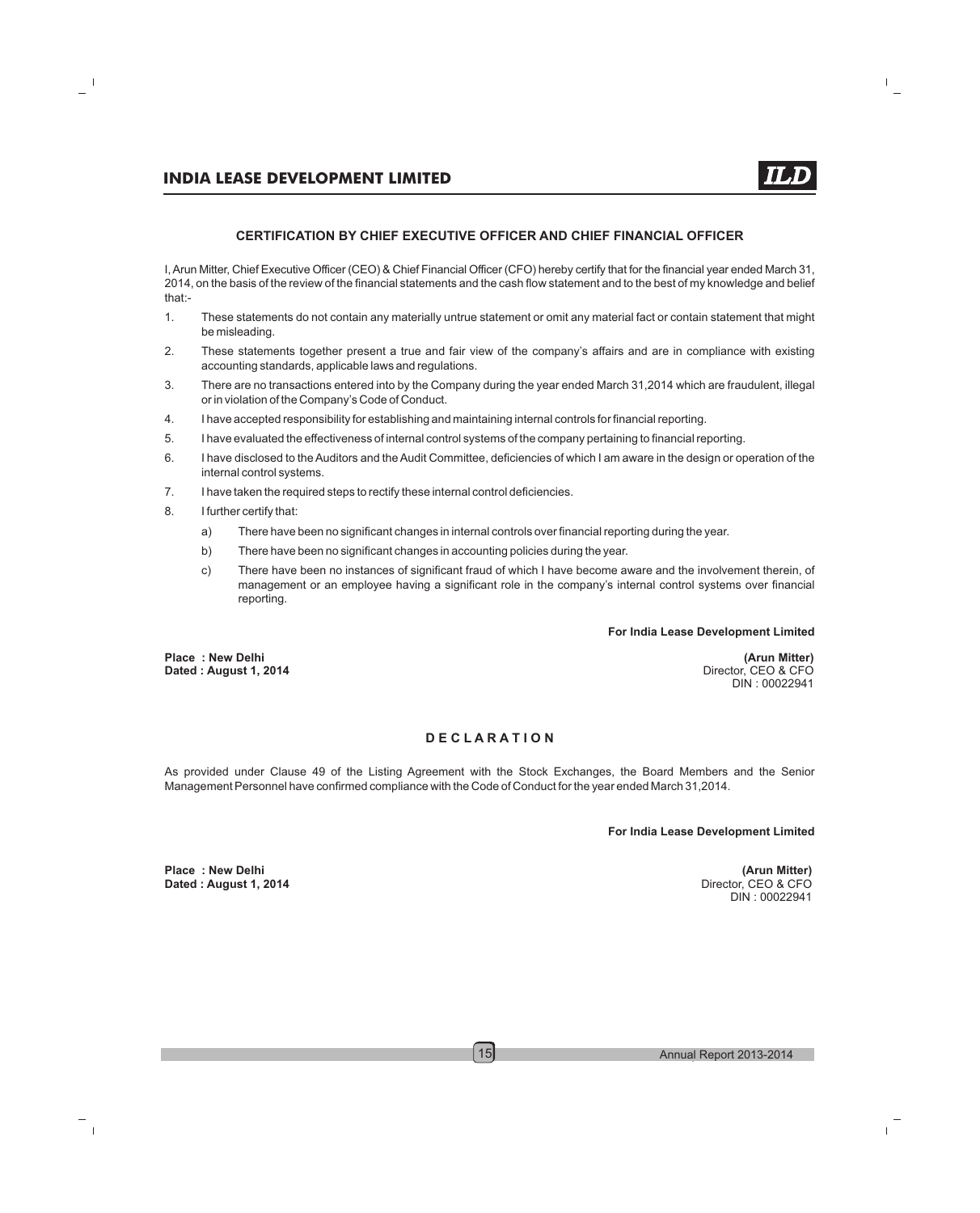#### **SECRETARIALAUDIT REPORT**

The Board of Directors India Lease Development Limited MGF House, 4/17-B, Asaf Ali Road, New Delhi – 110002

I, Anjali Yadav, practising Company Secretary , had conducted the Secretarial Audit of **M/s India Lease Development Limited** having registered office at MGF House, 4/17-B, Asaf Ali Road, New Delhi – 110002. The audit was conducted so as to ascertain the accuracy in application of statutory provisions, there compliances and adherence to good corporate practices by the Company.

We have examined the registers, records and documents maintained by the Company, for the financial year ended on  $31<sup>st</sup>$  March 2014 in the light of the provisions contained in-

- The Companies Act, 1956 and the Rules made thereunder;
- The Depositories Act ,1996 and the Regulation made thereunder;
- The Securities and Exchange Board of India (Substantial Acquisition of Shares and Takeovers) Regulations, 2011;
- The Securities and Exchange Board of India (Prohibition of Insider Trading Regulations), 1999 and
- The Listing Agreement entered into by the company with stock exchanges having nation-wide trading terminals.
- A. Based on our examination and verification of the records made available to us and according to the clarifications and explanations given to us by the company, we report that the company has, in our opinion , complied with the applicable provisions of the Companies Act, 1956 and the rules made thereunder and of the various Acts and the Rules, Regulations and Guidelines made thereunder, listing agreement as mentioned above and of the Memorandum and Articles of Association of the company, with regard to:
	- 1. Maintenance of various statutory and non-statutory registers and documents and making necessary changes therein as and when the occasion demands.
	- 2. All forms, returns and resolutions required to be filed with the Registrar of Companies are duly filed.
	- 3. Service of the requisite Documents by the Company on its Members, Registrar and Stock Exchanges.
	- 4. Composition of the Board, appointment, retirement and resignation of directors.
	- 5. Service of notice and agenda of Board Meetings and Meetings of the committee of directors.
	- 6. Meeting of the board and its committee.
	- 7. Holding Annual General Meeting and production of the various registers there at.
	- 8. Recording the Minutes of proceedings of Board Meetings, committee meetings and General Meeting.
	- 9. Appointment and remuneration of Auditors.
	- 10. Registration of transfer of shares held in physical mode.
	- 11. Dematerialisation and re-materialisation of shares.
	- 12. Execution of contracts, affixation of common seal, registered office and the name of the company.
	- 13. Requirement of the Securities and Exchange Board of India (Substantial Acquisition of shares and takeovers) Regulations, 2011.
	- 14. Requirements of the Securities and Exchange Board of India (Prohibition of Insider Trading Regulations), 1999.
	- 15. Requirements set out in the listing agreement with the aforementioned stock exchanges.
- B. We further report that-

The company has complied with various requirements relating to disclosures, declarations made by the Directors with respect to directorships, memberships of committees of the Board of Companies of which they are directors, their shareholding and interest of concern in the contracts entered into by the company in pursuing of its normal business.

**Place: New Delhi Anjali Yadav**

**Date: July 31, 2014** Practising Company Secretary FCS No. 6628 CP No. 7257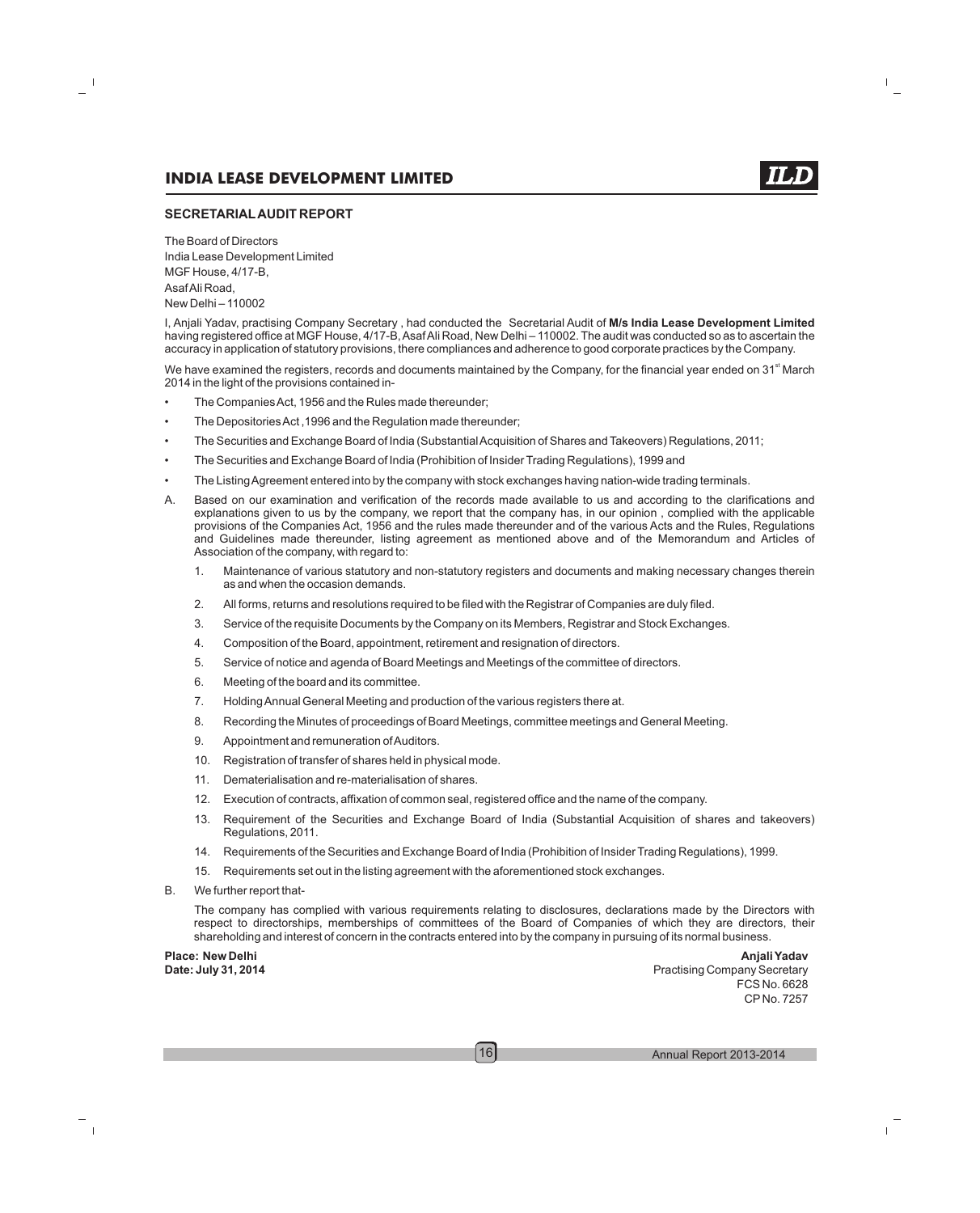#### **INDEPENDENT AUDITOR'S REPORT**

#### **To the Members of**

#### **India Lease Development Limited**

#### **Report on the Financial Statements**

We have audited the accompanying financial statements of India Lease Development Limited ("the Company"), which comprise the Balance Sheet as at March 31, 2014, and the Statement of Profit and Loss and Cash Flow Statement for the year then ended, and a summary of significant accounting policies and other explanatory information.

#### **Management's Responsibility for the Financial Statements**

Management is responsible for the preparation of these financial statements that give a true and fair view of the financial position, financial performance and cash flows of the Company in accordance with the Accounting Standards notified under the Companies Act, 1956("the Act") read with the General Circular 15/2013 dated 13th September 2013 of the Ministry of Corporate Affairs in respect of section 133 of the Companies Act, 2013. This responsibility includes the design, implementation and maintenance of internal control relevant to the preparation and presentation of the financial statements that give a true and fair view and are free from material misstatement, whether due to fraud or error.

#### **Auditor's Responsibility**

Our responsibility is to express an opinion on these financial statements based on our audit. We conducted our audit in accordance with the Standards on Auditing issued by the Institute of Chartered Accountants of India. Those Standards require that we comply with ethical requirements and plan and perform the audit to obtain reasonable assurance about whether the financial statements are free from material misstatement.

An audit involves performing procedures to obtain audit evidence about the amounts and disclosures in the financial statements. The procedures selected depend on the auditor's judgment, including the assessment of the risks of material misstatement of the financial statements, whether due to fraud or error. In making those risk assessments, the auditor considers internal control relevant to the Company's preparation and fair presentation of the financial statements in order to design audit procedures that are appropriate in the circumstances, but not for the purpose of expressing an opinion on the effectiveness of the Company's internal control. An audit also includes evaluating the appropriateness of accounting policies used and the reasonableness of the accounting estimates made by management, as well as evaluating the overall presentation of the financial statements.

We believe that the audit evidence we have obtained is sufficient and appropriate to provide a basis for our audit opinion.

#### **Opinion**

In our opinion and to the best of our information and according to the explanations given to us, the financial statements give the information required by the Act in the manner so required and give a true and fair view in conformity with the accounting principles generally accepted in India:

- (a) in the case of the Balance Sheet, of the state of affairs of the Company as at March 31, 2014;
- (b) in the case of the Statement of Profit and Loss, of the loss for the year ended on that date; and
- (c) in the case of the Cash Flow Statement, of the cash flows for the year ended on that date.

#### **Emphasis of Matter**

Without qualifying our report we draw attention to:

- *i*) The Company has discontinued fresh hire purchase / leasing business. The management is of the view that the realization of *the assets will be sufficient to pay off its entire liabilities. In view of the above the financial statements have been prepared on the assumption that the Company will continue as a going concern. (Refer Note No. 21)*
- *ii) There is non-compliance of the provisions of Non Banking Financial Companies Prudential Norms (Reserve Bank) Directions 1998 with regard to maintenance of Credit Concentration/Investment Norms in respect of lending to one of the Company where these are exceeding the limits. (Refer Note No.22)*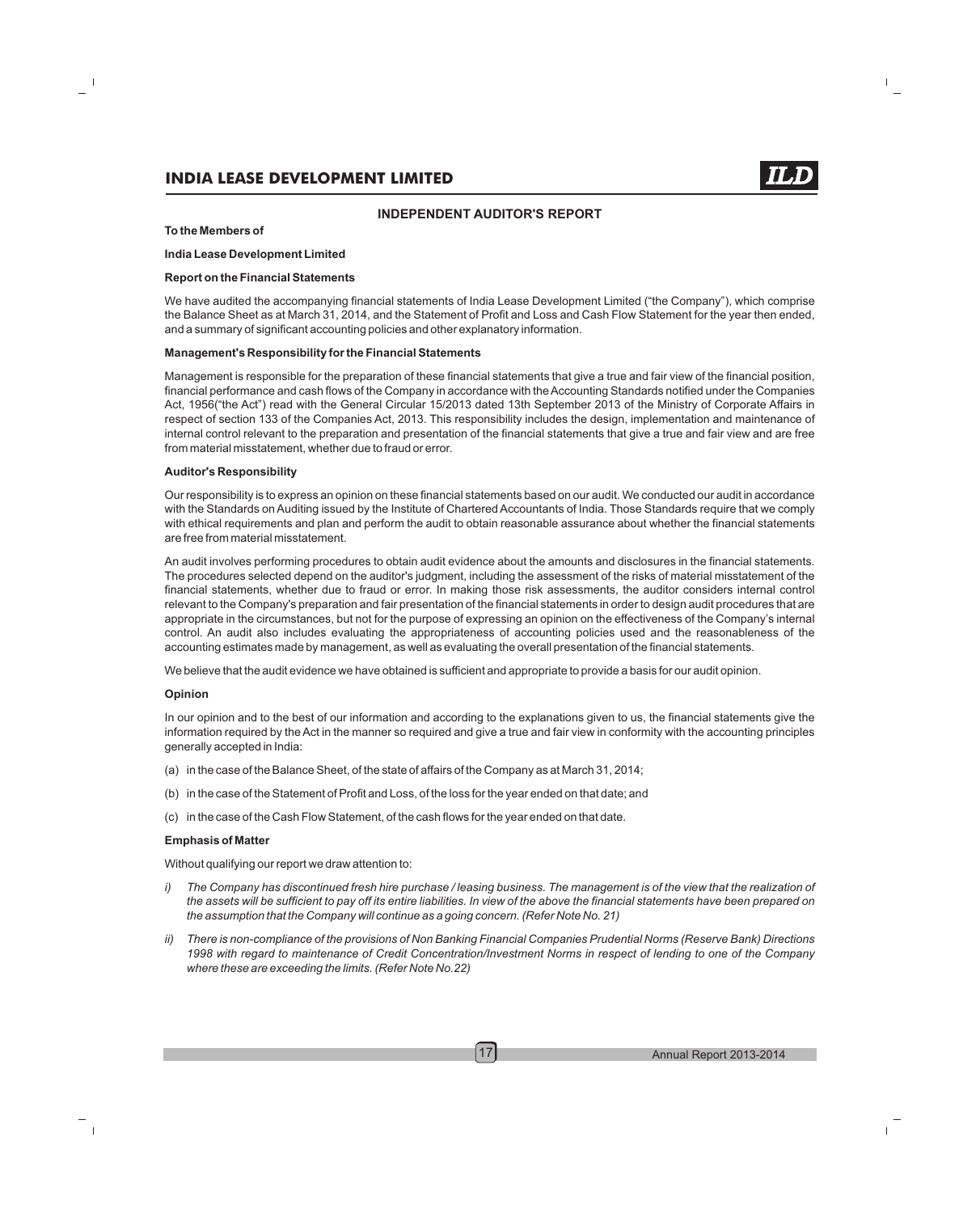#### **Report on Other Legal and Regulatory Requirements**

- 1. As required by the Companies (Auditor's Report) Order, 2003 ("the Order") issued by the Central Government of India in terms of sub-section (4A) of section 227 of the Act, we give in the Annexure a statement on the matters specified in paragraphs 4 and 5 of the Order.
- 2. As required by section 227(3) of the Act, we report that:
	- a. we have obtained all the information and explanations which to the best of our knowledge and belief were necessary for the purpose of our audit;
	- b. in our opinion proper books of account as required by law have been kept by the Company so far as appears from our examination of those books and proper returns adequate for the purposes of our audit;
	- c. the Balance Sheet, Statement of Profit and Loss, and Cash Flow Statement dealt with by this Report are in agreement with the books of account;
	- d. in our opinion, the Balance Sheet, Statement of Profit and Loss, and Cash Flow Statement comply with the Accounting Standards notified under the Companies Act, 1956 read with General Circular 15/2013 dated 13th September 2013 of the Ministry of Corporate Affairs in respect of section 133 of the Companies Act, 2013.
	- e. On the basis of written representations received from the Directors, as at March 31, 2014 and taken on record by the Board of Directors, we report that none of the Directors is disqualified as at March 31, 2014 from being appointed as a Director under clause (g) of sub section (1) of section 274 of the Companies Act, 1956.

**For S. N. Dhawan & Co.** Chartered Accountants FRN – 000050N

**S. K. Khattar**

**Date : May 30, 2014** (Partner) **Place : New Delhi** M. No. 084993

#### **Annexure to Independent Auditor's Report**

**(Referred to in Paragraph 1 under the heading "Report on Other Legal and Regulatory Requirements" of our report of even date on the accounts of India Lease Development Limited for the year ended March'31, 2014**)

- i) (a) The Company has maintained proper records showing full particulars including quantitative details and situation of fixed assets.
	- (b) As per information and explanations given to us the fixed assets have been physically verified by the management, during the year. In our opinion, the frequency of verification is reasonable and no material discrepancies were noticed.
	- (c) The Company has not disposed off a substantial part of its fixed assets during the year.
- ii) The Company does not have any inventory. Therefore, the provisions of clause  $4(ii)$  (a), (b) & (c) of the Order are not applicable.
- iii) (a) The Company has granted Inter Corporate Deposits to one company covered in the register maintained under section 301 of the Companies Act, 1956. The maximum amount involved during the year and the year-end balance of such inter corporate deposit given to such party was Rs. 763 lacs.
	- (b) In our opinion, the rate of interest and other terms and conditions of such loans are not, prime facie, prejudicial to the interest of the Company.
	- (c) According to the information and explanations given to us, the Inter Corporate Deposit given during the year is repayable on demand. The repayment of interest is regular.
	- (d) There is no overdue amount in excess of Rs. One lac in respect of loans granted to companies, firms or other parties listed in the register maintained under section 301 of the Companies Act, 1956.
	- (e) The Company has not taken any loan secured or unsecured loan from companies, firms or other parties listed in the register maintained under section 301 of the Companies Act, 1956. Accordingly, provisions of clause 4(iii) (e) to (g) of the Order are not applicable.
- iv) In our opinion and according to the information and explanations given to us, there are adequate internal control procedures commensurate with the size of the Company and the nature of its business with regard to purchase of fixed assets, inventories, sale of goods and services during the year. During the course of our audit we have not come across any continuing failure to correct major weaknesses in the internal control systems.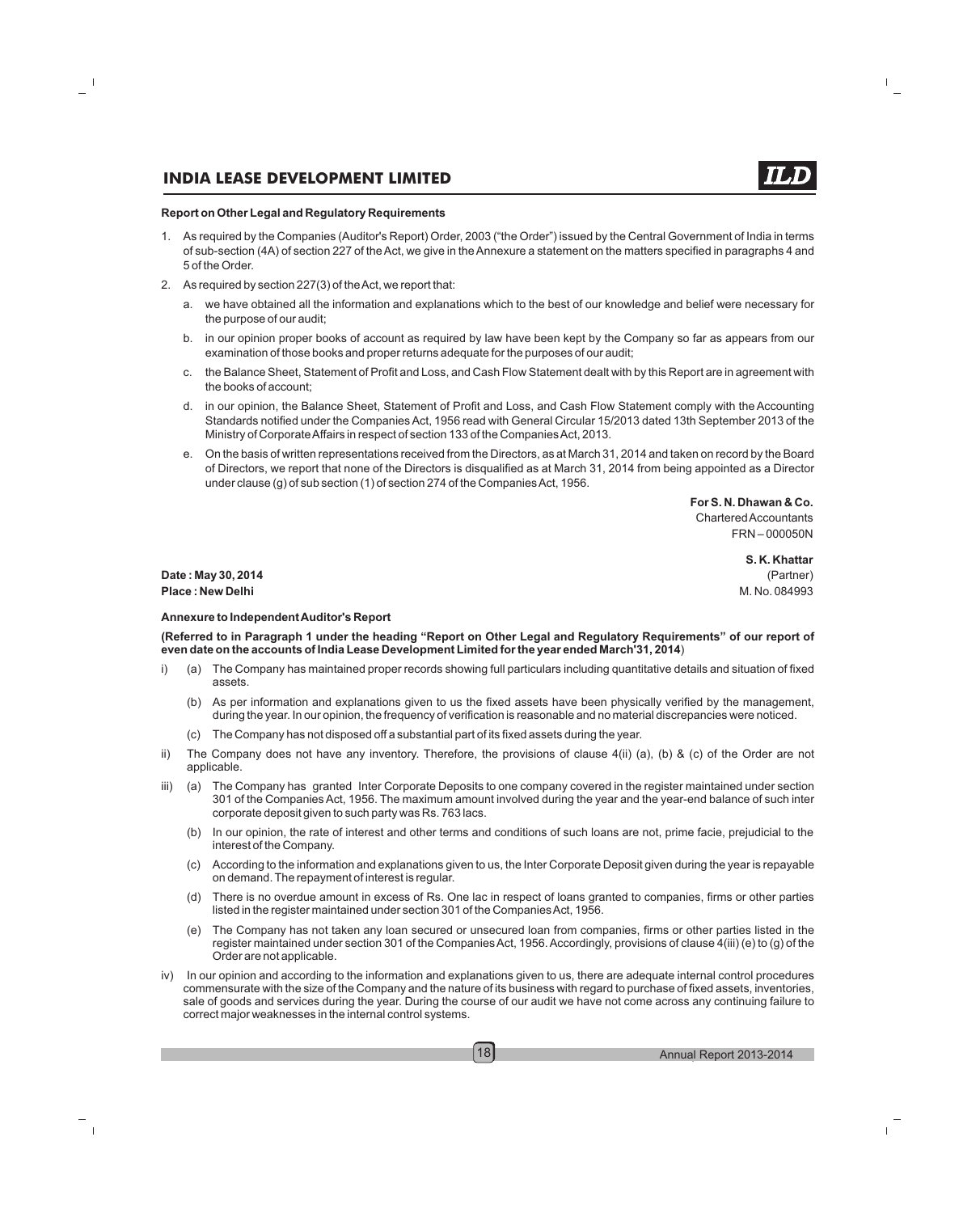- v) (a) According to the information and explanations given to us, we are of the opinion that the particulars of contracts or arrangements that need to be entered into the register maintained under Section 301 of the Companies Act 1956 have been so entered.
	- (b) According to the information and explanations given to us, the transactions made in pursuance of contracts or arrangements entered in the register maintained under Section 301 of the Companies Act, 1956 and exceeding the value of rupees five lacs in respect of any party during the year have been made at prices which are reasonable having regard to prevailing market prices at the relevant time.
- vi) The Company has not accepted any deposits from the public within the meaning of Sections 58Aand 58AAof the Companies Act, 1956 and the Companies (Acceptance of Deposits) Rules, 1975.
- vii) The Company has an in-house internal audit system commensurate with the size and nature of its business.
- viii) According to the information and explanations given to us, the Central Government has not prescribed the maintenance of cost records under Section 209(1) (d) of the Companies Act, 1956.
- ix) (a) According to the information and explanations given to us and according to the records produced before us, the Company is generally regular in depositing, with appropriate authorities the undisputed statutory dues including Provident Fund, Investor Education and Protection Fund, Income Tax, Sales Tax, Wealth Tax, Service Tax and any other material statutory dues applicable to it.
	- (b) According to the information and explanations given to us, no undisputed amounts payable in respect of Income Tax, Wealth Tax, Sales Tax, Service Tax were in arrears as at March 31, 2014 for a period of more than six months from the date they become payable.
	- (c) According to the information and explanations given to us, there are no dues of Income Tax, Sales Tax, Wealth Tax and Service Tax which have not been deposited on account of any dispute.
- x) The accumulated losses of the Company are more than fifty percent of the net worth of the Company. Further the Company has incurred cash losses during the financial year covered by our audit and also in the immediately preceding financial year.
- xi) In our opinion and according to the information and explanations given to us, the Company has no outstanding dues in respect of a financial institution or bank or debenture holders. Therefore, the provisions of clause 4(xi) of the Order are not applicable.
- xii) The Company has not granted any loans and advances on the basis of security by way of pledge of shares, debentures and other securities. Therefore, the provisions of clause 4 (xii) of the Order are not applicable.
- xiii) In our opinion and according to the information and explanations given to us the Company is not a Chit Fund or Nidhi / Mutual Benefit Fund / Society. Therefore, the provisions of clause 4(xiii) of the Order are not applicable.
- xiv) In our opinion the Company is not dealing or trading in shares, securities, debentures or other investments. Therefore, the provisions of clause 4 (xiv) of the Order are not applicable.
- xv) The Company has not given any guarantees for loans taken by others from banks or financial institutions. Therefore, the provisions of clause 4(xv) of the Order are not applicable.
- xvi) The Company has not taken any term loans. Therefore, the provisions of clause 4(xvi) of the Order are not applicable.
- xvii) According to the information and explanations given to us, and an overall examination of the Balance Sheet of the Company, we report that no funds raised on short term basis have been used for long term investments.
- xviii) According to the information and explanations given to us, the Company has not made any preferential allotment of shares to parties and companies covered in the register maintained under Section 301 of the Companies Act, 1956.
- xix) The Company has not issued any debentures during the year.
- xx) The Company has not raised any money through public issue during the year.
- xxi) To the best of our knowledge and belief and according to the information and explanations given to us, no fraud on or by the Company has been noticed or reported during the course of our audit.

**For S. N. Dhawan & Co.** Chartered Accountants FRN – 000050N

**S. K. Khattar Date : May 30, 2014** (Partner)

**Place : New Delhi** M. No. 084993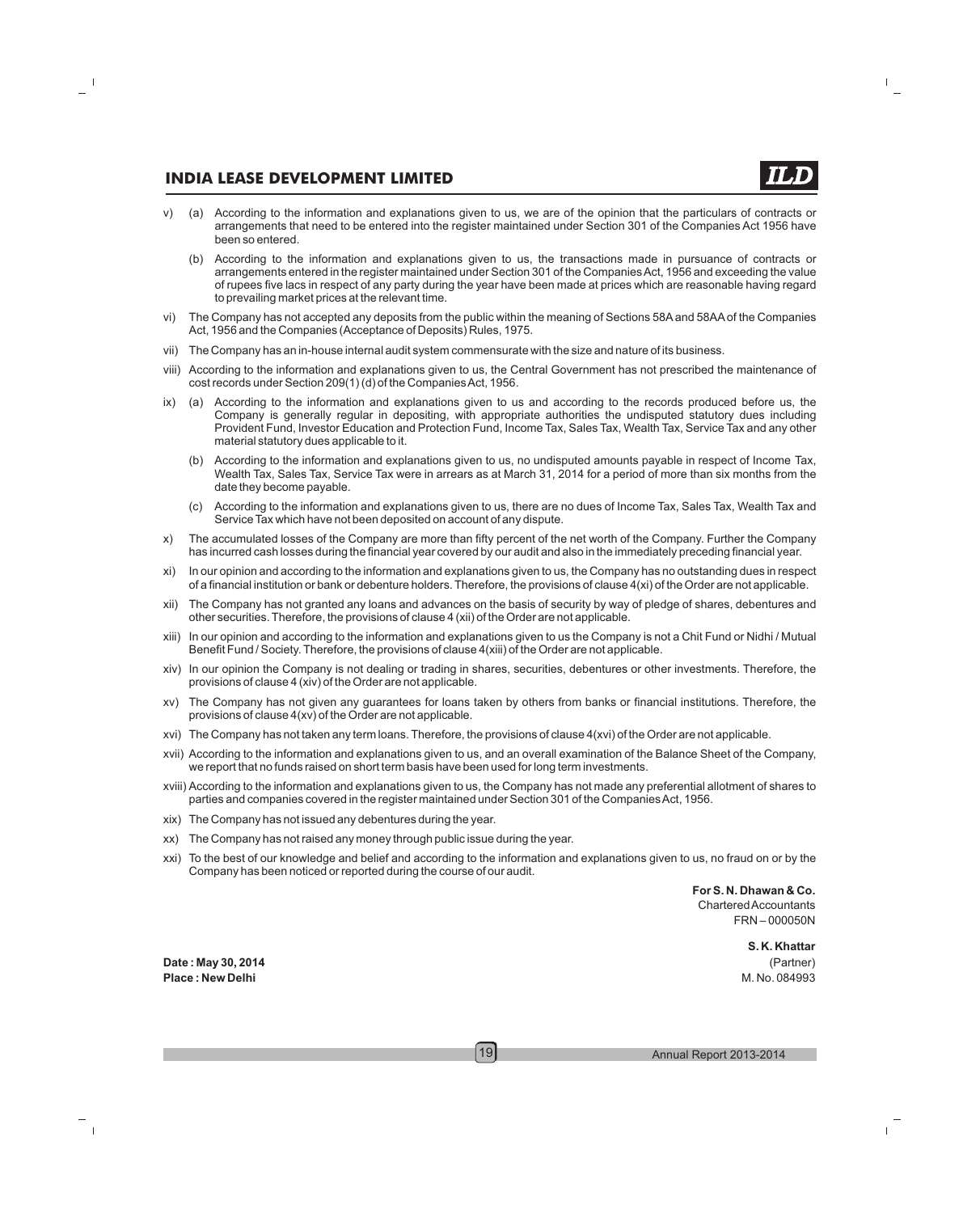#### **BALANCE SHEET AS AT 31st MARCH, 2014**

|    |              | <b>Particulars</b> |                                            | <b>Note</b>             | As at            | As at            |
|----|--------------|--------------------|--------------------------------------------|-------------------------|------------------|------------------|
|    |              |                    |                                            | No.                     | 31st March, 2014 | 31st March, 2013 |
| ı. |              |                    | <b>EQUITY AND LIABILITIES</b>              |                         |                  |                  |
|    | (1)          |                    | <b>Shareholder's funds</b>                 |                         |                  |                  |
|    |              | (a)                | <b>Share Capital</b>                       | $\overline{\mathbf{2}}$ | 147,130,160      | 147,130,160      |
|    |              | (b)                | Reserves and Surplus                       | 3                       | (63, 970, 357)   | (62, 157, 126)   |
|    | (2)          |                    | <b>Non-current liabilities</b>             |                         |                  |                  |
|    |              | (a)                | <b>Long Term Provisions</b>                | 4                       | 78,316,348       | 81,292,285       |
|    | (3)          |                    | <b>Current liabilities</b>                 |                         |                  |                  |
|    |              | (a)                | <b>Trade Payables</b>                      | 5                       | 1,053,647        | 1,263,898        |
|    |              | (b)                | <b>Other Current Liabilities</b>           | 6                       | 16,288,713       | 16,326,958       |
|    |              | (c)                | Short-term Provisions                      | 7                       | 90,805           | 88,977           |
|    | <b>Total</b> |                    |                                            |                         | 178,909,316      | 183,945,152      |
| Ш. |              | <b>ASSETS</b>      |                                            |                         |                  |                  |
|    | (1)          |                    | <b>Non-current assets</b>                  |                         |                  |                  |
|    |              | (a)                | <b>Fixed Assets</b>                        | 8                       |                  |                  |
|    |              |                    | <b>Tangible Assets</b>                     |                         |                  |                  |
|    |              | (b)                | Non-current Investments                    | 9                       | 18,985,572       | 18,985,572       |
|    |              | (c)                | Long term loans and advances               | 10                      | 36,636,115       | 37, 139, 171     |
|    |              | (d)                | Other non-current assets                   | 11                      | 10,150,442       | 9,632,504        |
|    | (2)          |                    | <b>Current assets</b>                      |                         |                  |                  |
|    |              | (a)                | <b>Current investments</b>                 | 12                      | 119,084          | 2,975,574        |
|    |              | (b)                | Trade receivables                          | 13                      | 33,712,096       | 35,851,908       |
|    |              | (c)                | Cash and Bank Balances                     | 14                      | 3,006,007        | 9,039,923        |
|    |              | (d)                | Short-term loans and advances              | 15                      | 76,300,000       | 68,000,000       |
|    |              | (e)                | Other current assets                       | 16                      |                  | 2,320,500        |
|    | <b>Total</b> |                    |                                            |                         | 178,909,316      | 183,945,152      |
|    |              |                    | Summary of significant accounting policies | 1                       |                  |                  |

The accompanying notes 1 to 38 form an integral part of the financial statements

**For S.N.Dhawan & Co. Rajiv Gupta Rajiv Gupta Arun Mitter**<br>
Chartered Accountants **Arun Mitter** Chairman **Arun Mitter** Chartered Accountants and Chairman Chairman Chairman Director Director Director<br>
Chairman DIN:00022964 DIN:00022941

Partner **Director** Director **Director** Director **Director** Director **Director** M. No. 084993 DIN:01060575 DIN:00629816

**Place : New Delhi Rohit Madan**<br> **Dated : May 30, 2014 Rohit Madan**<br>
Manager & Co

As per our report of even date **For and on Behalf of the Board of Directors** 

DIN:00022964

**Manager & Company Secretary** ACS NO.:13636

**(S. K. Khattar) M.K.Madan Sharad Aggarwal**

(Amount in ₹)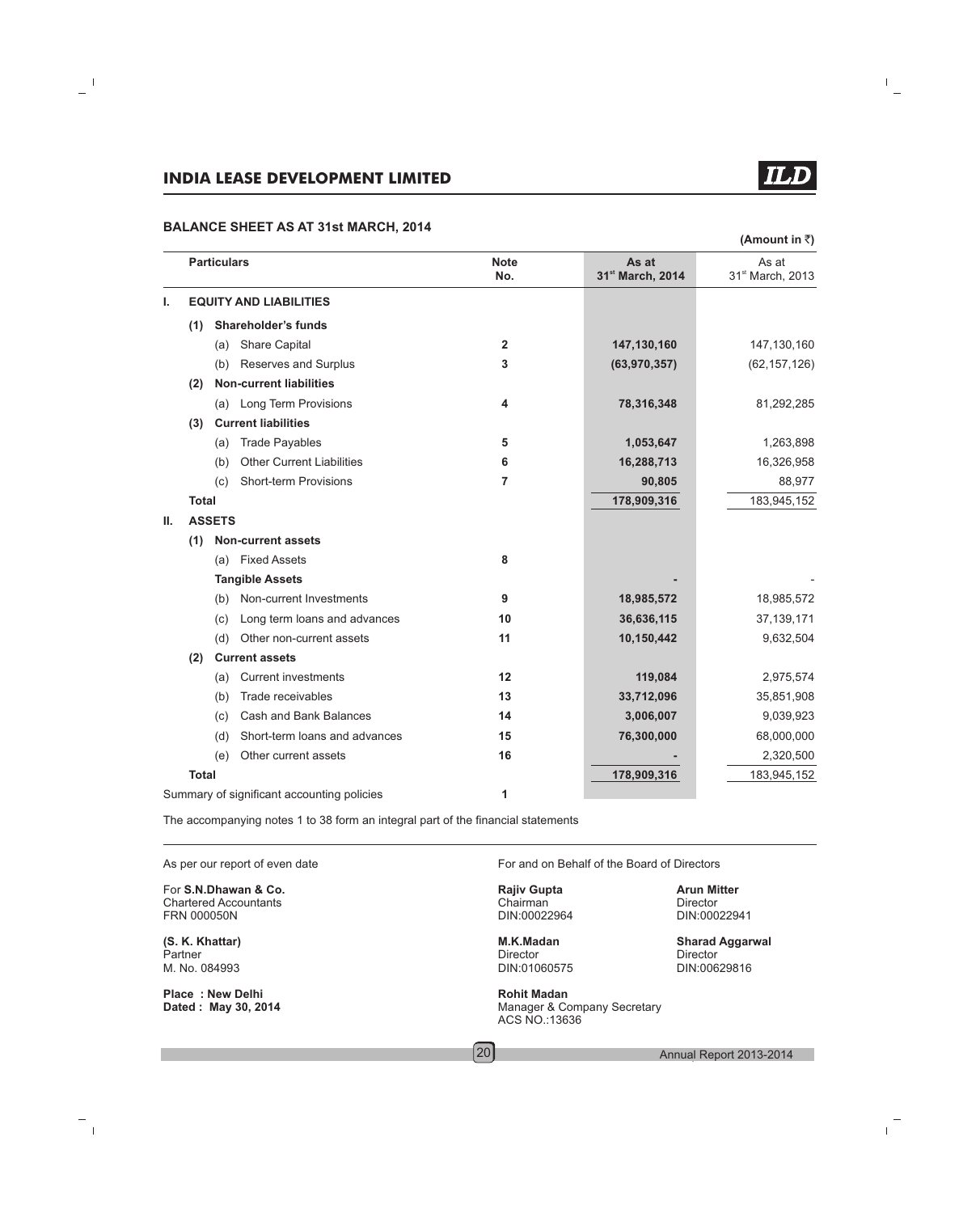|                                                                        |                    |                                        | (Amount in ₹ੋ)                                     |
|------------------------------------------------------------------------|--------------------|----------------------------------------|----------------------------------------------------|
| <b>Particulars</b>                                                     | <b>Note</b><br>No. | For the year ended<br>31st March, 2014 | For the year ended<br>31 <sup>st</sup> March, 2013 |
| <b>Income</b>                                                          |                    |                                        |                                                    |
| Revenue from Operations                                                | 17                 | 562,239                                | 1,594,061                                          |
| Other Income                                                           | 18                 | 9,010,129                              | 5,922,699                                          |
| <b>Total Income</b>                                                    |                    | 9,572,368                              | 7,516,760                                          |
| <b>Expenses</b>                                                        |                    |                                        |                                                    |
| Employee benefit expenses                                              | 19                 | 6,107,274                              | 4,775,357                                          |
| Other expenses                                                         | 20                 | 7,824,633                              | 5,732,425                                          |
| Depreciation and amortization expenses                                 | 8a                 | 92,013                                 | 125,659                                            |
| <b>Total Expenses</b>                                                  |                    | 14,023,920                             | 10,633,441                                         |
| Profit/(Loss) before tax                                               |                    | (4, 451, 552)                          | (3, 116, 681)                                      |
| Excess provision against doubtful/irrecoverable<br>assets written back |                    | 2,638,321                              | 158,763                                            |
| Tax expenses :                                                         |                    |                                        |                                                    |
| <b>Current tax</b>                                                     |                    |                                        |                                                    |
| Deferred tax                                                           |                    |                                        |                                                    |
| Profit / (Loss) for the year                                           |                    | (1,813,231)                            | (2,957,918)                                        |
| Earning per equity share: (in Rs.) (Face Value of Rs. 10/- each)       |                    |                                        |                                                    |
| <b>Basic</b><br>(1)                                                    |                    | (0.12)                                 | (0.20)                                             |
| Diluted<br>(2)                                                         |                    | (0.12)                                 | (0.20)                                             |
| Summary of significant accounting policies                             | 1                  |                                        |                                                    |

#### **STATEMENT OF PROFIT & LOSS FOR THE YEAR ENDED 31st MARCH, 2014**

The accompanying notes 1 to 38 form an integral part of the financial statements

**For S.N.Dhawan & Co. Rajiv Gupta Rajiv Gupta Arun Mitter**<br>
Chartered Accountants **Arun Mitter** Chairman **Arun Mitter** Chartered Accountants and Chairman Chairman Chairman Director Director Director<br>
Chairman DIN:00022964 DIN:00022941

Partner **Director** Director **Director** Director **Director** Director **Director** M. No. 084993 DIN:01060575 DIN:00629816

**Place : New Delhi Rohit Madan**

As per our report of even date For and on Behalf of the Board of Directors

DIN:00022964

21

**Manager & Company Secretary** ACS NO.:13636

**(S. K. Khattar) M.K.Madan Sharad Aggarwal**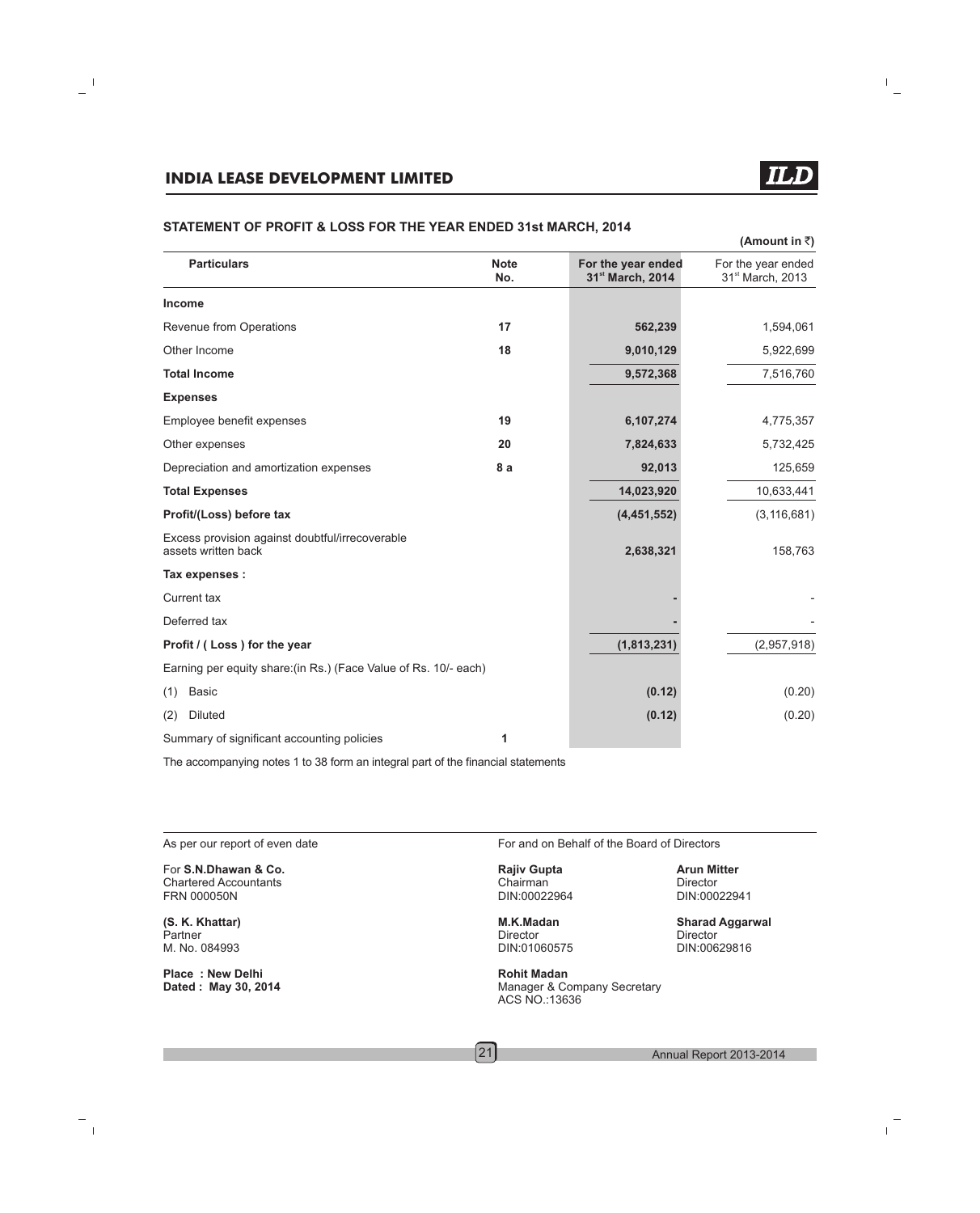#### **CASH FLOW STATEMENT FOR THE YEAR ENDED 31st MARCH, 2014**

**(Amount in** `**)**

|       | <b>Particulars</b>                                                         | <b>For the Year Ended</b><br>31st March, 2014 | For the Year Ended<br>31 <sup>st</sup> March, 2013 |
|-------|----------------------------------------------------------------------------|-----------------------------------------------|----------------------------------------------------|
| A     | <b>CASH FLOW FROM OPERATING ACTIVITIES</b>                                 |                                               |                                                    |
|       | Net Profit / (Loss) before Tax                                             | (1,813,231)                                   | (2,957,918)                                        |
|       | Adjustments for:                                                           |                                               |                                                    |
|       | Depreciation                                                               | 92,013                                        | 125,659                                            |
|       | Provision for Non Performing Assets                                        | (2,638,321)                                   | (158, 761)                                         |
|       | Interest / Dividend Received - Considered Seperately                       | (170, 920)                                    | (641, 452)                                         |
|       |                                                                            | (2,717,228)                                   | (674, 554)                                         |
|       | <b>OPERATING PROFIT BEFORE WORKING CAPITAL CHANGES</b><br>Adjustments for: | (4,530,459)                                   | (3,632,472)                                        |
|       | Increase/(Decrease) in non current liabilities                             | (337, 616)                                    | 15,424                                             |
|       | Increase/(Decrease) in currrent liabilities                                | (246, 668)                                    | (3,081,234)                                        |
|       | Increase/(Decrease) in long term loans and advances                        | 503,056                                       | 10,342                                             |
|       | (Increase)/Decrease in other non current assets                            | (517, 938)                                    | 164,746                                            |
|       | Increase/(Decrease) in trade receivables                                   | 2,139,812                                     | 160,812                                            |
|       | (Increase)/Decrease in short term loans & advances                         | (8,300,000)                                   | (7,000,000)                                        |
|       | (Increase)/Decrease in other current asset                                 | 2,320,500                                     | (227, 438)                                         |
|       | <b>CASH GENERATED FROM OPERATIONS</b>                                      | (8,969,313)                                   | (13,589,820)                                       |
|       | Direct taxes paid/excess provision written back<br>Interest Paid           |                                               |                                                    |
|       | <b>NET CASH FLOW FROM OPERATING ACTIVITIES (A)</b>                         | (8,969,313)                                   | (13,589,820)                                       |
| в     | <b>CASH FLOW FROM INVESTING ACTIVITIES</b>                                 |                                               |                                                    |
|       | Addition/Sale of Investments (Net)                                         | 2,856,490                                     | 21,551,485                                         |
|       | Sale of Fixed Assets                                                       | (92, 013)                                     | (125, 658)                                         |
|       | Interest / Dividend Received                                               | 170,920                                       | 641,452                                            |
|       | <b>NET CASH FLOW FROM INVESTING ACTIVITIES (B)</b>                         | 2,935,397                                     | 22,067,279                                         |
| C     | <b>CASH FLOW FROM FINANCING ACTIVITIES</b>                                 |                                               |                                                    |
|       | <b>NET CASH FLOW FROM FINANCING ACTIVITIES (C)</b>                         |                                               |                                                    |
|       | NET INCREASE/(DECREASE) IN CASH AND CASH EQUIVALENTS(A+B+C)                | (6,033,916)                                   | 8,477,459                                          |
|       | Cash and Cash Equivalents at the Begining of the Year                      | 9,039,923                                     | 562,464                                            |
|       | Cash and Cash Equivalents at the Close of the Year                         | 3,006,007                                     | 9,039,923                                          |
|       | Component of Cash and Cash Equivalents at the Close of the Year            |                                               |                                                    |
|       | Cash and Cheques in Hand                                                   | 41,765                                        | 31,292                                             |
|       | With Banks in Current Account                                              | 2,964,242                                     | 8,660,482                                          |
|       | With Banks in Deposit Account                                              |                                               | 348,149                                            |
| Note: |                                                                            | 3,006,007                                     | 9,039,923                                          |

#### **Note:**

1. Previous year's figures have been regrouped/ rearranged wherever considered necessary to compare with this year's figures.

For **S.N.Dhawan & Co. Rajiv Gupta Arun Mitter** Chartered Accountants and Chairman Chairman Chairman Chairman Chairman Chairman Chairman Chairman Chairman Chairman Chairman Chairman Chairman Chairman Chairman Chairman Chairman Chairman Chairman Chairman Chairman Chairma

Partner **Director** Director **Director** Director **Director** Director **Director** M. No. 084993 DIN:01060575 DIN:00629816

**Place : New Delhi Rohit Madan**<br> **Dated : May 30, 2014 Rohit Madan**<br>
Manager & Co

As per our report of even date For and on Behalf of the Board of Directors

**Manager & Company Secretary** ACS NO.:13636

DIN:00022941

**(S. K. Khattar) M.K.Madan Sharad Aggarwal**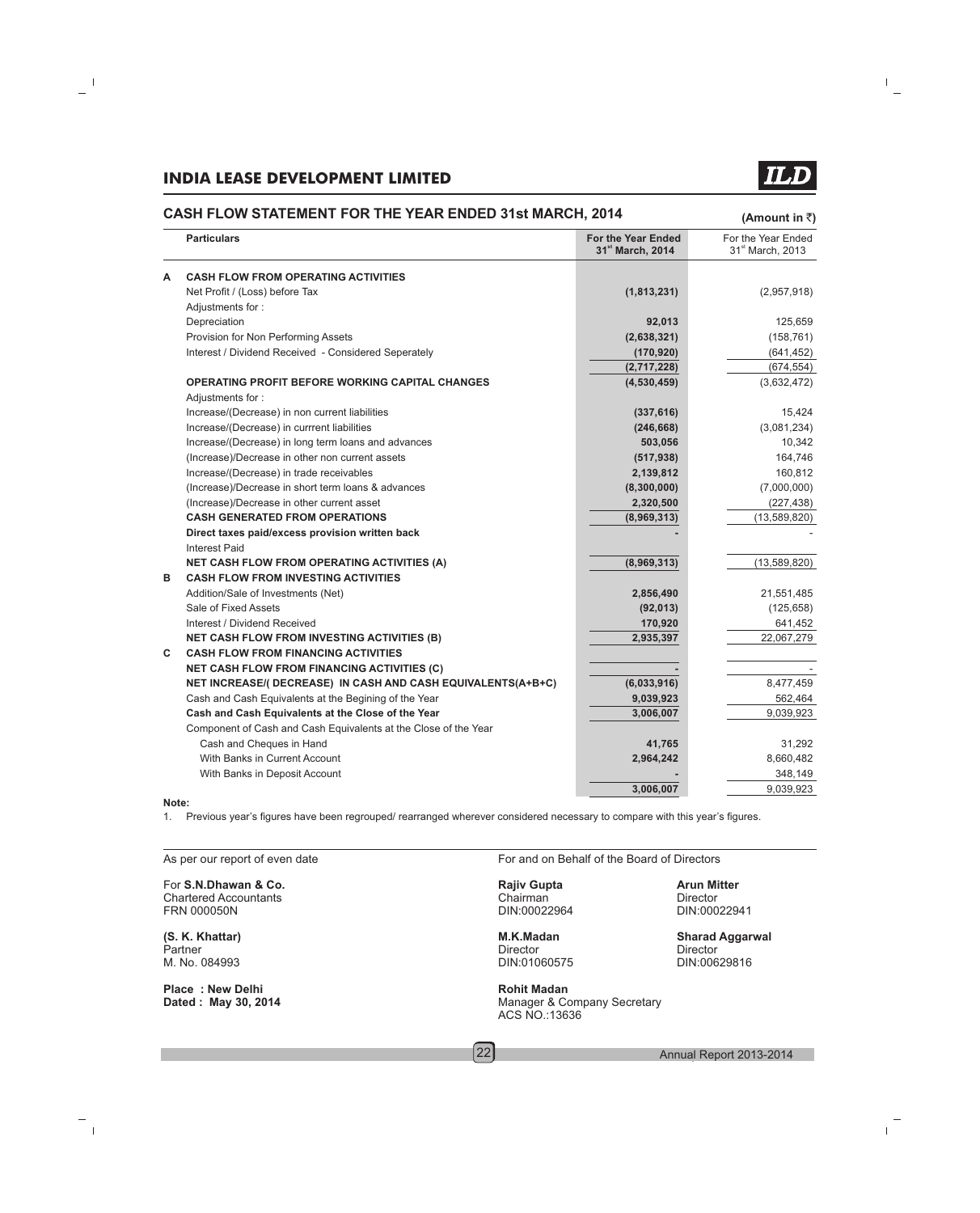#### **Notes forming part of the financial statements for the year ended 31st March 2014**

#### **1. SIGNIFICANT ACCOUNTING POLICIES**

#### **i) Accounting Convention**

The financial statements have been prepared under the historical cost convention, as per provisions of the Companies Act, 1956 and after taking into account the applicable guidelines issued by the Reserve Bank of India to Non Banking Financial Companies from time to time and in accordance with the mandatory Accounting Standards issued by The Institute of Chartered Accountants of India.

#### **ii) Fixed Assets**

Fixed Assets (including assets given on lease upto 31.3.2001) have been stated at cost less accumulated depreciation and impairment, if any. Cost refers to cost of acquisitions.

#### **iii) Investments**

Long terms investments are valued at cost. Cost refers to actual cost of acquisition / carrying cost. Provisions for diminution in value, if any, is made if decline is of permanent nature. Current Investments are valued at lower of cost or market value.

#### **iv) Repossessed Vehicles**

Repossessed vehicles in hand are valued at the Principal or Principal and Interest amount due form hirers or at net realisable value, whichever is lower.

#### **v) Assets given under finance lease**

Assets given under finance lease w.e.f. 1<sup>st</sup> April, 2001 are recorded as receivables and shown under current assets. Finance income is recognized based on a pattern reflecting a constant periodic rate of return on the net investment outstanding. Initial direct costs incurred are charged to the Profit & Loss Account.

#### **vi) Depreciation**

- (a) Depreciation on office equipments and generators, owned by the Company, is provided on written down value method at the rate, as per the Income Tax Act, 1961. Depreciation on other owned assets, are provided on written down value method, at rates prescribed under Schedule XIV to the Companies Act 1956.
- (b) Assets given on lease prior to 31<sup>st</sup> March, 2001 and included under 'Assets on Lease' in the Fixed Asset Schedule are depreciated on straight line method at rates prescribed under Schedule XIV to the Companies Act 1956 except machinery which is depreciated on written down value method at the rates as per the Income Tax Act 1961.

#### **vii) Classification of Assets and Provisioning**

Assets are classified into Performing and Non Performing categories based on their record of recovery as prescribed by the Reserve Bank of India's Prudential Norms and after considering adjustments effected, if any. Provisions are being made as per Reserve Bank of India's Prudential Norms.

#### **viii) Revenue Recognition**

- a) Finance Charges on hire purchase/ loans against hypothecation contracts and income from finance lease transactions are computed using Internal Rate of Return Method which ensures a constant periodic rate of return on net finance amount outstanding.
- b) Lease Rentals are accounted for as per terms of lease agreements. However, in compliance of the Guidance Note on "Accounting for Leases" issued by The Institute of Chartered Accountants of India, and applicable to transactions entered into prior to 01.4.2001, the differential between the Capital Recovery Component comprised (based on the Internal Rate of Return Method) in the lease rentals and the depreciation referred to in Para 6(ii) above, (for all assets acquired on or beginning from 1<sup>st</sup> April, 1995 from accounting year 1995-96 and in respect of assets acquired upto 1.4.1995 prospectively from the accounting year 1996-97) is carried to "Lease Equalisation" in the Profit & Loss Account.
- c) Income from Non Performing Assets is recognised when realised.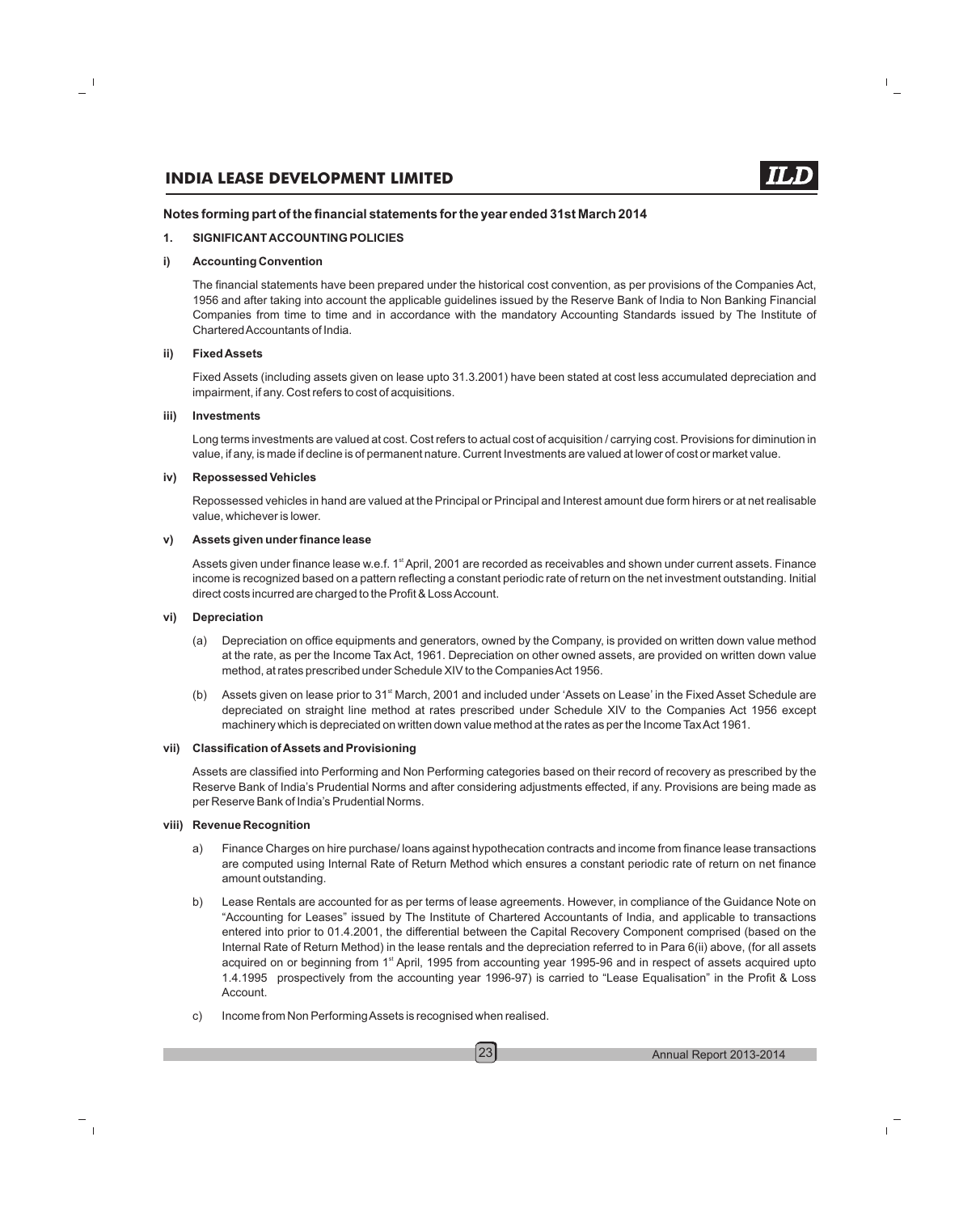- d) Bill Discounting Charges are accounted for on accrual basis except in case of Non Performing Assets, wherein it is recognised on realisation basis.
- e) Overdue charges from hirers/lessees are accounted for on realisation basis in view of significant uncertainties.
- f) Interest income recognised on accrual basis.
- g) Dividend in accounted for on accrual basis when the right to receive dividend is established.

#### **ix) Retirement Benefits**

- a) The liability on account of Gratuity is provided on the basis of actuarial valuation at the year end.
- b) Provident Fund contribution for all employees is charged to revenue each year.

#### **x) Deferred Tax**

Deferred Tax is recognised, subject to consideration of prudence, on timing differences, representing the difference between the taxable income/ (loss) and the accounting income/ (loss) that originated in one period and are capable of reversal in one or more subsequent periods. Deferred Tax assets and liabilities are measured using tax rates and the tax laws that have been enacted or substantively enacted by the Balance Sheet date. Deferred Tax assets viz. unabsorbed depreciation and carry forward losses are recognised if there is 'virtual certainty' that sufficient future taxable income will be available against which such deferred tax assets can be realised.

#### **xi) Impairment of Assets**

The carrying amounts of assets are reviewed at each Balance Sheet date to ascertain impairment based on internal/external factors. An impairment loss is recognised when the carrying amount of an asset exceeds its realisable value. The realisable value is greater of the assets net selling price and value in use.

#### **xii) Provisions, Contingent Liabilities and Contingent Assets**

Provisions are recognized for liabilities that can be measured only by using a substantial degree of estimation, if

- a) the Company has a present obligation as a result of past event,
- b) a probable outflow of resources is expected to settle the obligation and
- c) the amount of obligation can be reliably estimated.

Reimbursements expected in respect of expenditure required to settle a provision are recognised only when it is virtually certain that the reimbursement will be received.

Contingent liability is disclosed in the case of

- a) a present obligation arising from the past event, when it is not probable that an outflow of resources will be required to settle the obligation.
- b) a possible obligation, of which the probability of outflow of resources is remote.

Contingent Assets are neither, recognised nor disclosed.

Provisions, Contingent Liabilities and Contingent Assets are reviewed at each Balance Sheet date.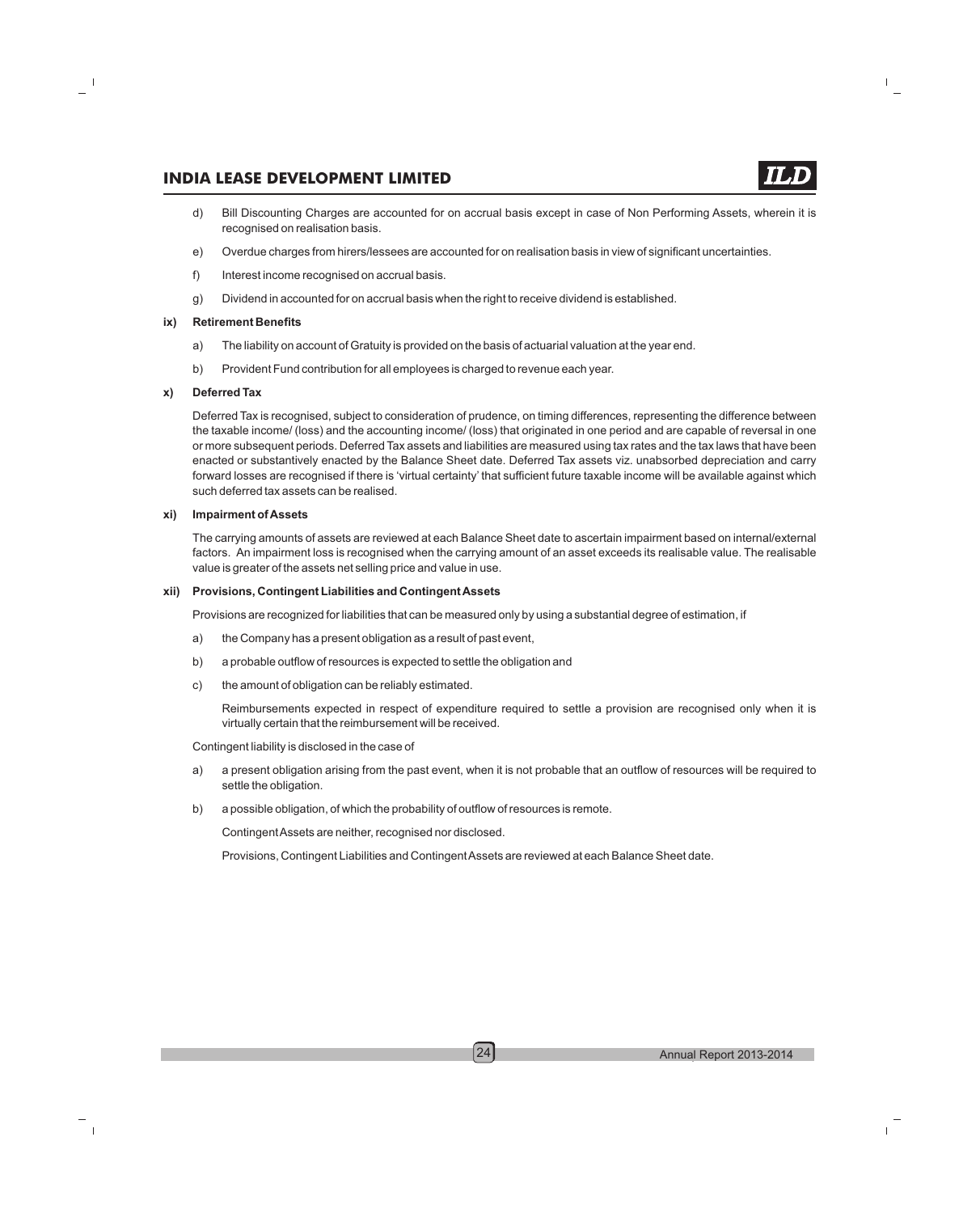ILD

| (Amount in ₹) |  |  |
|---------------|--|--|
|---------------|--|--|

|    | <b>Particulars</b>                                  | As at<br><b>31st March 2014</b> | As at<br>31st March 2013 |
|----|-----------------------------------------------------|---------------------------------|--------------------------|
| 2: | <b>SHARE CAPITAL</b>                                |                                 |                          |
|    | <b>Authorised</b>                                   |                                 |                          |
|    | <b>1,50,00,000</b> (Previous Year 1,50,00,000)      |                                 |                          |
|    | Equity shares of ₹10 each                           | 150,000,000                     | 150,000,000              |
|    | <b>Total</b>                                        | 150,000,000                     | 150,000,000              |
|    | <b>Issued Subscribed &amp; Paid-Up</b>              |                                 |                          |
|    | <b>1,47,00,291</b> (Previous Year 1,47,00,291)      |                                 |                          |
|    | Equity shares of $\bar{\tau}$ 10 each fully paid up | 147,002,910                     | 147,002,910              |
|    | Add: shares forfeited (fully paid up)               | 127,250                         | 127,250                  |
|    | <b>Total</b>                                        | 147,130,160                     | 147,130,160              |
|    |                                                     |                                 |                          |

**2.a** The Company has one class of Equity Shares having a par value of Rs. 10 per share. Each shareholder is eligible for one vote per share held.

|                                                                                            | As at<br><b>31st March 2014</b> |                     | As at<br>31st March 2013 |                        |
|--------------------------------------------------------------------------------------------|---------------------------------|---------------------|--------------------------|------------------------|
|                                                                                            | No. of shares                   | Amount in $\bar{z}$ | No. of shares            | Amount in $\bar{\tau}$ |
| 2.b) The reconciliation of the number of shares<br>outstanding is set out below:           |                                 |                     |                          |                        |
| <b>Equity Share</b>                                                                        |                                 |                     |                          |                        |
| Shares outstanding at the beginning of the year                                            | 14,700,291                      | 147,002,910         | 14,700,291               | 147,002,910            |
| Shares issued during the year                                                              |                                 |                     |                          |                        |
| Shares bought back during the year                                                         |                                 | ۰                   |                          |                        |
| Shares outstanding at the end of the year                                                  | 14,700,291                      | 147,002,910         | 14,700,291               | 147,002,910            |
|                                                                                            |                                 |                     |                          |                        |
|                                                                                            | No. of<br>shares                | %age of<br>holding  | No. of<br>shares         | %age of<br>holding     |
| 2.c) Details of shares held by shareholders holding<br>more than 5% shares at the year end |                                 |                     |                          |                        |
| The Motor & General Finance Limited                                                        | 4,608,840                       | 31.35               | 4,608,840                | 31.35                  |
| <b>Bahubali Services Limited</b>                                                           | 1,778,870                       | 12.10               | 1,778,870                | 12.10                  |
| Ram Prakash & Co. Private Limited                                                          | 1,499,499                       | 10.20               | 1,476,325                | 10.04                  |
| Punjab National Bank                                                                       | 742,950                         | 5.05                | 742,950                  | 5.05                   |
| Mr. Rajiv Gupta                                                                            | 780,498                         | 5.31                | 779,498                  | 5.30                   |
|                                                                                            | 9,410,657                       | 64.02               | 9,386,483                | 63.85                  |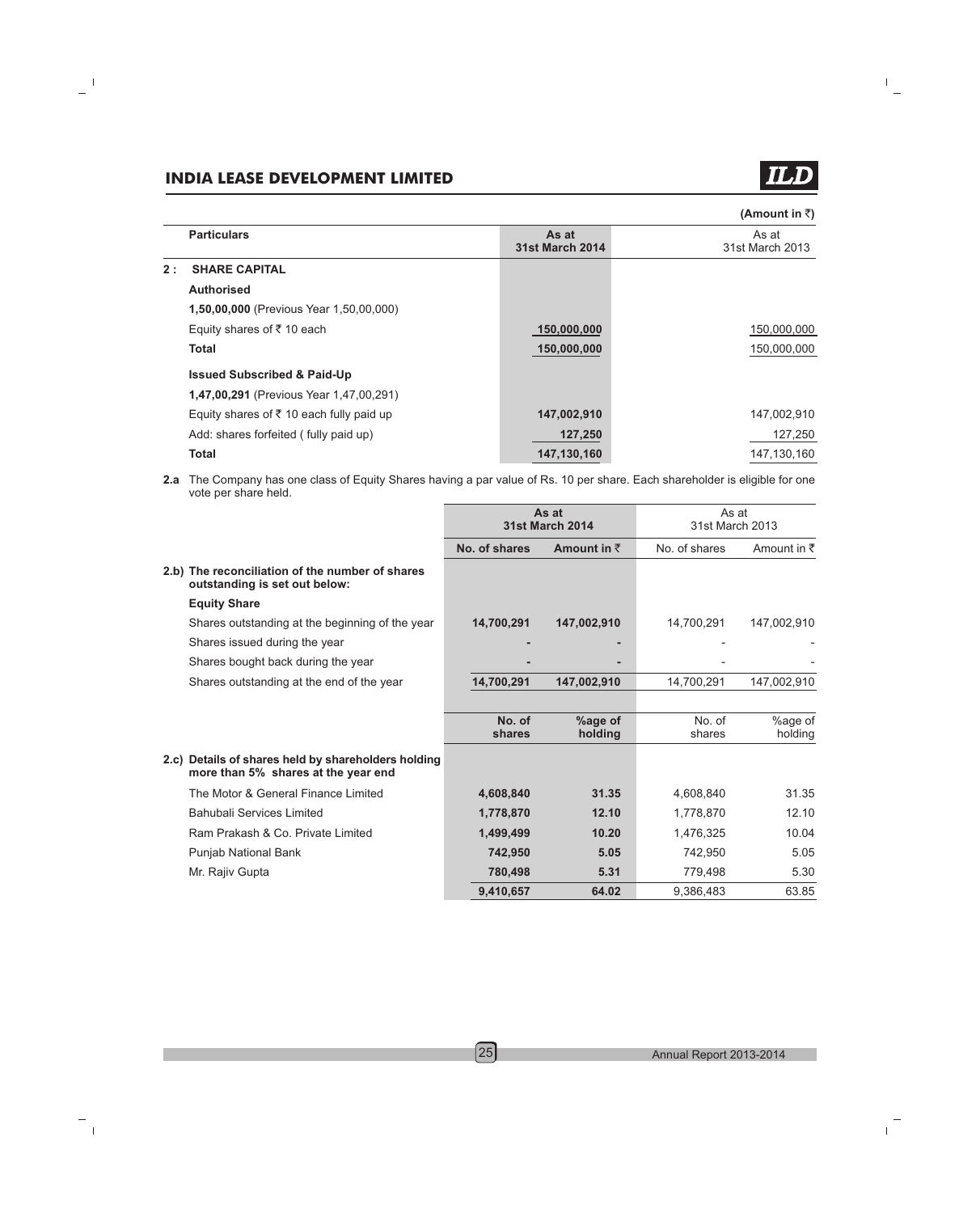

(Amount in **₹**)

| <b>Particulars</b>                                    |                 | As at<br><b>31st March 2014</b> | As at<br>31st March 2013 |                 |
|-------------------------------------------------------|-----------------|---------------------------------|--------------------------|-----------------|
| <b>3: RESERVES AND SURPLUS</b>                        |                 |                                 |                          |                 |
| <b>Securities Premium Account</b>                     |                 |                                 |                          |                 |
| At the beginning of the year                          | 91,751,750      |                                 | 91,751,750               |                 |
| Additions during the year                             |                 |                                 |                          |                 |
| At the end of the year                                |                 | 91,751,750                      |                          | 91,751,750      |
| <b>Statutory reserve</b>                              |                 |                                 |                          |                 |
| (U/s 45 IC Reserve Bank of India Act)                 |                 |                                 |                          |                 |
| Opening balance                                       | 35,422,266      |                                 | 35,422,266               |                 |
| Additions during the year                             |                 |                                 |                          |                 |
| Less: Deduction                                       |                 |                                 |                          |                 |
| Closing balance                                       |                 | 35,422,266                      |                          | 35,422,266      |
| <b>General reserve</b>                                |                 |                                 |                          |                 |
| Opening balance                                       | 17,595,658      |                                 | 17,595,658               |                 |
| Less : Deduction                                      |                 |                                 |                          |                 |
| Closing balance                                       |                 | 17,595,658                      |                          | 17,595,658      |
| Surplus/(deficit) in the statement of profit and loss |                 |                                 |                          |                 |
| Balance as at the beginning of the year               | (206, 926, 800) |                                 | (203,968,882)            |                 |
| Profit/(Loss) for the year                            | (1,813,231)     |                                 | (2,957,918)              |                 |
| Less: Transfer to statutory reserve:                  |                 |                                 |                          |                 |
| Closing balance                                       |                 | (208, 740, 031)                 |                          | (206, 926, 800) |
| <b>Total</b>                                          |                 | (63,970,357)                    |                          | (62, 157, 126)  |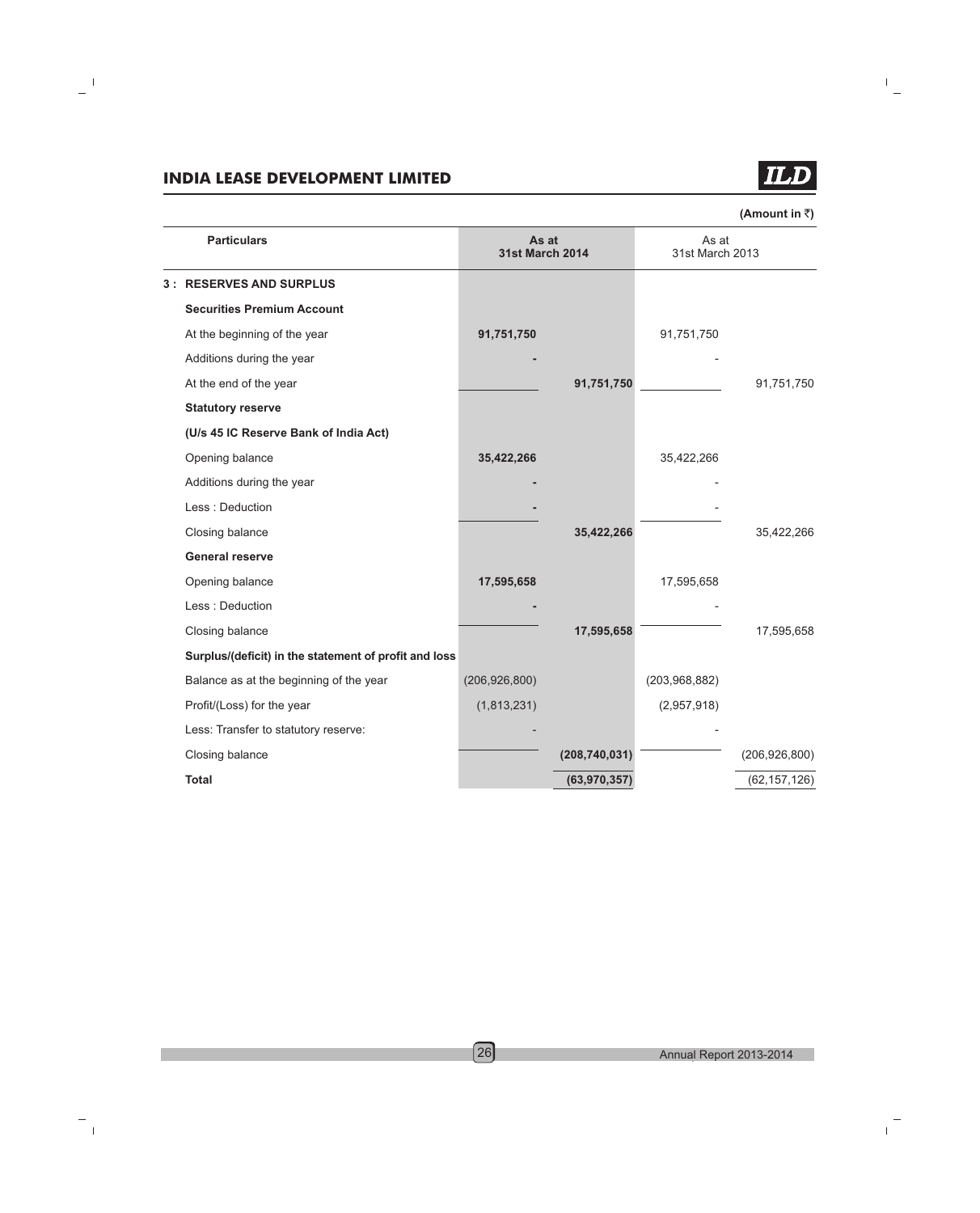**(Amount in** `**)**

|     | <b>Particulars</b>                                                                  | As at<br>31st March, 2014 | As at<br>31st March, 2013 |
|-----|-------------------------------------------------------------------------------------|---------------------------|---------------------------|
| 4 : | <b>LONG TERM PROVISIONS</b>                                                         |                           |                           |
|     | Provision for employee benefits                                                     |                           |                           |
|     | Provision for gratuity                                                              | 1,590,889                 | 1,928,505                 |
|     | Provision for Non performing assets                                                 | 76,725,459                | 79,363,780                |
|     | <b>Total</b>                                                                        | 78,316,348                | 81,292,285                |
| 5:  | <b>TRADE PAYABLES</b>                                                               |                           |                           |
|     | Trade payables                                                                      | 1,053,647                 | 1,263,898                 |
|     | Total                                                                               | 1,053,647                 | 1,263,898                 |
| 6:  | <b>OTHER CURRENT LIABILITIES</b>                                                    |                           |                           |
|     | Other liabilities*                                                                  | 4,822,513                 | 4,749,146                 |
|     | TDS payable                                                                         | 42,300                    | 52,373                    |
|     | Deposits and advances from hirers                                                   | 85,700                    | 85,700                    |
|     | Deposits and advances from lessess<br>(*includes Statutory dues and Employees dues) | 11,338,200                | 11,439,739                |
|     | Total                                                                               | 16,288,713                | 16,326,958                |
| 7:  | <b>SHORT TERM PROVISIONS</b>                                                        |                           |                           |
|     | Provision for employee benefits                                                     |                           |                           |
|     | Provision for gratuity                                                              | 90,805                    | 88,977                    |
|     |                                                                                     | 90,805                    | 88,977                    |
| 8 : | <b>FIXED ASSETS</b>                                                                 |                           |                           |
|     | <b>Tangible assets</b><br>a)                                                        |                           |                           |
|     | <b>Assets on lease</b>                                                              |                           |                           |
|     | Gross Block                                                                         | 51,934,452                | 51,934,452                |
|     | Less: Depreciation/Impairment                                                       | 51,934,452                | 51,934,452                |
|     | Net Block                                                                           |                           |                           |
|     | Less: Accumulated Lease Adjustment                                                  |                           |                           |
|     |                                                                                     |                           |                           |
|     | <b>Other Fixed Assets</b><br>b)                                                     |                           |                           |
|     | Gross Block                                                                         | 25, 135, 286              | 25, 164, 235              |
|     | Less: Depreciation/Impairment                                                       | 24,879,559                | 24,812,922                |
|     | Net Block                                                                           | 255,727                   | 351,313                   |
|     | Less: Accumulated Lease Adjustment                                                  | 255,727                   | 351,313                   |
|     | <b>Total</b>                                                                        |                           |                           |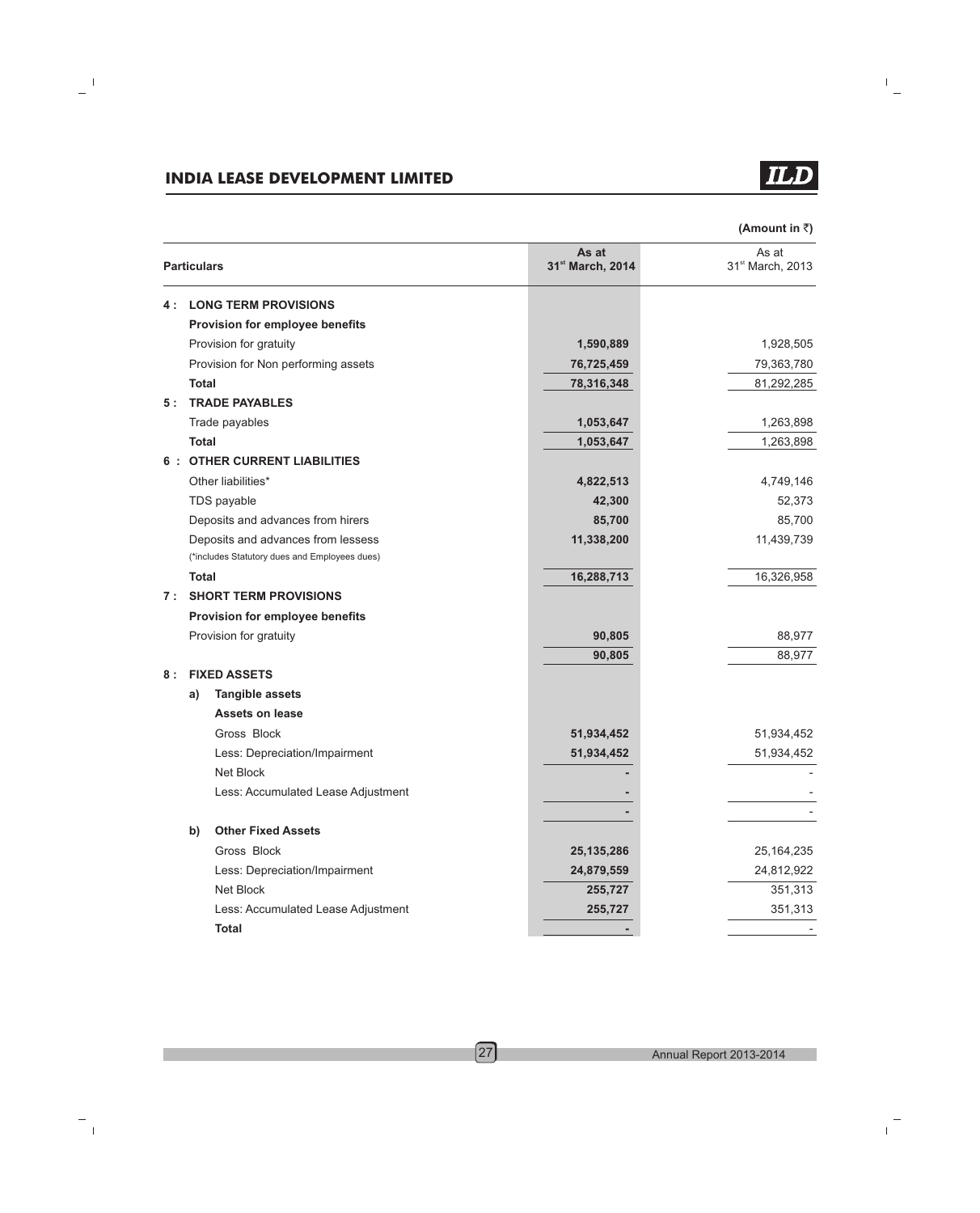| FIXED ASSETS AS ON 31ST MARCH, 2014 |                              |
|-------------------------------------|------------------------------|
|                                     |                              |
|                                     | 8 a. Details of Fixed assets |
|                                     |                              |

 $\blacktriangleleft$ 

| 8 a. Details of Fixed assets |                     |                  |            |                              |                    |        |                                    |                                         |               | (Amount in ₹)                |
|------------------------------|---------------------|------------------|------------|------------------------------|--------------------|--------|------------------------------------|-----------------------------------------|---------------|------------------------------|
|                              |                     | <b>GROSS BLO</b> | <b>OCK</b> |                              |                    |        | <b>DEPRECIATION</b>                |                                         |               | <b>NET BLOCK</b>             |
| Particulars                  | 01.04.2013<br>As at | Additions        | Deductions | 31st March,<br>As at<br>2014 | 01.04.2013<br>Upto |        | For the year Deductions Impairment | 31st March, 31st March,<br>Upto<br>2014 | As at<br>2014 | 31st March,<br>As at<br>2013 |
| Assets on Lease              |                     |                  |            |                              |                    |        |                                    |                                         |               |                              |
| Vehicle                      | 51,934,452          |                  | ı,         | 51,934,452                   | 51,934,452         |        | ï                                  | 51,934,452                              |               |                              |
| Machinery                    | ı                   |                  | ı          |                              |                    |        | ï                                  |                                         |               |                              |
| TOTAL (A)                    | 51,934,452          |                  |            | 51,934,452                   | 51,934,452         |        | í.                                 | 51,934,452                              |               |                              |
| Land                         |                     |                  | ı          |                              |                    |        | ı                                  |                                         |               |                              |
| Electrical Fittings          | 1,631               |                  | ï          | 1,631                        | 1,631              |        | ï                                  | 1,631                                   |               |                              |
| Airconditioning System       | 2,285,146           |                  | ï          | 2,285,146                    | 2,285,146          |        | ï                                  | 2,285,146                               |               |                              |
| Office Equipments            | 2,044,192           |                  |            | 2,044,192                    | 2,044,192          |        |                                    | 2,044,192                               |               |                              |
| Vehicles                     | 5,582,319           |                  | 28,949     | 5,553,370                    | 5,240,242          | 88,319 | 25,376                             | 5,303,185                               | 250,185       | 342,077                      |
| Computers                    | 12,230,672          |                  |            | 12,230,672                   | 12,221,437         | 3,694  | ï                                  | 12,225,131                              | 5,541         | 9,235                        |
| Furniture & fixture          | 2,349,794           |                  | ï          | 2,349,794                    | 2,349,793          |        | ï                                  | 2,349,793                               |               |                              |
| Generator                    | 670,481             |                  |            | 670,481                      | 670,481            |        | ï                                  | 670,481                                 |               |                              |
| TOTAL <sup>(B)</sup>         | 25,164,235          |                  | 28,949     | 25, 135, 286                 | 24,812,922         | 92,013 | 25,376                             | 24,879,559                              | 255,726       | 351,312                      |
| TOTAL $(A) + (B)$            | 77,098,687          |                  | 28,949     | 77,069,738                   | 76,747,374         | 92,013 | 25,376                             | 76,814,011                              | 255,726       | 351,312                      |
| Previous Year                | 77,858,686          |                  | 760,000    | 76,621,715                   | 125,659            |        |                                    | 76,747,374                              | 351,312       |                              |
|                              |                     |                  |            |                              |                    |        |                                    |                                         |               |                              |

### **INDIA LEASE DEVELOPMENT LIMITED**

**ILD**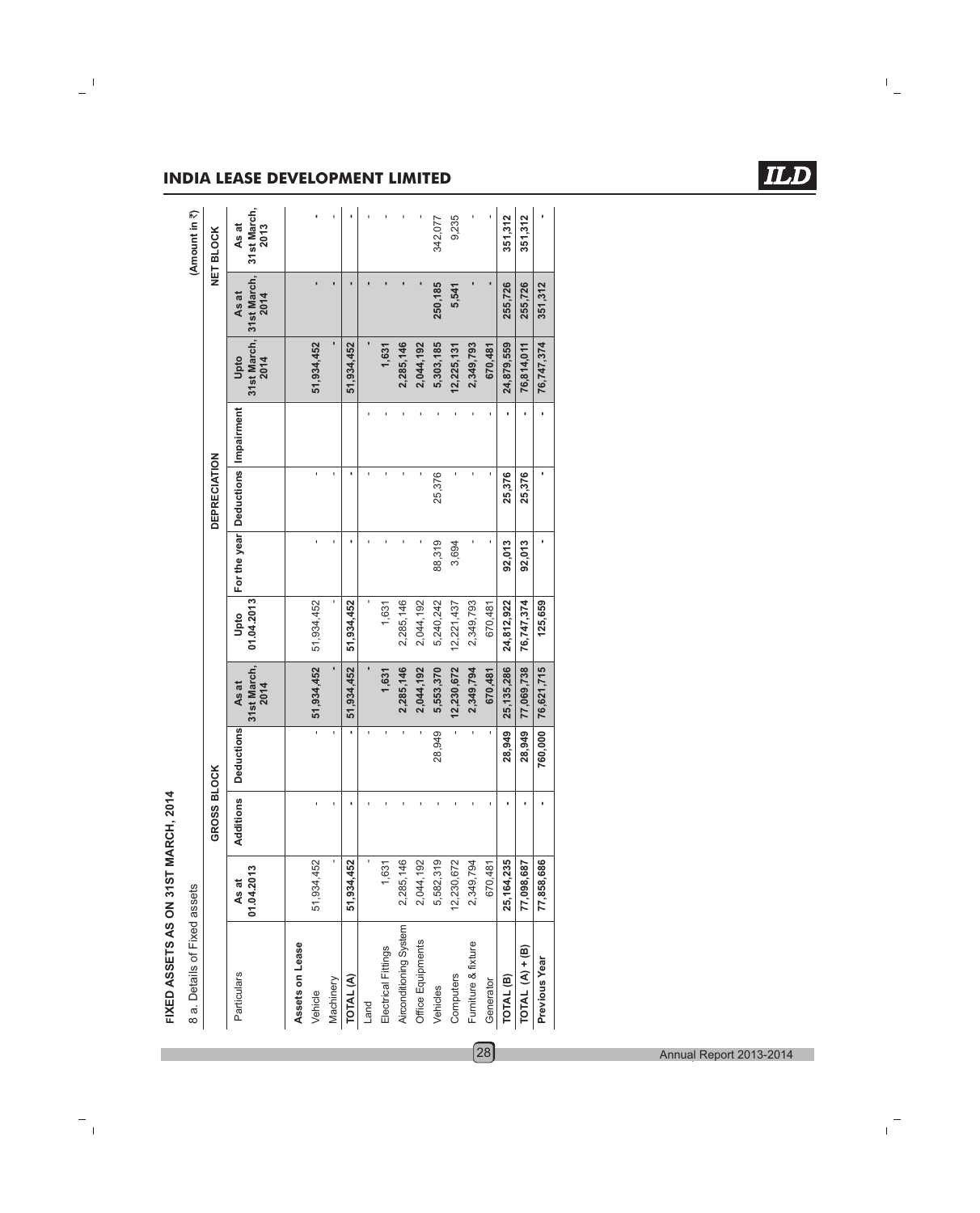| (Amount in ₹) |  |  |
|---------------|--|--|
|---------------|--|--|

| <b>Particulars</b>                         |               |                                | As at<br><b>31st March 2014</b>              |                                               |                          | As at<br>31st March 2013 |                             |                             |
|--------------------------------------------|---------------|--------------------------------|----------------------------------------------|-----------------------------------------------|--------------------------|--------------------------|-----------------------------|-----------------------------|
|                                            |               |                                | <b>At Cost</b>                               | <b>Market Value</b>                           |                          |                          | At Cost                     | <b>Market Value</b>         |
| <b>NON CURRENT INVESTMENTS</b><br>9:       |               |                                |                                              |                                               |                          |                          |                             |                             |
| <b>Long Term</b>                           |               |                                |                                              |                                               |                          |                          |                             |                             |
| Non - Trade Investments (valued at cost)   |               |                                |                                              |                                               |                          |                          |                             |                             |
| Investment in Equity Instrument (Quoted)   |               |                                | 18,965,572                                   | 30,656,147                                    |                          |                          | 18,965,572                  | 39,402,047                  |
| Investment in Equity Instrument (Unquoted) |               |                                | 20,000                                       |                                               |                          |                          | 20,000                      |                             |
| <b>Total</b>                               |               |                                | 18,985,572                                   | 30,656,147                                    |                          |                          | 18,985,572                  | 39,402,047                  |
| <b>NAME OF SHARES</b>                      | Face<br>Value | As On<br>1st April 13<br>No(s) | <b>Additions</b><br>During the<br>year No(s) | <b>Deductions</b><br>During the<br>year No(s) | 31st March<br>2014 No(s) | As at                    | As on<br>31st March<br>2014 | As on<br>31st March<br>2013 |
| Long Term - (at cost)                      |               |                                |                                              |                                               |                          |                          |                             |                             |
| <b>Equity Shares fully paid up:</b>        |               |                                |                                              |                                               |                          |                          |                             |                             |
| Quoted non trade                           |               |                                |                                              |                                               |                          |                          |                             |                             |
| The Motor & General Finance Limited        | 10            | 800,000                        |                                              |                                               |                          | 800.000                  | 15,837,412                  | 15,837,412                  |
| Jayabharat Credit Limited                  | 10            | 312,401                        |                                              | ۰                                             |                          | 312,401                  | 3,128,160                   | 3,128,160                   |
| Unquoted non trade                         |               |                                |                                              |                                               |                          |                          |                             |                             |
| Micronet Software Services (P) Ltd.        | 10            | 2,000                          |                                              | ۰                                             |                          | 2,000                    | 20,000                      | 20,000                      |
| <b>Total</b>                               |               |                                |                                              |                                               |                          |                          | 18.985.572                  | 18.985.572                  |

|       |                                                             |                        | (Amount in ₹)   |
|-------|-------------------------------------------------------------|------------------------|-----------------|
|       | <b>Particulars</b>                                          | As at                  | As at           |
|       |                                                             | <b>31st March 2014</b> | 31st March 2013 |
|       | <b>10 : LONG TERM LOANS &amp; ADVANCES</b>                  |                        |                 |
| i)    | Loans                                                       |                        |                 |
|       | Secured - Considered doubtful                               | 15,212,742             | 15,212,742      |
|       | (Against Hypothecation of Vehicles, Plant & Machinery etc.) |                        |                 |
|       | Bills discounted recoverable                                |                        |                 |
|       | - considered doubtful                                       | 13,202,364             | 13,202,364      |
|       | Advances recoverable in cash or kind                        |                        |                 |
|       | - considered good                                           | 51,153                 | 554,209         |
|       | - considered doubtful                                       | 8,169,856              | 8,169,856       |
|       | Total                                                       | 36,636,115             | 37, 139, 171    |
|       | <b>11: OTHER NON CURRENT ASSETS</b>                         |                        |                 |
|       | Unsecured - considered good                                 |                        |                 |
|       | - Advance income tax/ tax deducted at source                | 3,600,442              | 3,078,704       |
|       | - Sales tax (paid under protest)                            |                        | 3,800           |
|       | <b>Un-Secured - Considered Doubtful</b>                     |                        |                 |
|       | - Inter corporate deposits                                  | 6,550,000              | 6,550,000       |
| Total |                                                             | 10,150,442             | 9,632,504       |
|       |                                                             |                        |                 |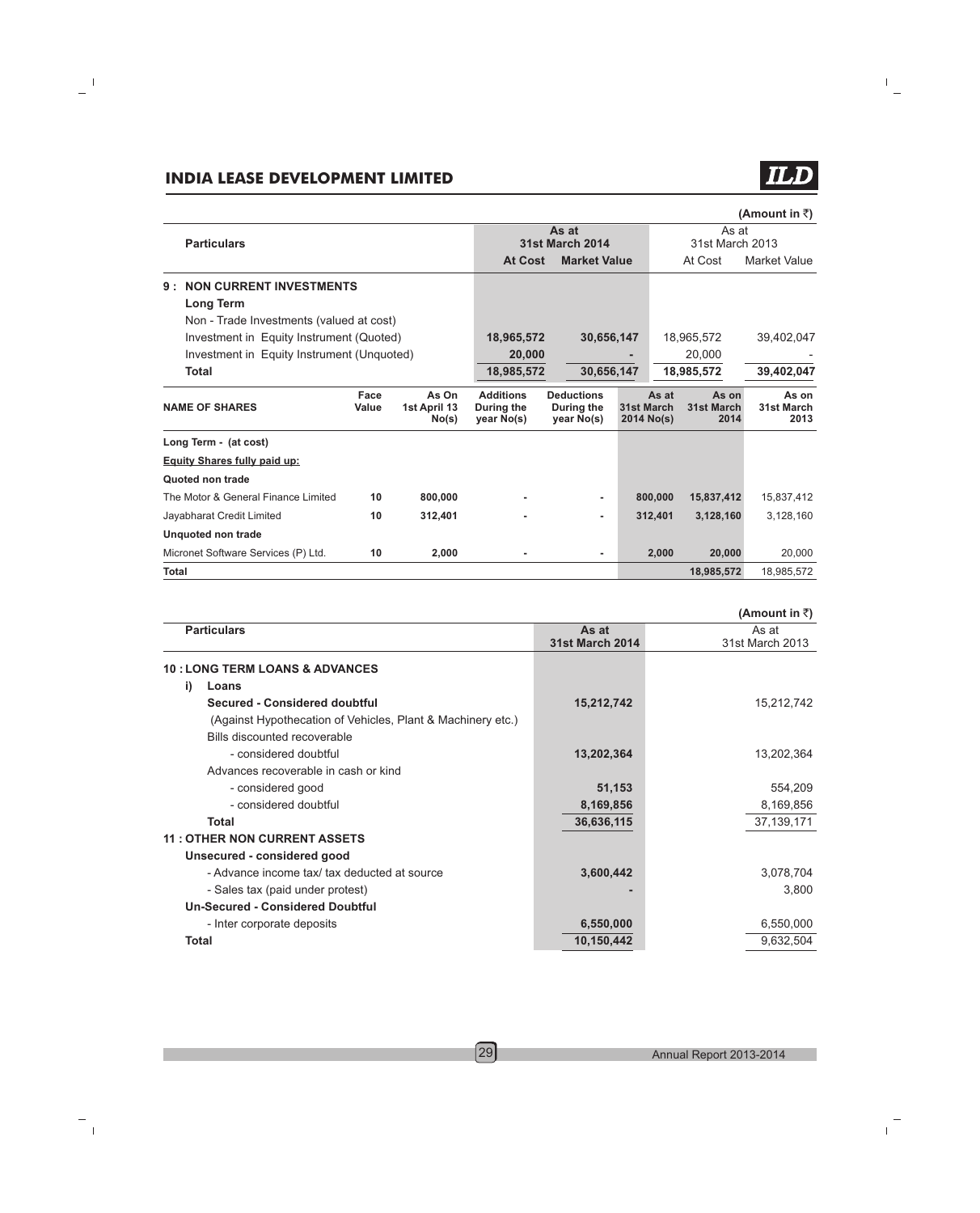### (Amount in **₹**)

 $\boldsymbol{\Pi}$ 

|                                          |                | As at                  |           | As at           |  |  |
|------------------------------------------|----------------|------------------------|-----------|-----------------|--|--|
| <b>Particulars</b>                       |                | <b>31st March 2014</b> |           | 31st March 2013 |  |  |
|                                          | <b>At Cost</b> | <b>Market Value</b>    | At Cost   | Market Value    |  |  |
| <b>12: CURRENT INVESTMENTS</b>           |                |                        |           |                 |  |  |
| Investment in equity instrument (Quoted) | 119.084        | 145,400                | 119.084   | 119.084         |  |  |
| Investment in mutual funds (Quoted)      |                |                        | 2.856.490 | 2.856.490       |  |  |
| <b>Total</b>                             | 119.084        | 145,400                | 2,975,574 | 2,975,574       |  |  |

(valued at cost or market price whichever is less)

Details of scrip wise

| <b>NAME OF SHARES</b>                           | Face<br>Value | As On<br>1st April 13<br>No(s) | <b>Additions</b><br>During the<br>year No(s) | <b>Deductions</b><br>During the<br>year No(s) | As at<br>31st March<br>2014 | As on<br>31st March<br>2014 | As on<br>31st March<br>2013 |
|-------------------------------------------------|---------------|--------------------------------|----------------------------------------------|-----------------------------------------------|-----------------------------|-----------------------------|-----------------------------|
| <b>Investment in Equity Instrument (Quoted)</b> |               |                                |                                              |                                               |                             |                             |                             |
| Bengal & Assam Company Limited                  | 10            | 2                              | $\blacksquare$                               | ۰                                             | $\overline{2}$              |                             |                             |
| JK Tyre and Industries Limited                  | 10            | 33                             | ۰                                            | ۰                                             | 33                          |                             |                             |
| Indian Hotel Co. Limited                        |               | 2.000                          | $\blacksquare$                               | ۰                                             | 2.000                       | 119.084                     | 119,084                     |
|                                                 |               |                                |                                              |                                               |                             | 119.084                     | 119.084                     |
| Investment in Mutual Funds (Quoted)             |               |                                |                                              |                                               |                             |                             |                             |
| Kotak hybrid fixed term plan series             | 10.00         | 260,000                        | ۰                                            | 260,000                                       |                             |                             | 2,856,490                   |
| <b>Total</b>                                    |               | 260,000                        | ۰                                            | 260,000                                       | ۰                           |                             | 2,856,490                   |

| <b>Particulars</b>                                 | As at<br>31 <sup>st</sup> March, 2014 | As at<br>31 <sup>st</sup> March, 2013 |
|----------------------------------------------------|---------------------------------------|---------------------------------------|
| <b>13: TRADE RECEIVABLES</b>                       |                                       |                                       |
| Hire purchase business<br>i)                       |                                       |                                       |
| (Secured by vehicles, plant & machinery under hire |                                       |                                       |
| purchase agreement)                                |                                       |                                       |
| Instalments receivables from hirers                |                                       |                                       |
| outstanding for a period exceeding six months      |                                       |                                       |
| - Considered doubtful                              | 33,712,096                            | 35,851,908                            |
| Total                                              | 33,712,096                            | 35,851,908                            |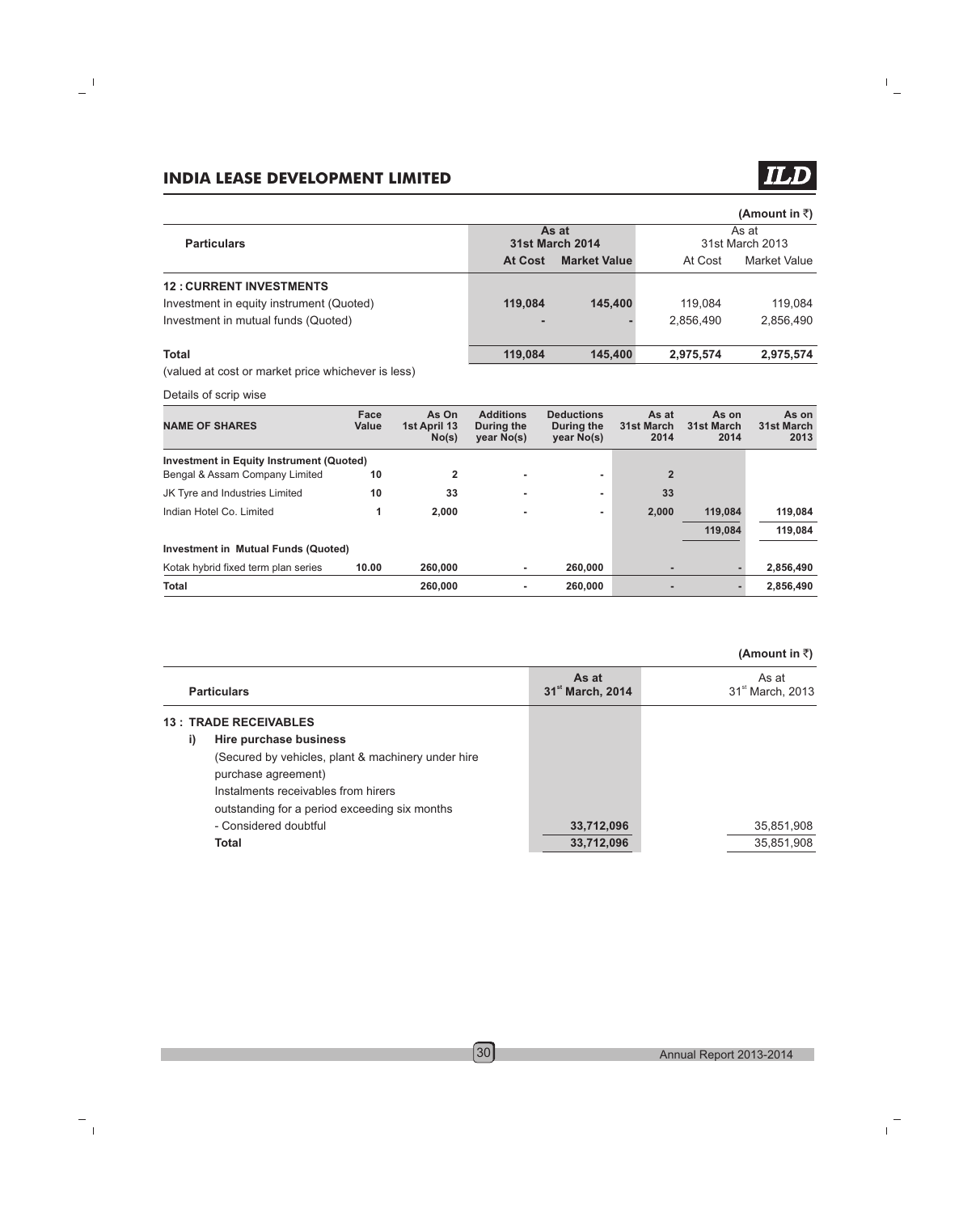# **TLD**

|              |                                                          |                                       | (Amount in ₹)                         |
|--------------|----------------------------------------------------------|---------------------------------------|---------------------------------------|
|              | <b>Particulars</b>                                       | As at<br>31 <sup>st</sup> March, 2014 | As at<br>31 <sup>st</sup> March, 2013 |
|              | <b>14: CASH &amp; BANK BALANCES</b>                      |                                       |                                       |
| i)           | <b>Cash &amp; Cash Equivalents</b>                       |                                       |                                       |
|              | Cash in hand                                             | 41,765                                | 31,292                                |
|              | <b>Balances with Bank</b>                                |                                       |                                       |
|              | In current accounts                                      | 2,964,242                             | 8,660,482                             |
| ii)          | <b>Other Bank Balances</b>                               |                                       |                                       |
|              | In fixed deposits (under lien with sales tax department) |                                       | 348,149                               |
| <b>Total</b> |                                                          | 3,006,007                             | 9,039,923                             |
|              | <b>15: SHORT TERM LOANS &amp; ADVANCES</b>               |                                       |                                       |
|              | Inter corporate deposits                                 |                                       |                                       |
|              | Un-secured considered good                               |                                       |                                       |
|              | *Given to related party MGF Development Limited          | 76,300,000                            | 68,000,000                            |
| <b>Total</b> |                                                          | 76,300,000                            | 68,000,000                            |
|              | <b>16: OTHER CURRENT ASSETS</b>                          |                                       |                                       |
|              | Interest accured on inter corporate deposits             |                                       | 2,320,500                             |
| <b>Total</b> |                                                          |                                       | 2,320,500                             |
|              |                                                          |                                       |                                       |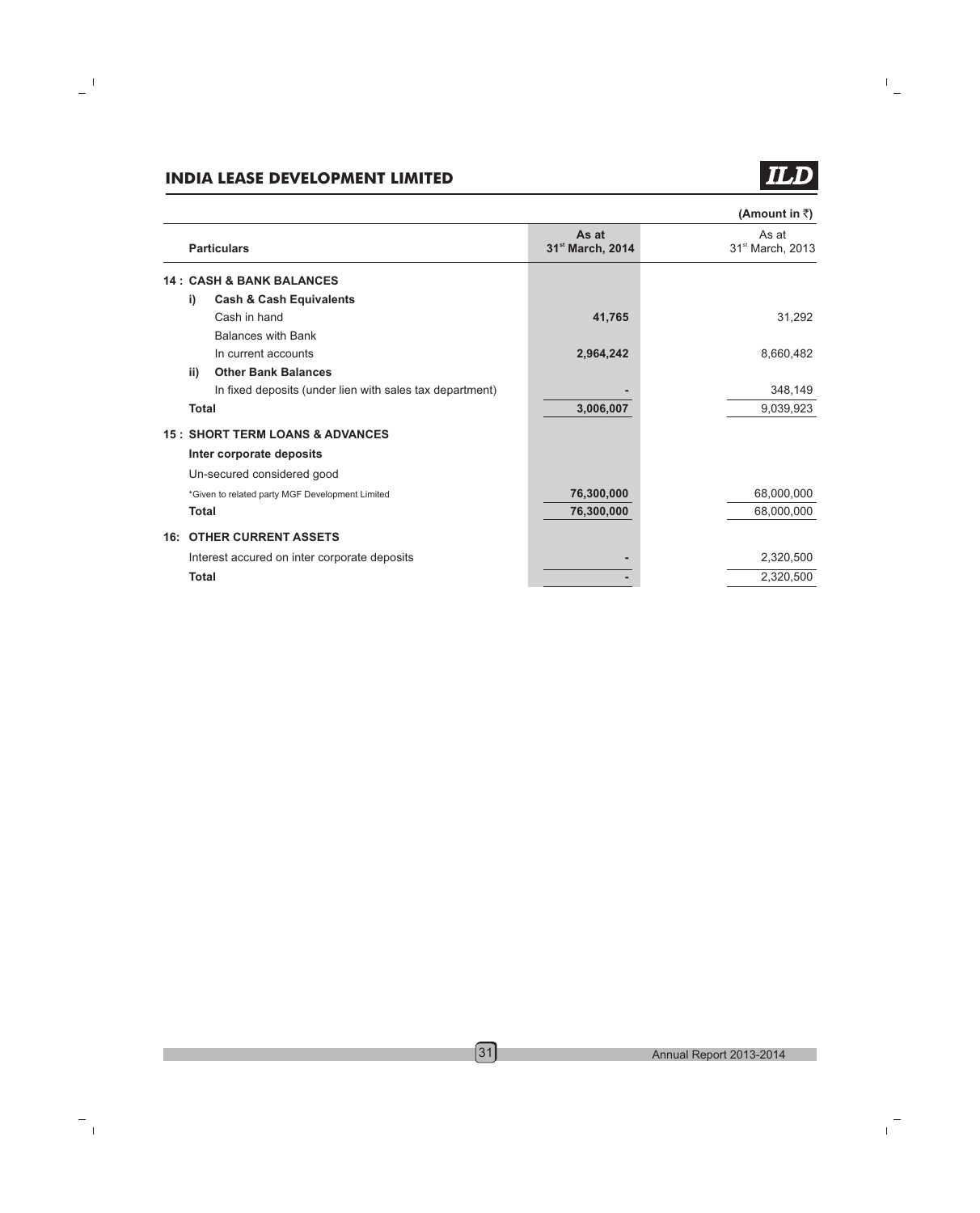**TLD** 

**(Amount in** `**)**

| <b>Particulars</b>                             |           | For the year ended<br><b>31st March 2014</b> |           | For the year ended<br>31st March 2013 |
|------------------------------------------------|-----------|----------------------------------------------|-----------|---------------------------------------|
| <b>17 : REVENUE FROM OPERATIONS</b>            |           |                                              |           |                                       |
| Hire Purchase Income                           |           | 365,114                                      |           | 6,618                                 |
| Lease Income                                   |           | 197,125                                      |           | 1,587,443                             |
| <b>Total</b>                                   |           | 562,239                                      |           | 1,594,061                             |
| <b>18 : OTHER INCOME</b>                       |           |                                              |           |                                       |
| Interest income                                |           |                                              |           |                                       |
| Inter corporate deposits                       | 5,399,729 |                                              | 5,125,833 |                                       |
| Fixed deposits/margin money                    | 31,634    |                                              | 47,113    |                                       |
|                                                |           | 5,431,363                                    |           | 5,172,946                             |
| Dividend income from current investments       |           | 170,920                                      |           | 641,452                               |
| Bad debts recovered/realized                   |           | 3,000,000                                    |           | 105,000                               |
| Other income                                   |           | 407,846                                      |           | 3,301                                 |
| <b>Total</b>                                   |           | 9,010,129                                    |           | 5,922,699                             |
| <b>19: EMPLOYEE BENEFIT EXPENSES</b>           |           |                                              |           |                                       |
| Salaries & allowances                          |           | 5,134,893                                    |           | 3,995,327                             |
| Gratuity                                       |           | 586,279                                      |           | 339,770                               |
| Contribution to provident fund and other funds |           | 318,058                                      |           | 354,388                               |
| Staff welfare                                  |           | 68,044                                       |           | 85,872                                |
| <b>Total</b>                                   |           | 6,107,274                                    |           | 4,775,357                             |
| <b>20 : OTHER EXPENSES</b>                     |           |                                              |           |                                       |
| Rent rates and taxes                           |           | 20,988                                       |           | 78,733                                |
| Travelling & conveyance                        |           | 821,616                                      |           | 1,026,126                             |
| Printing & stationery                          |           | 339,502                                      |           | 324,768                               |
| Postage & telephone                            |           | 442,740                                      |           | 370,341                               |
| Legal & professional expenses                  |           | 1,608,361                                    |           | 1,042,737                             |
| Repair & maintenance                           |           | 187,491                                      |           | 179,460                               |
| Advertisement expenses                         |           | 89,118                                       |           | 54,675                                |
| Insurance                                      |           | 57,349                                       |           | 65,056                                |
| <b>Bank charges</b>                            |           | 3,496                                        |           | 23,824                                |
| Auditors remuneration                          |           |                                              |           |                                       |
| - Audit fee                                    | 225,000   |                                              | 225,000   |                                       |
| - Tax audit fee                                | 30,000    |                                              | 30,000    |                                       |
| - Certification                                | 60,000    |                                              | 60,000    |                                       |
| - Service Tax                                  | 38,934    | 353,934                                      | 38,934    | 353,934                               |
| <b>General Expenses</b>                        |           | 1,517,901                                    |           | 1,844,771                             |
| Rebate alllowed                                |           | 2,380,564                                    |           |                                       |
| Loss on sale of fixed assets                   |           | 1,573                                        |           | 368,000                               |
| <b>Total</b>                                   |           | 7,824,633                                    |           | 5,732,425                             |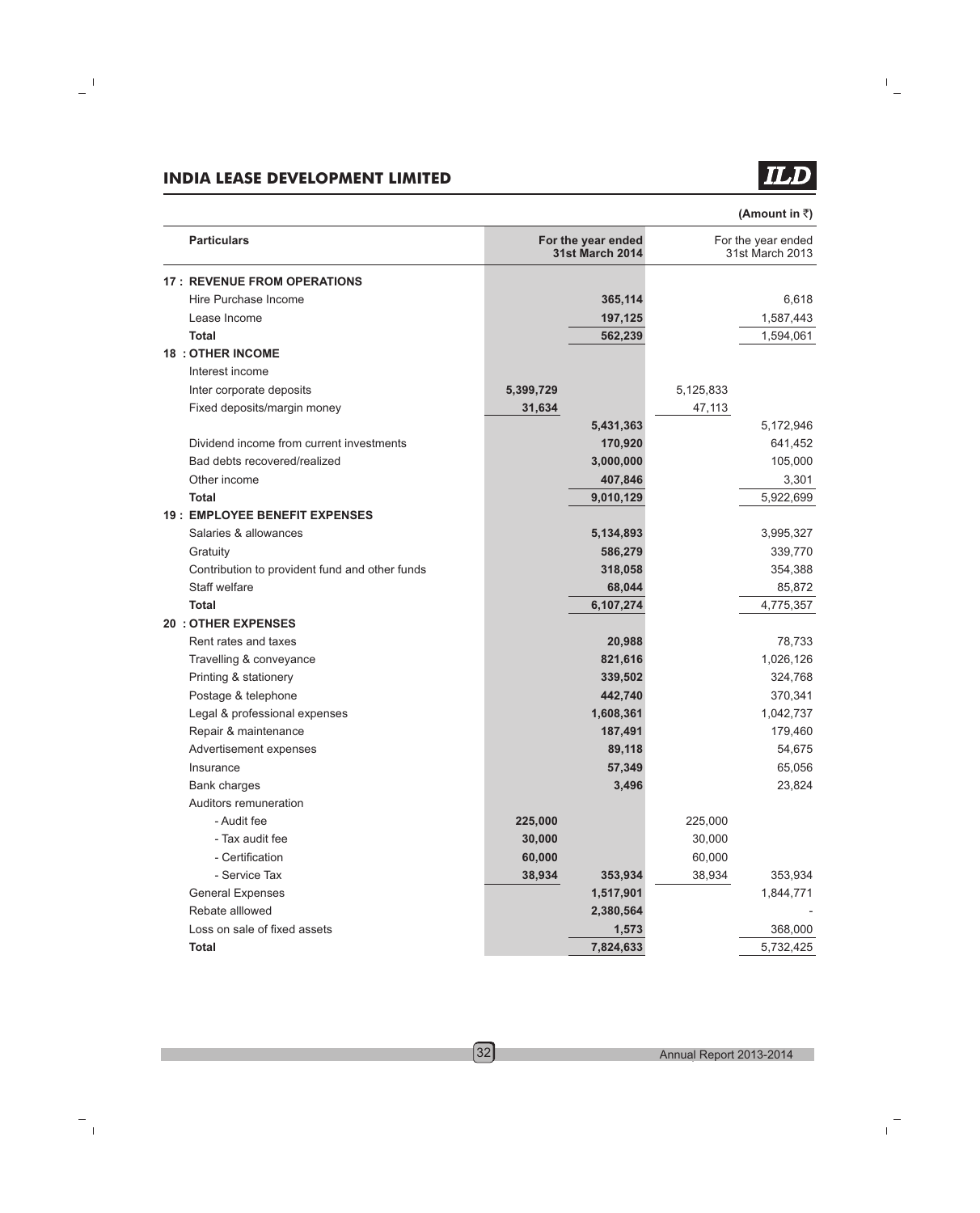#### **21. Going Concern**

The accumulated losses as at the close of the year amounts to Rs. 191,144,373 (after adjustment of General Reserve) against the Paid-Up Capital and other Reserves amounting to Rs. 274,304,176 which results in positive net worth. The Company had liquidated the entire public deposits liability and made it a debt free company. In view of utilization of funds to liquidate the liabilities there has been no fresh exposure of business undertaken by the Company.

The management is of the considered view that considering the availability of assets and its realization there will be sufficient cushion available to repay all other liabilities. The accounts, as such, have been prepared on a Going Concern basis.

- **22.** The net owned funds (NOF) although have become positive yet the Company could not comply with the Reserve Bank of India guidelines prescribed for Non Banking Financial Companies Prudential Norms (Reserve Bank Directions, 1988), with regard to (i) Maintenance of Minimum Capital Adequacy Ratio,(ii) the credit / investment exposures which have become in excess of prescribed limits.
- **23.** The Company continues to hold the certificate issued by Reserve Bank of India in Category "B" as Non-Accepting Deposits Non Banking Finance Company.
- **24.** Non Current Long Term Investments are to be valued at cost in terms of Accounting Standard-13 "Accounting for Investments" issued by The Institute of Chartered Accountants of India and as recommended by Reserve Bank of India's guidelines, subject to provisions for diminution in value, other than temporary in nature. However, considering the long term nature and other related matters, investments in quoted company amounting to **Rs. 3,128,160** (Previous Year Rs. 3,128,160) have been valued at cost and the temporary short fall of **Rs. 832,013** (Previous Year Rs. NIL) has not been provided for.
- **25.** There is no amount due to the Micro Small and Medium Enterprises in terms of "The Micro Small and Medium Enterprises Development Act, 2006"

#### **26. Current Taxation:-**

- (a) Provision for Income Tax for the year has not been considered necessary in view of the accumulated carry forward losses and unabsorbed depreciation available for set off under the Income Tax Act, 1961 and Rules made thereunder.
- (b) Income Tax Assessments of the Company have been made up to and including the Assessment Year 2010-11. The Company's appeals for certain years are pending in respect of certain disallowances made. In view of the favourable appellate orders for earlier years, the company expects decisions in respect of the pending matters in its favour and no provision has, therefore, been made considering the taxes already paid are more than sufficient to meet the liability, if any, upon finalization of assessment.

#### **27. Deferred Taxation**:

On a prudent and conservative basis, Deferred Tax Assets, due to timing differences, arising from Unabsorbed Depreciation, Business Loss and Provisions for Non Performing Assets have not been recognised in the absence of any certainty that sufficient future taxable income will be available in the foreseeable future against which the net Deferred Tax Assets can be realised.

#### **28. Managerial Remuneration to Manager:**

| <b>Particulars</b>               | 31st March, 2014 | 31st March, 2013 |
|----------------------------------|------------------|------------------|
| - Salary                         | 739,200          | 691,200          |
| - Contribution to Provident Fund | 55.440           | 51,840           |
| - Perquisites                    | 61.600           | 57,600           |
| <b>Total</b>                     | 856,240          | 800,640          |

#### **29.** Balance in parties accounts whether in debit or in credit are subject to confirmation.

#### **30. Segment Reporting**

The Company's business activities predominantly relate to providing finance by way of Hire Purchase and Leasing Operations. Accordingly revenue from financing activities comprises the primary basis of segmental reporting. Hence segmental reporting as defined in Accounting Standard – 17 is not applicable.

#### **31. Related Party Disclosures**

Disclosures of details pertaining to related party transactions entered into during the year in terms of Accounting Standard-18 "Related Party Disclosures" issued by The Institute of Chartered Accountants of India:

#### **a) List of Related Parties**

(As identified and certified by the management)

(Amount in  $\bar{z}$ )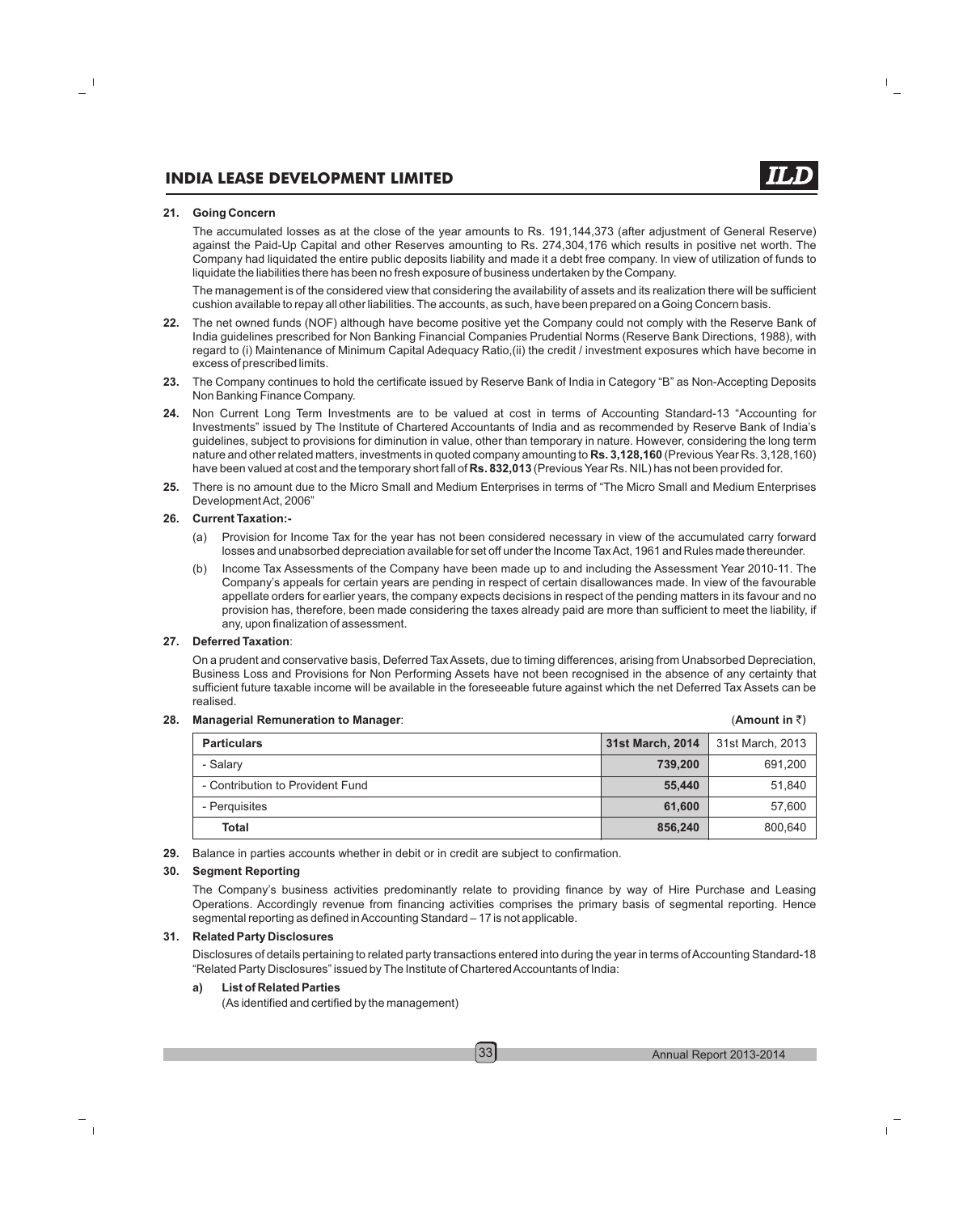(Amount in  $\bar{z}$ )

- **(i) Under common control:** The Motor and General Finance Limited Jayabharat Credit Limited Bahubali Services Limited MGF Estates Pvt. Ltd. MGF Securities Pvt. Ltd. Cards Services India Pvt. Ltd. Associated Traders & Engineers Pvt. Ltd. Local Goods Carrier Pvt. Ltd. Ram Prakash & Co. Pvt. Ltd. Grosvenor Estates Pvt. Ltd. Gee Gee Holdings Pvt. Ltd. **(ii) Enterprisesoverwhichthekeymanagementpersonnelareabletoexercisesignificantinfluence:** MGFDevelopmentLtd.
- **(iii) Key Managerial Personnel:** Shri Rajiv Gupta, Chairman Shri Arun Mitter, Director Shri Sharad Aggarwal, Director Shri M.K. Madan, Director Shri Rohit Madan, Manager & Company Secretary (relative of Director)

#### **b)** Details of transactions entered into with related parties:

**Particulars Particulars Particulars Enterprises over Under <b>Key Enterprises over Common Enterprises over Enterprises over Common Managerial which the Key Personnel Management**<br> **Control Control Control Personnel is able (Relative of Personnel is able Director) to exercise significant influence** Interest received on ICD's **- - 5,399,729** Remuneration Paid - Manager **- 856,240 -** Inter Corporate Deposits **- - 76,300,000**

**32.** Assets given under Finance Lease from 1st April, 2001 in accordance with the Accounting Standard 19 (AS-19), "Leases", issued by The Institute of Chartered Accountants of India, with contractual maturities in lease financing activities (including hire purchase agreements with an option to the hirer to acquire the assets) are set out below:

|    |                                                     |                                                    |                                          | (Amount in ₹ੋ)                                                                                    |
|----|-----------------------------------------------------|----------------------------------------------------|------------------------------------------|---------------------------------------------------------------------------------------------------|
|    |                                                     | <b>Gross Investment</b><br>in finance lease<br>(1) | <b>Unearned</b><br>finance Income<br>(2) | <b>Present value of</b><br><b>Future lease/ Hire</b><br>purchase receivables<br>$(3) = (1) - (2)$ |
| a) | Lease Receivables                                   |                                                    |                                          |                                                                                                   |
|    | (In respect of transactions after 1.4.2001)         |                                                    |                                          |                                                                                                   |
|    | - Not later than one year                           |                                                    |                                          |                                                                                                   |
|    | - Later than one year but not later than five years |                                                    |                                          |                                                                                                   |
|    | - Later than five years                             |                                                    |                                          |                                                                                                   |
|    | Total -                                             |                                                    |                                          |                                                                                                   |
|    | Less: Provision for uncollectible Lease receivables |                                                    |                                          |                                                                                                   |
|    | Total                                               | 0                                                  |                                          | O                                                                                                 |
| b) | Hire Purchase Receivables                           |                                                    |                                          |                                                                                                   |
|    | - Not later than one year                           |                                                    |                                          |                                                                                                   |
|    | - Later than one year but not later than five years | 33,712,096                                         |                                          | 33,712,096                                                                                        |
|    | - Later than five years                             |                                                    |                                          |                                                                                                   |
|    | Total                                               | 33,712,096                                         |                                          | 33,712,096                                                                                        |
|    | Less: Provision for uncollectible                   | 33,004,003                                         |                                          | 33,004,003                                                                                        |
|    | Net                                                 | 708,093                                            |                                          | 708,093                                                                                           |
|    | <b>Grand Total</b>                                  | 708,093                                            |                                          | 708,093                                                                                           |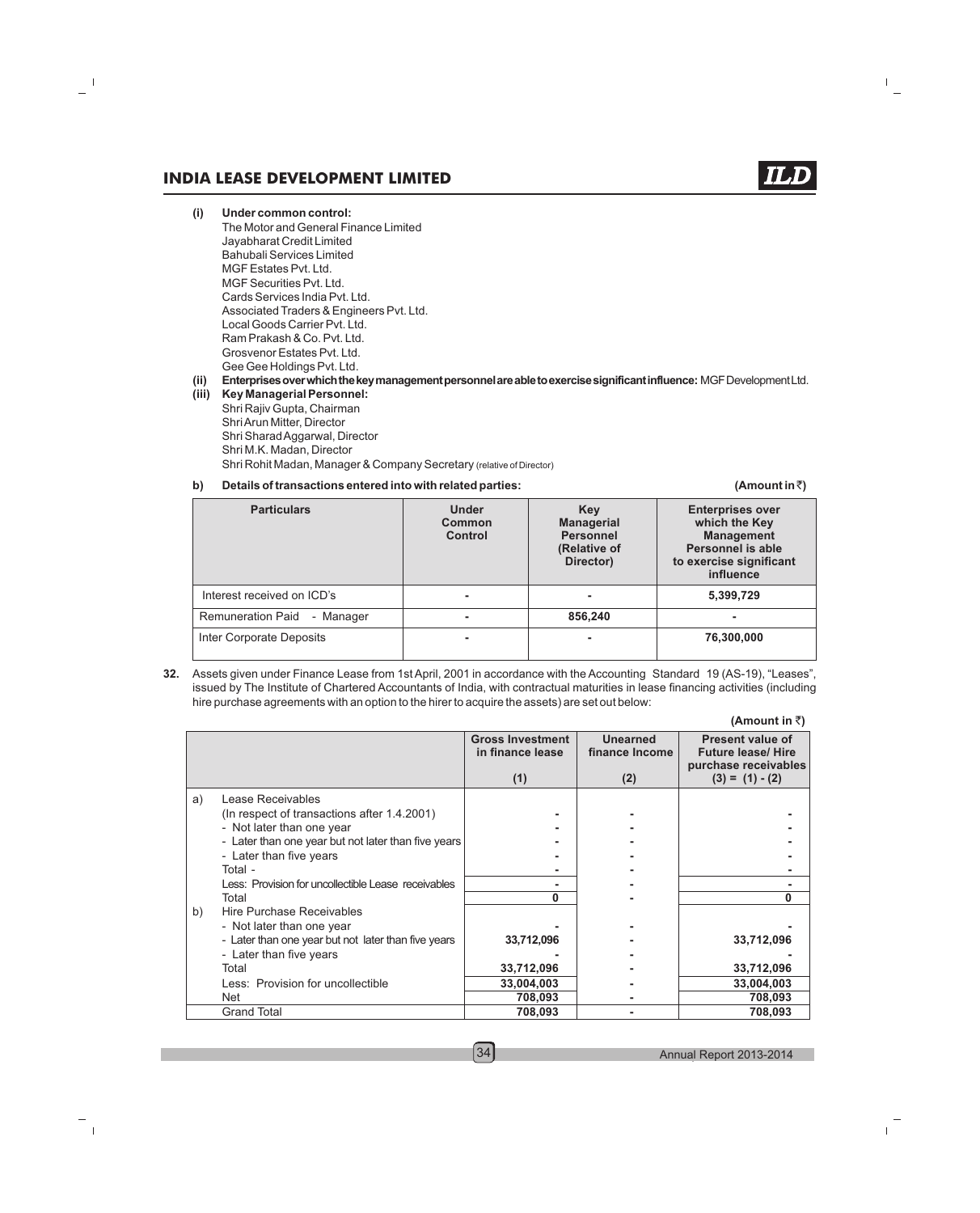**33.** Lease Rental in respect of offices premises taken on operating lease are charged to the Profit and Loss account on a straightline basis over the lease term. The rentals charged during the year aggregate to **Rs. 20,988** (Previous Year Rs.78,733).

| 34. |    | Earnings Per Share(E.P.S.)                                         | 31st March, 2014 | 31st March, 2013 |
|-----|----|--------------------------------------------------------------------|------------------|------------------|
|     |    | Calculation of Basic / Diluted E.P.S.                              |                  |                  |
|     | a) | Net Profit/(Loss) for the year attributable To Equity Shareholders | (71,813,231)     | (2,957,918)      |
|     | b) | Weighted Average Number of Equity Shares                           | 14,700,291       | 14,700,291       |
|     | C) | Basic Earnings per share                                           | (0.12)           | (0.20)           |
|     | d) | Diluted Earnings per share                                         | (0.12)           | (0.20)           |
|     | e) | Nominal Value per share                                            | ₹10/-            | ₹10/-            |

#### **35. Contingent Liabilities & Provisions**

a) Details of Provisions' in term of Accounting Standard 29 "Contingent Liabilities & Provisions" issued by the Institute of Chartered Accountants of India are as under.

(Amount in  $\overline{\tau}$ )

| <b>Particulars</b>                                            | Opening Balance<br>1st April, 2013 | Additions/<br>Movement (Net of<br>Adjustments) | <b>Closing Balance</b><br>31st March, 2014 |
|---------------------------------------------------------------|------------------------------------|------------------------------------------------|--------------------------------------------|
| Provisions for Gratuity (current and non current)             | 2,017,482                          | (335,788)                                      | 1,681,694                                  |
| Provisions for Non Performing Assets<br>as per RBI guidelines | 79,363,780                         | (2,638,321)                                    | 76,725,459                                 |

**36.** Schedules to the Balance Sheet containing additional particulars as prescribed by the Reserve Bank of India (RBI) in terms of DNBS(PD)CC.No.25/02-02/2002-03 dated 29.3.2003.

|     |                |                                                                                                        | Amount<br>Outstanding | Amount<br><b>Overdue</b> |
|-----|----------------|--------------------------------------------------------------------------------------------------------|-----------------------|--------------------------|
| (1) |                | Loans and advances availed by the NBFC's inclusive of<br>interest accrued thereon but not paid:        |                       |                          |
|     | a)             | <b>Debentures</b><br>Secured<br>÷                                                                      |                       |                          |
|     |                | Unsecured (other than falling within<br>the meaning of public deposits)                                |                       |                          |
|     | b)             | Deferred Credits                                                                                       |                       |                          |
|     | C)             | Term Loans                                                                                             |                       |                          |
|     | d)             | Inter-corporate loans and borrowing                                                                    |                       |                          |
|     | e)             | <b>Commercial Paper</b>                                                                                |                       |                          |
|     | f)             | Public Deposits including accrued interest (includes<br>unclaimed deposits ₹ Nil. Previous Year ₹ Nil) |                       |                          |
|     | $\mathfrak{g}$ | Other Loans (specify nature) from Banks                                                                |                       |                          |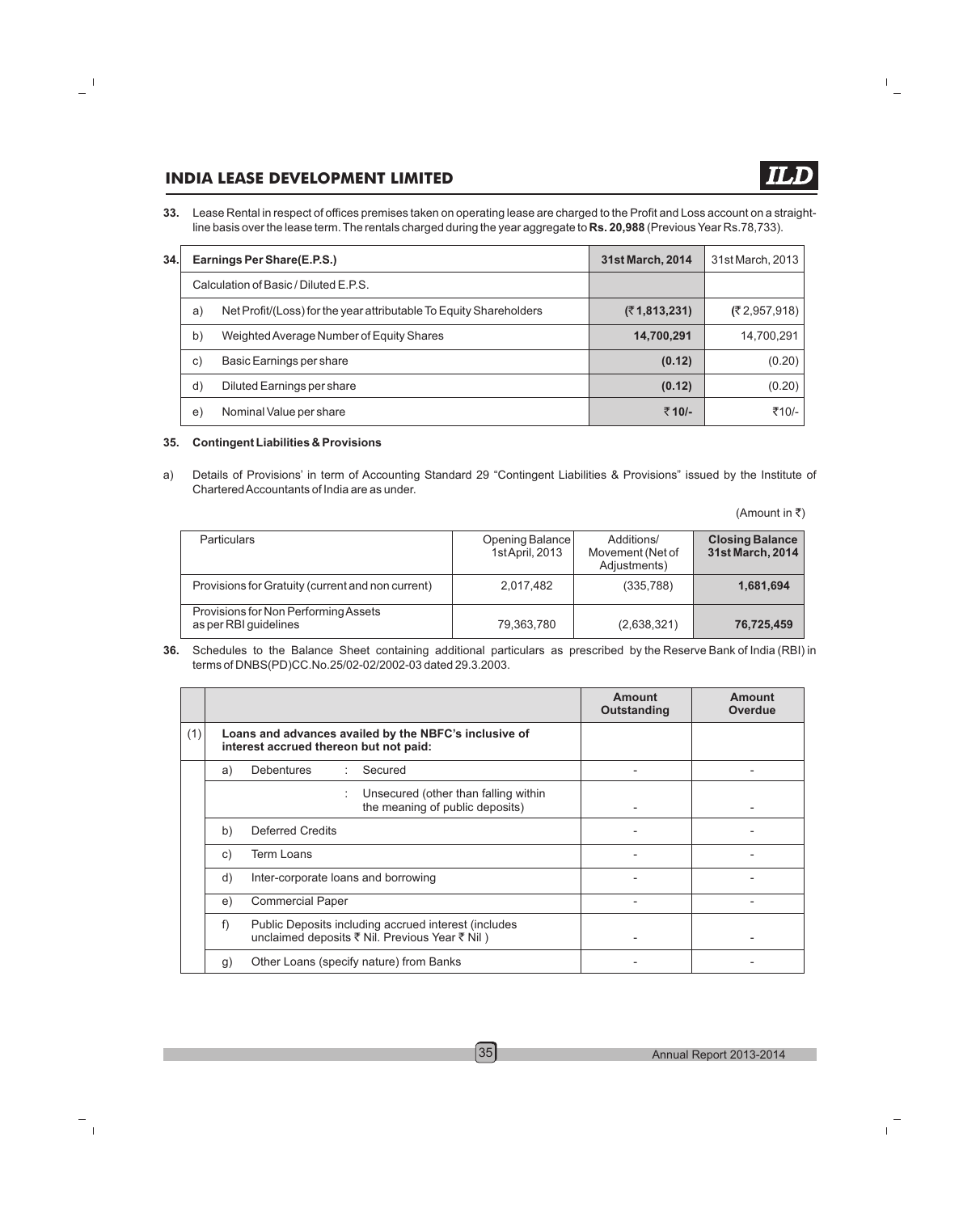

| (2) | Break-up of (1)(f) above (Outstanding public deposits inclusive<br>of interest accrued thereon but not paid):         |                           |
|-----|-----------------------------------------------------------------------------------------------------------------------|---------------------------|
|     | In the form of Unsecured debentures<br>a)                                                                             | -                         |
|     | In the form of partly secured debentures i.e. debentures where<br>b)<br>there is a shortfall in the value of security |                           |
|     | Other public deposits (includes unclaimed deposits of ₹ Nil.<br>C)<br>Previous year ₹ Nil)                            |                           |
|     | Assets side:                                                                                                          |                           |
| (3) | Break-up of Loans and Advances including bills receivables [other<br>than those included in (4) below]                | <b>Amount outstanding</b> |
|     | Secured<br>a)                                                                                                         |                           |
|     | b)<br>Unsecured                                                                                                       | 107,873,815               |
| (4) | Break up of Leased Assets and stock on hire and hypothecation<br>loans counting towards EL/HP activities              |                           |
|     | Lease assets including lease rentals under sundry debtors after<br>(i)<br>reducing net book value of leased assets.   |                           |
|     | <b>Financial lease</b><br>a)                                                                                          |                           |
|     | b)<br>Operating lease                                                                                                 |                           |
|     | Stock on hire including hire charges under sundry debtors:<br>(ii)                                                    | 33,712,096                |
|     | Assets on hire<br>a)                                                                                                  |                           |
|     | b)<br><b>Repossessed Assets</b>                                                                                       |                           |
|     | Hypothecation loans counting towards EL/HP activities<br>(iii)                                                        |                           |
|     | Loans where assets have been repossessed<br>a)                                                                        |                           |
|     | b)<br>Loans other than (a) above                                                                                      | 15,212,742                |
| (5) | <b>Break-up of Investments: (Net of Provisions)</b>                                                                   |                           |
|     | <b>Current Investments:</b>                                                                                           |                           |
|     | 1.<br>Quoted:                                                                                                         |                           |
|     | Equity<br>(i)<br>Shares:<br>(a)                                                                                       | 119,084                   |
|     | Preference<br>(b)                                                                                                     |                           |
|     | Debentures and Bonds<br>(ii)                                                                                          |                           |
|     | Units of mutual funds<br>(iii)                                                                                        |                           |
|     | <b>Government Securities</b><br>(iv)                                                                                  |                           |
|     | Others (Share Application money)<br>(v)                                                                               |                           |
|     | Unquoted:<br>2.                                                                                                       |                           |
|     | Shares:<br>(i)<br>Equity<br>(a)                                                                                       |                           |
|     | Preference<br>(b)                                                                                                     |                           |
|     | Debentures and Bonds<br>(ii)                                                                                          |                           |
|     | Units of mutual funds<br>(iii)                                                                                        |                           |
|     | <b>Government Securities</b><br>(iv)                                                                                  |                           |
|     | Others (please specify)<br>(v)                                                                                        |                           |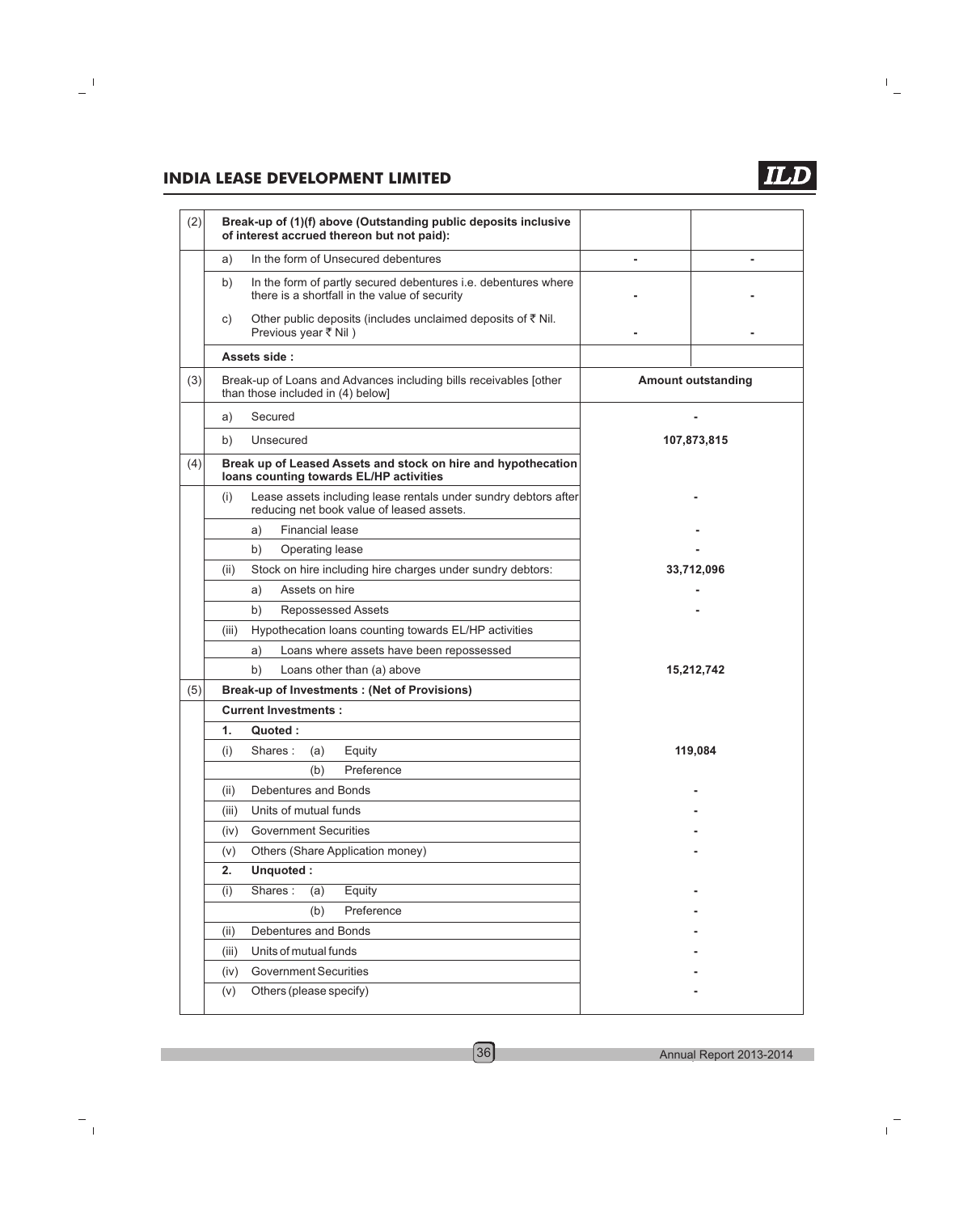|     |       | <b>Long Term investments:</b>                                                                                                                     |                                                 |            |                  |                                          |
|-----|-------|---------------------------------------------------------------------------------------------------------------------------------------------------|-------------------------------------------------|------------|------------------|------------------------------------------|
|     | 1.    | Quoted:                                                                                                                                           |                                                 |            |                  |                                          |
|     | (i)   | Shares:<br>Equity<br>(a)                                                                                                                          |                                                 |            | 18,965,572       |                                          |
|     |       | Preference<br>(b)                                                                                                                                 |                                                 |            |                  |                                          |
|     | (ii)  | Debentures and Bonds                                                                                                                              |                                                 |            |                  |                                          |
|     | (iii) | Units of mutual funds                                                                                                                             |                                                 |            |                  |                                          |
|     |       | <b>Government Securities</b>                                                                                                                      |                                                 |            |                  |                                          |
|     | (iv)  |                                                                                                                                                   |                                                 |            |                  |                                          |
|     | (v)   | Others (please specify)                                                                                                                           |                                                 |            |                  |                                          |
|     | 2.    | Unquoted:                                                                                                                                         |                                                 |            |                  |                                          |
|     | (i)   | Shares:<br>(a)<br>Equity                                                                                                                          |                                                 |            | 20,000           |                                          |
|     |       | Preference<br>(b)                                                                                                                                 |                                                 |            |                  |                                          |
|     | (ii)  | Debentures and Bonds                                                                                                                              |                                                 |            |                  |                                          |
|     | (iii) | Units of mutual funds                                                                                                                             |                                                 |            |                  |                                          |
|     | (iv)  | <b>Government Securities</b>                                                                                                                      |                                                 |            |                  |                                          |
|     | (v)   | Others (please specify)                                                                                                                           |                                                 |            |                  |                                          |
| (6) |       | Borrower group-wise classification of all leased assets, stock-on-hire and loans and advances :                                                   |                                                 |            |                  |                                          |
|     |       | Category                                                                                                                                          |                                                 |            | <b>Amount</b>    |                                          |
|     |       |                                                                                                                                                   | <b>Secured</b>                                  |            | <b>Unsecured</b> | <b>Total</b>                             |
|     |       |                                                                                                                                                   |                                                 |            |                  |                                          |
|     | 1.    | <b>Related Parties</b>                                                                                                                            |                                                 |            |                  |                                          |
|     |       | Subsidiaries<br>(a)                                                                                                                               |                                                 |            |                  |                                          |
|     |       | (b)<br>Companies in the same group                                                                                                                |                                                 |            |                  |                                          |
|     |       | Other related parties<br>(c)                                                                                                                      |                                                 |            | 76,300,000       | 76,300,000                               |
|     | 2.    | Other than related parties                                                                                                                        | 48,924,838                                      |            | 27,973,373       | 76,898,211                               |
|     |       | Total                                                                                                                                             | 48,924,838                                      |            | 104,273,373      | 153,198,211                              |
| (7) |       | Investor group-wise classification of all investments (current and non current long term) in shares and securities<br>(both quoted and unquoted): |                                                 |            |                  |                                          |
|     |       | Category                                                                                                                                          | Market Value / Break up<br>or fair value or NAV |            |                  | <b>Book Value</b><br>(Net of Provisions) |
|     | 1.    | <b>Related Parties</b>                                                                                                                            |                                                 |            |                  |                                          |
|     |       | Subsidiaries<br>(a)                                                                                                                               |                                                 |            |                  |                                          |
|     |       | (b)<br>Companies in the same group                                                                                                                |                                                 | 30,656,147 |                  | 18,965,572                               |
|     |       | Other related parties<br>(c)                                                                                                                      |                                                 |            |                  |                                          |
|     | 2.    | Other than related parties                                                                                                                        |                                                 | 145,400    |                  | 139,084                                  |
|     | Total |                                                                                                                                                   |                                                 | 30,801,547 |                  | 19,104,656                               |
| (8) |       | Other information                                                                                                                                 |                                                 |            |                  |                                          |
|     |       | <b>Particulars</b>                                                                                                                                |                                                 |            | <b>Amount</b>    |                                          |
|     | (i)   | <b>Gross Non-Performing Assets</b>                                                                                                                |                                                 |            |                  |                                          |
|     |       | Related parties<br>(a)                                                                                                                            |                                                 |            |                  |                                          |
|     |       | Other than related parties<br>(b)                                                                                                                 |                                                 |            | 76,725,459       |                                          |
|     | (ii)  | Net Non-Performing Assets<br>Related parties<br>(a)                                                                                               |                                                 |            |                  |                                          |
|     |       | Other than related parties<br>(b)                                                                                                                 |                                                 |            | 76,725,459       |                                          |
|     | (iii) | Assets acquired in satisfaction of debt                                                                                                           |                                                 |            | <b>NIL</b>       |                                          |
|     |       |                                                                                                                                                   |                                                 |            |                  |                                          |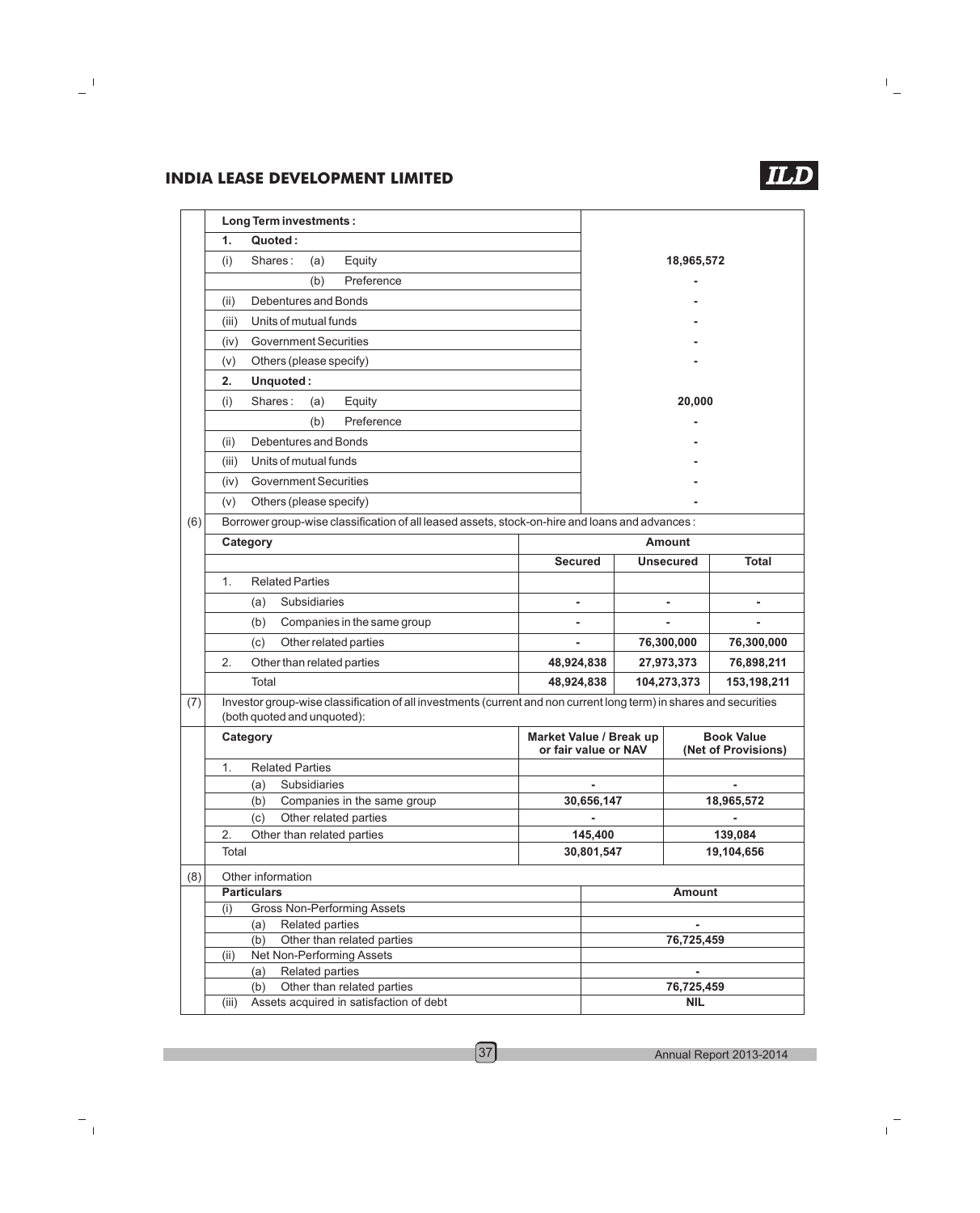37. Disclosures as required under Accounting Standard-15 (Revised) "Employee Benefits" for Gratuity:

#### **A. Assumptions**

| <b>Particulars</b>            | Gratuity                          |           |
|-------------------------------|-----------------------------------|-----------|
|                               | 31st March, 2014 31st March, 2013 |           |
| Discount Rate                 | 9.10%                             | $8.10\%$  |
| Rate of Return on Plan Assets | $0.00\%$                          | $0.00\%$  |
| <b>Salary Escalation</b>      | $10.00\%$                         | $10.00\%$ |

#### **B. Changes in Benefit Obligations**

| <b>Particulars</b>                  |                                   | <b>Gratuity</b> |
|-------------------------------------|-----------------------------------|-----------------|
|                                     | 31st March, 2014 31st March, 2013 |                 |
| Liability at beginning of the year  | 2,017,482                         | 2,103,914       |
| Interest Cost                       | 163,416                           | 183,041         |
| Past Service Cost                   | <b>NIL</b>                        | <b>NIL</b>      |
| <b>Current Service Cost</b>         | 139,202                           | 144,607         |
| <b>Benefit Paid</b>                 | (922, 067)                        | (426, 202)      |
| Actuarial(gain)/ Loss on obligation | 283,661                           | 12,122          |
| Liability at the end of the year    | 1,681,694                         | 2,017,482       |

#### **C. Fair Value of Plan Asset**

| <b>Particulars</b>                                 |                                   | <b>Gratuity</b> |
|----------------------------------------------------|-----------------------------------|-----------------|
|                                                    | 31st March, 2014 31st March, 2013 |                 |
| Fair Value of Plan Assets at beginning of the year | <b>Nil</b>                        | Nil l           |
| <b>Expected Return on Plan Assets</b>              | <b>Nil</b>                        | Nil l           |
| Contributions                                      | <b>Nil</b>                        | Nil             |
| <b>Benefits Paid</b>                               | <b>Nil</b>                        | Nil l           |
| Actuarial Gain / (Loss) on Plan Assets             | <b>Nil</b>                        | Nil l           |
| Fair value of Plan Assets at the end of the year   | <b>Nil</b>                        | Nil l           |
| <b>Funded Status</b>                               | <b>Unfunded</b>                   | Unfunded        |

#### **D. Expenses recognised in the Statement of Profit & Loss**

| <b>Particulars</b>                                |                                   | <b>Gratuity</b> |
|---------------------------------------------------|-----------------------------------|-----------------|
|                                                   | 31st March, 2014 31st March, 2013 |                 |
| <b>Current Service Cost</b>                       | 139,202                           | 144,607         |
| <b>Past Services Cost</b>                         | <b>NIL</b>                        | <b>NIL</b>      |
| <b>Interest Cost</b>                              | 163.416                           | 183.041         |
| Net Actuarial (gain)/ Loss for the period         | 283,661                           | 12,122          |
| Expenses Recognised in Statement of Profit & Loss | 586,279                           | 339,770         |

#### **E. Balance Sheet Reconciliation**

| <b>Particulars</b>                             |                                   | <b>Gratuity</b> |
|------------------------------------------------|-----------------------------------|-----------------|
|                                                | 31st March, 2014 31st March, 2013 |                 |
| Opening Net Liability                          | 2,017,482                         | 2,103,914       |
| Expenses charged to Statement of Profit & Loss | 586,279                           | 339,770         |
| <b>Benefits Paid</b>                           | 922.067                           | 426,202         |
| Closing Liability                              | 1,681,694                         | 2,017,482       |
| Non current liability                          | 1,590,889                         | 1,928,505       |
| Current liability                              | 90,805                            | 88,977          |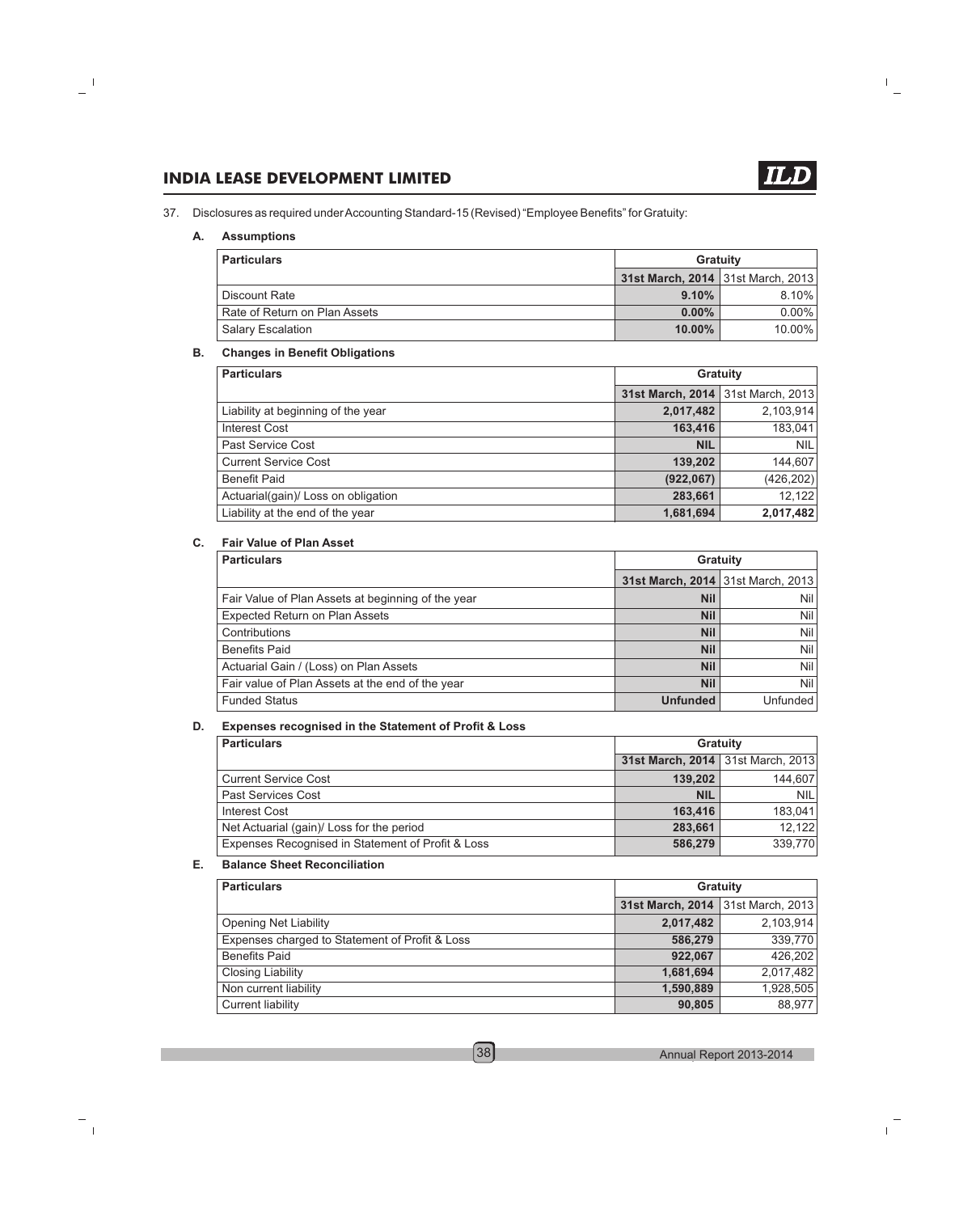- 38. a cycle. The assets and liabilities are classified between current and non current considering 12 months period as operating
	- b. Previous year figures have been regrouped/rearranged wherever considered necessary.

**For S.N.Dhawan & Co. Rajiv Gupta Rajiv Gupta Arun Mitter**<br>
Chartered Accountants **Arun Mitter** Chairman **Arun Mitter** Chartered Accountants and Chairman Chairman Chairman Director Director<br>
Chairman DIN:00022964 DIN:00022941

Partner Director Director M. No. 084993 DIN:01060575 DIN:00629816

**Place : New Delhi Rohit Madan**

As per our report of even date For and on Behalf of the Board of Directors

DIN:00022964

**Manager & Company Secretary** ACS No.:13636

**(S. K. Khattar) M.K.Madan Sharad Aggarwal**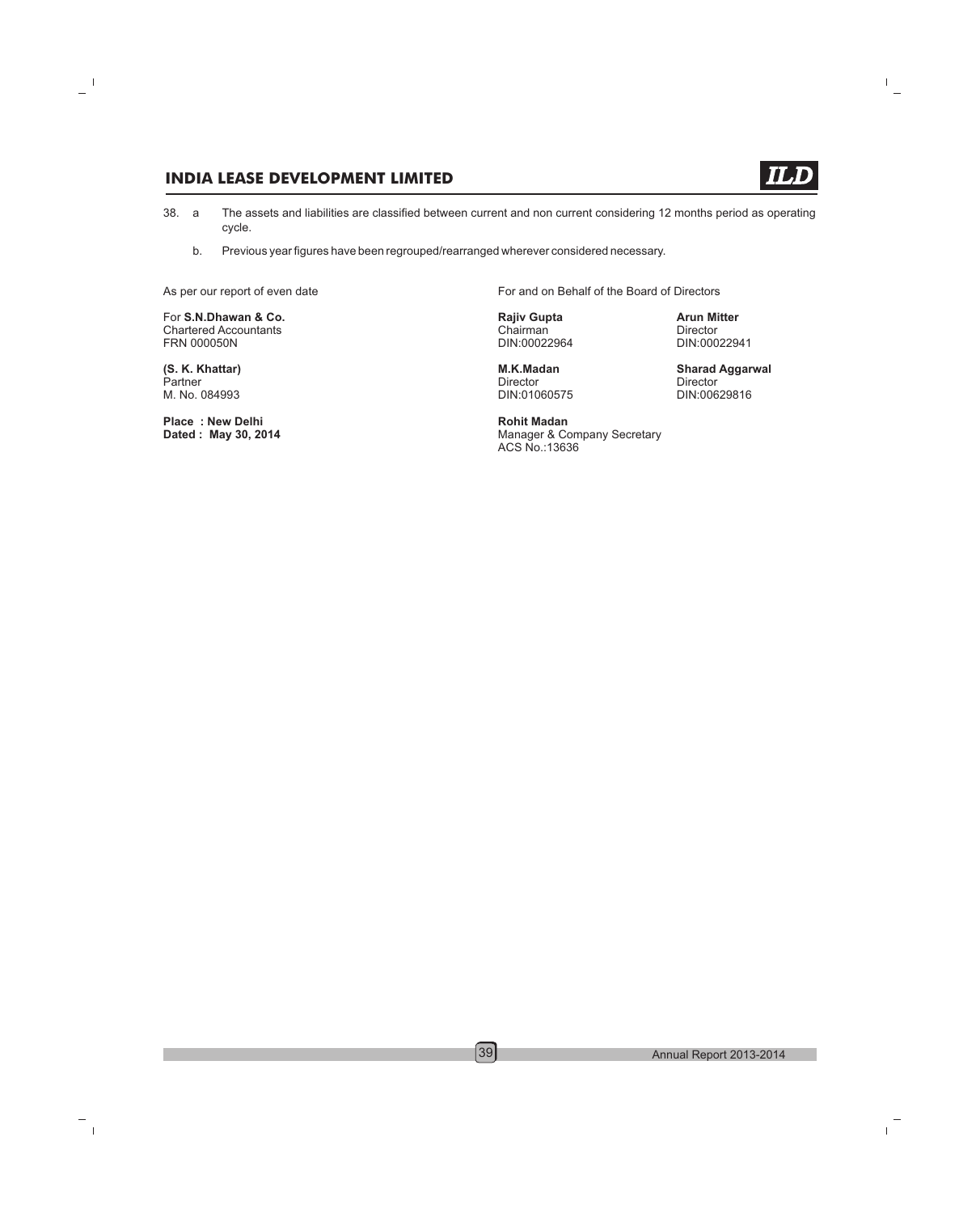

### **NOTES:**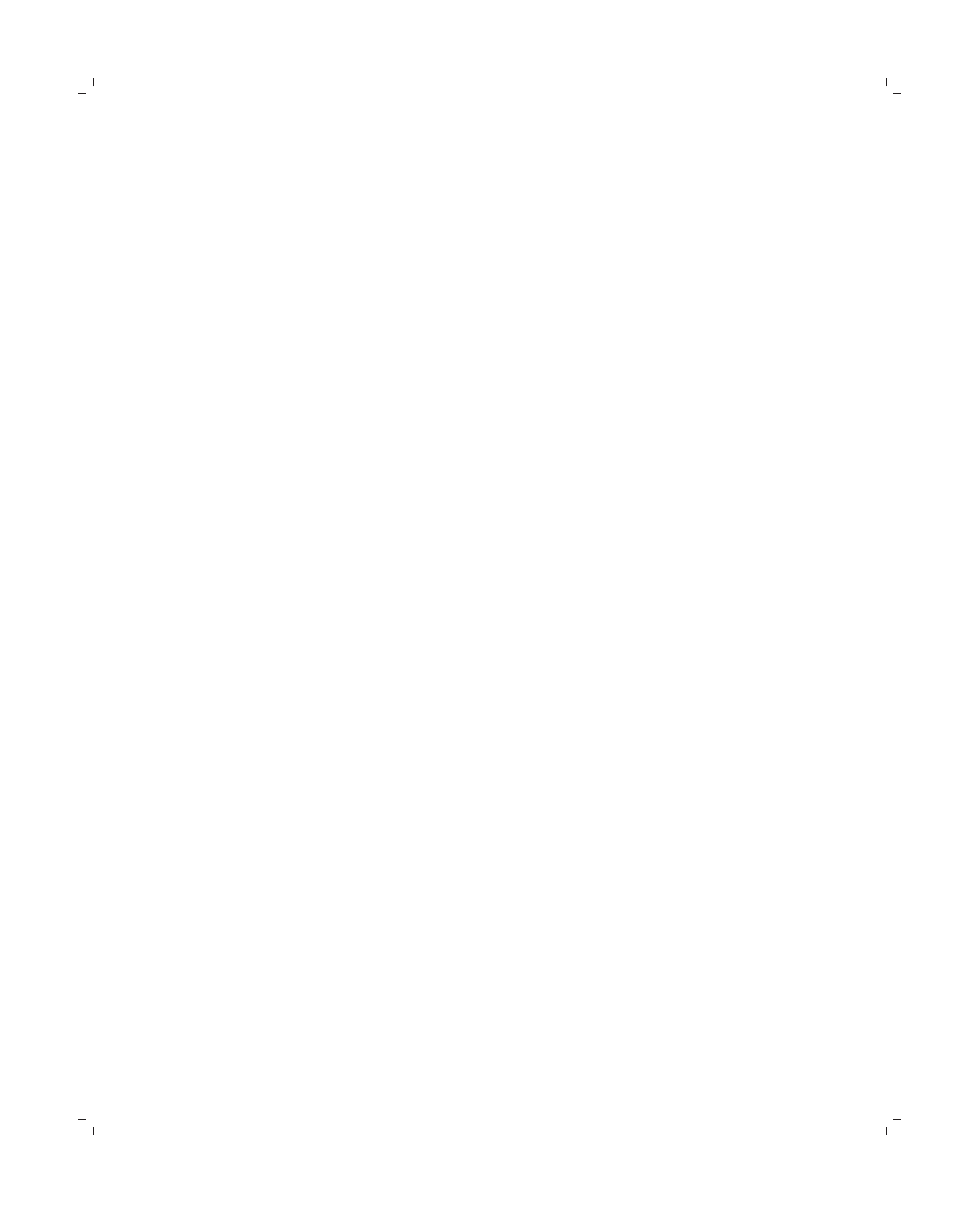### **BOOK POST**

*If undelivered, please return to :*

*India Lease Development Limited*

Regd. Off. : 'MGF House', 4/17-B, Asaf Ali Road, New Delhi - 110 002.